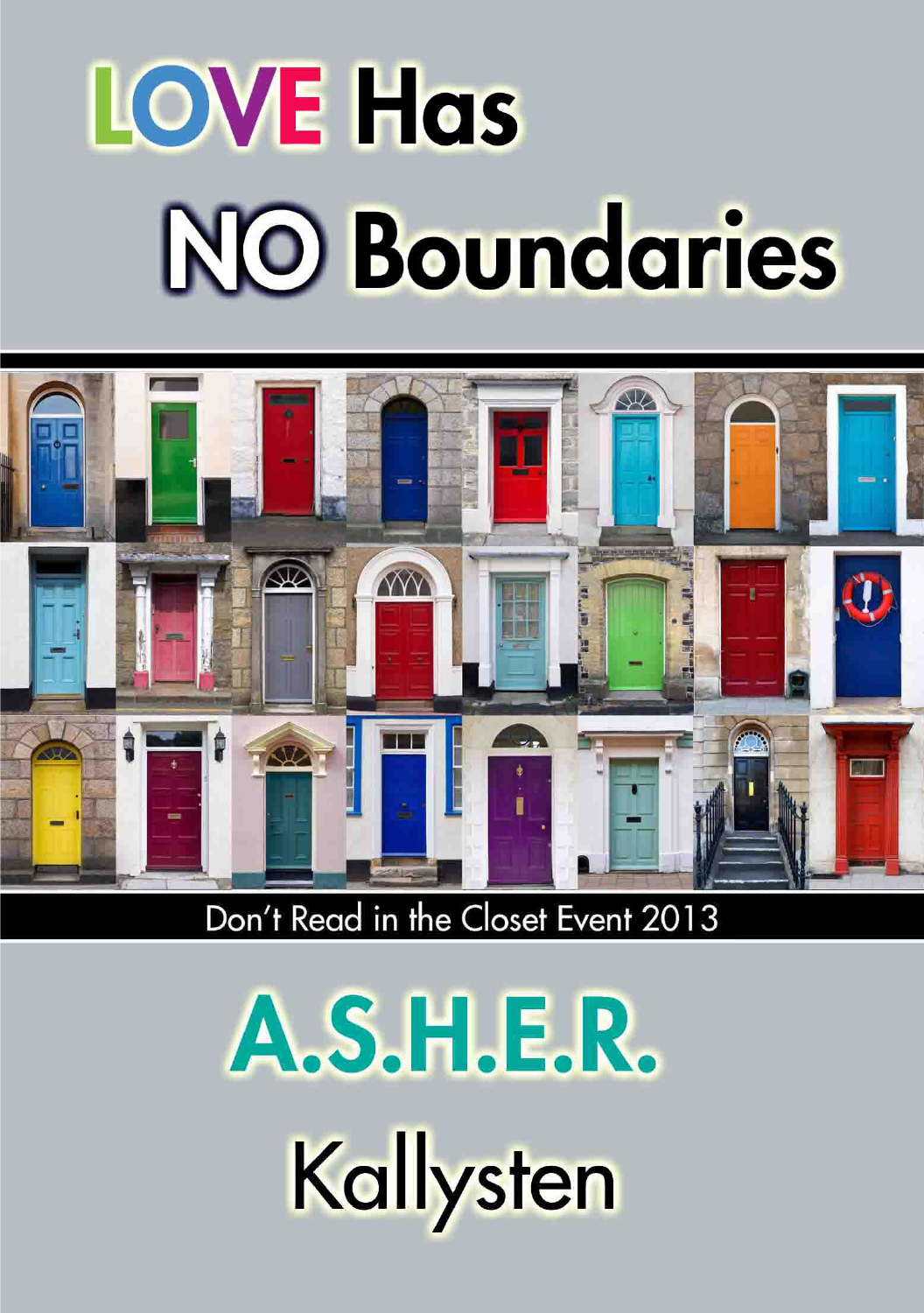# **Contents**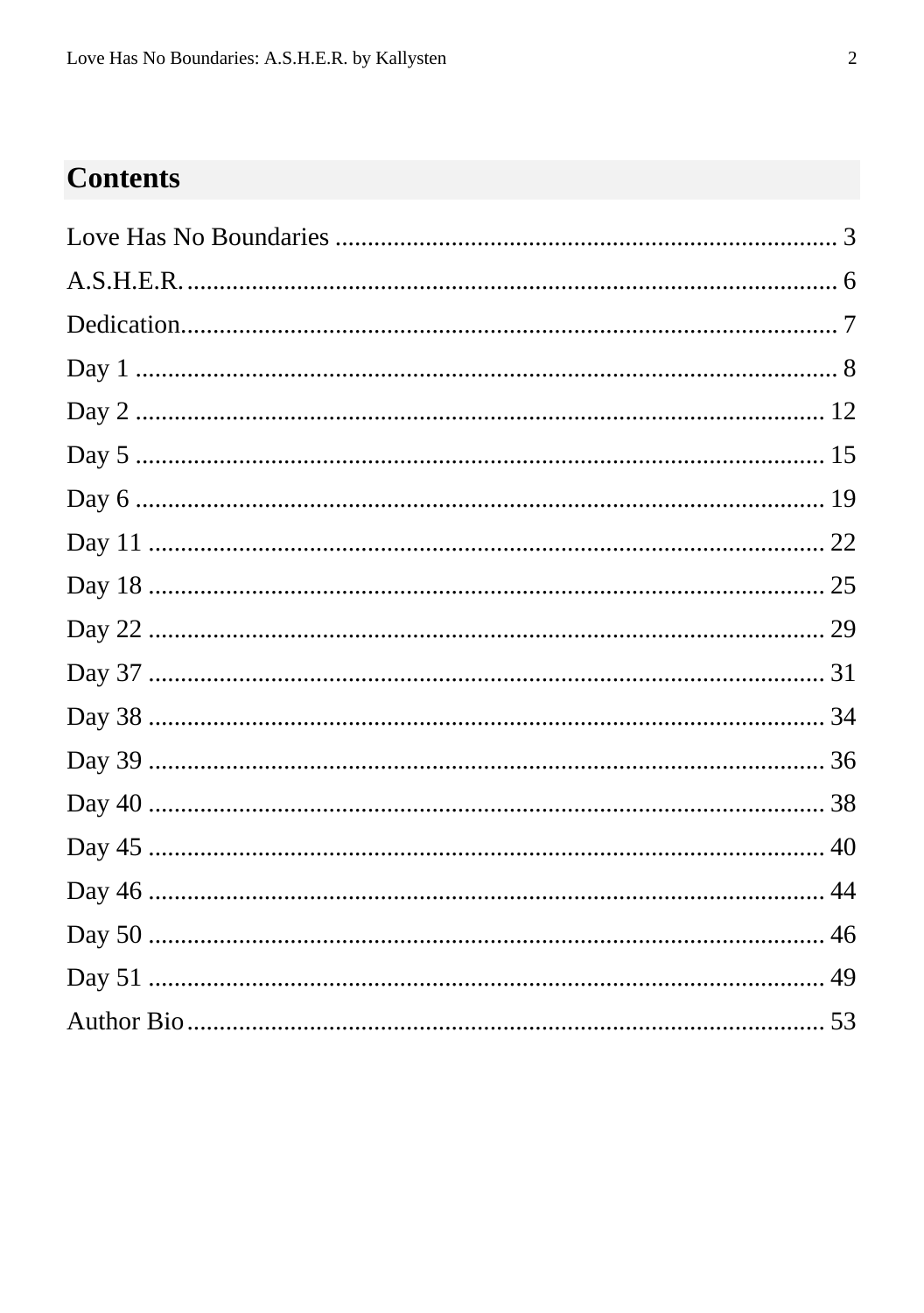# <span id="page-2-0"></span>**Love Has No Boundaries**

*An M/M Romance series*

# **A.S.H.E.R. By Kallysten**

# **Introduction**

The story you are about to read celebrates love, sex and romance between men. It is a product of the *Love Has No Boundaries* promotion sponsored by the *Goodreads M/M Romance Group* and is published as a free gift to you.

# **What Is Love Has No Boundaries?**

The *Goodreads M/M Romance Group* invited members to choose a photo and pen a letter asking for a short M/M romance story inspired by the image; authors from the group were encouraged to select a letter and write an original tale. The result was an outpouring of creativity that shone a spotlight on the special bond between M/M romance writers and the people who love what they do.

A written description of the image that inspired this story is provided along with the original request letter. If you'd like to view the photo, please feel free to join the [Goodreads M/M Romance Group](http://www.goodreads.com/group/show/20149-m-m-romance) and visit the discussion section: *Love Has No Boundaries*.

Whether you are an avid M/M romance reader or new to the genre, you are in for a delicious treat.

## **Words of Caution**

This story may contain sexually explicit content and is **intended for adult readers.** It may contain content that is disagreeable or distressing to some readers. The *M/M Romance Group* strongly recommends that each reader review the General Information section before each story for story tags as well as for content warnings.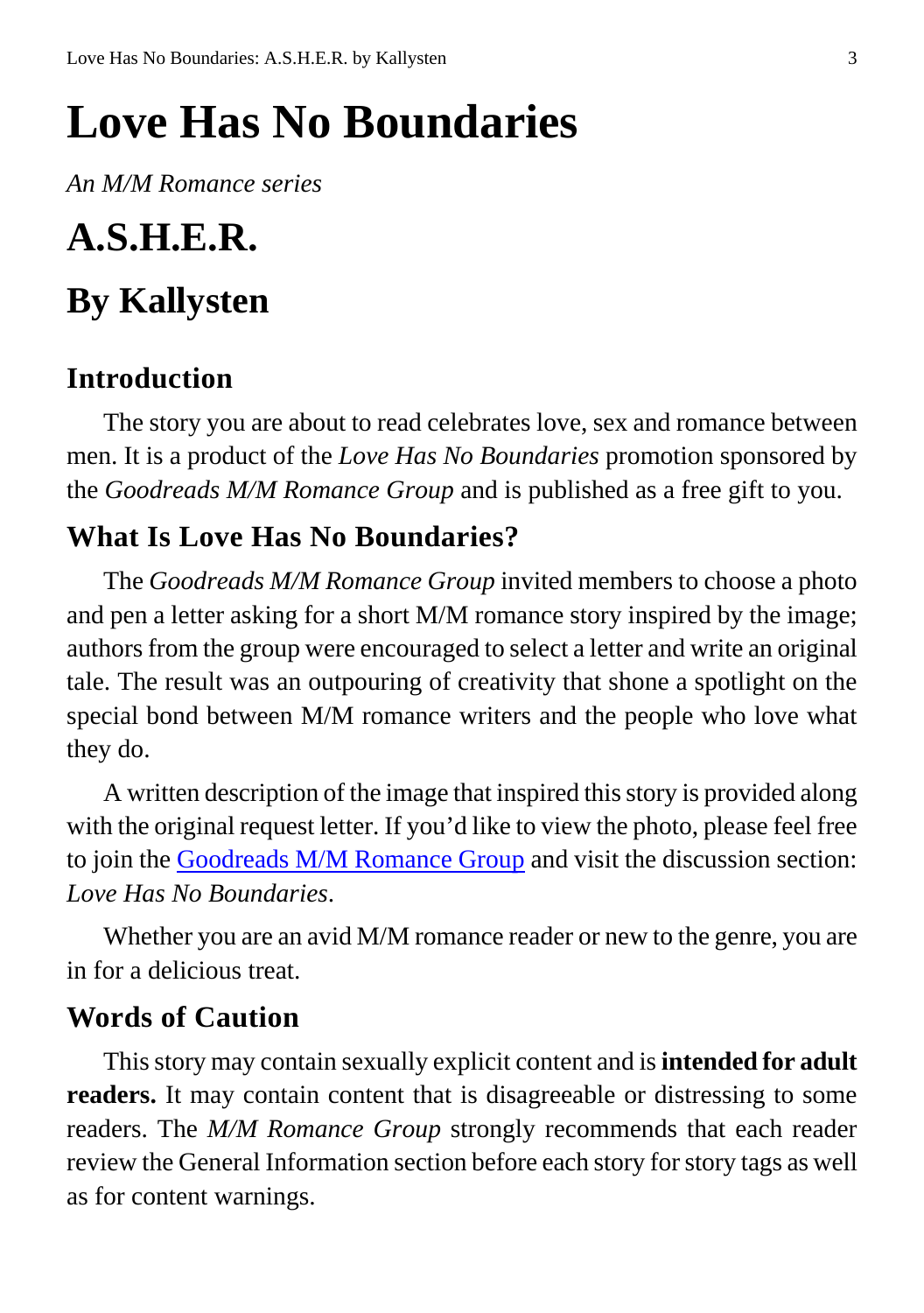This story is a work of fiction. Names, characters, places and incidents are the products of the author's imagination or are used fictitiously. Any resemblance to actual events, locales, or persons, living or dead, is entirely coincidental.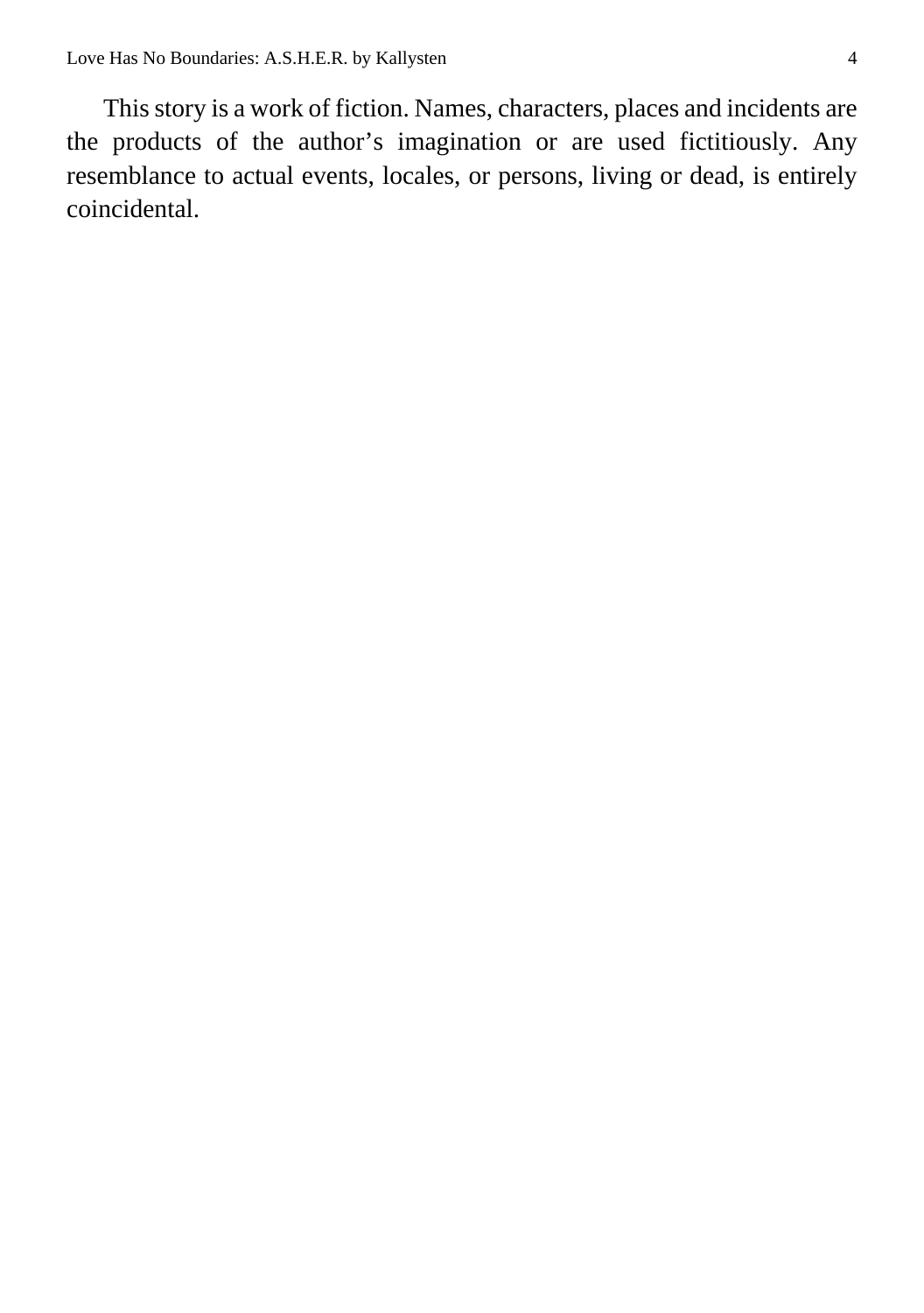All rights reserved worldwide.

This eBook may be distributed freely in its entirety courtesy of the *Goodreads M/M Romance Group*. This eBook may not be sold, manipulated or reproduced in any format without the express written permission of the author.

#### A.S.H.E.R., Copyright © 2013 Kallysten

#### Cover Design by Goodreads M/M Romance Group

This ebook is published by the *M/M Romance Group* and is not directly endorsed by or affiliated with Goodreads Inc.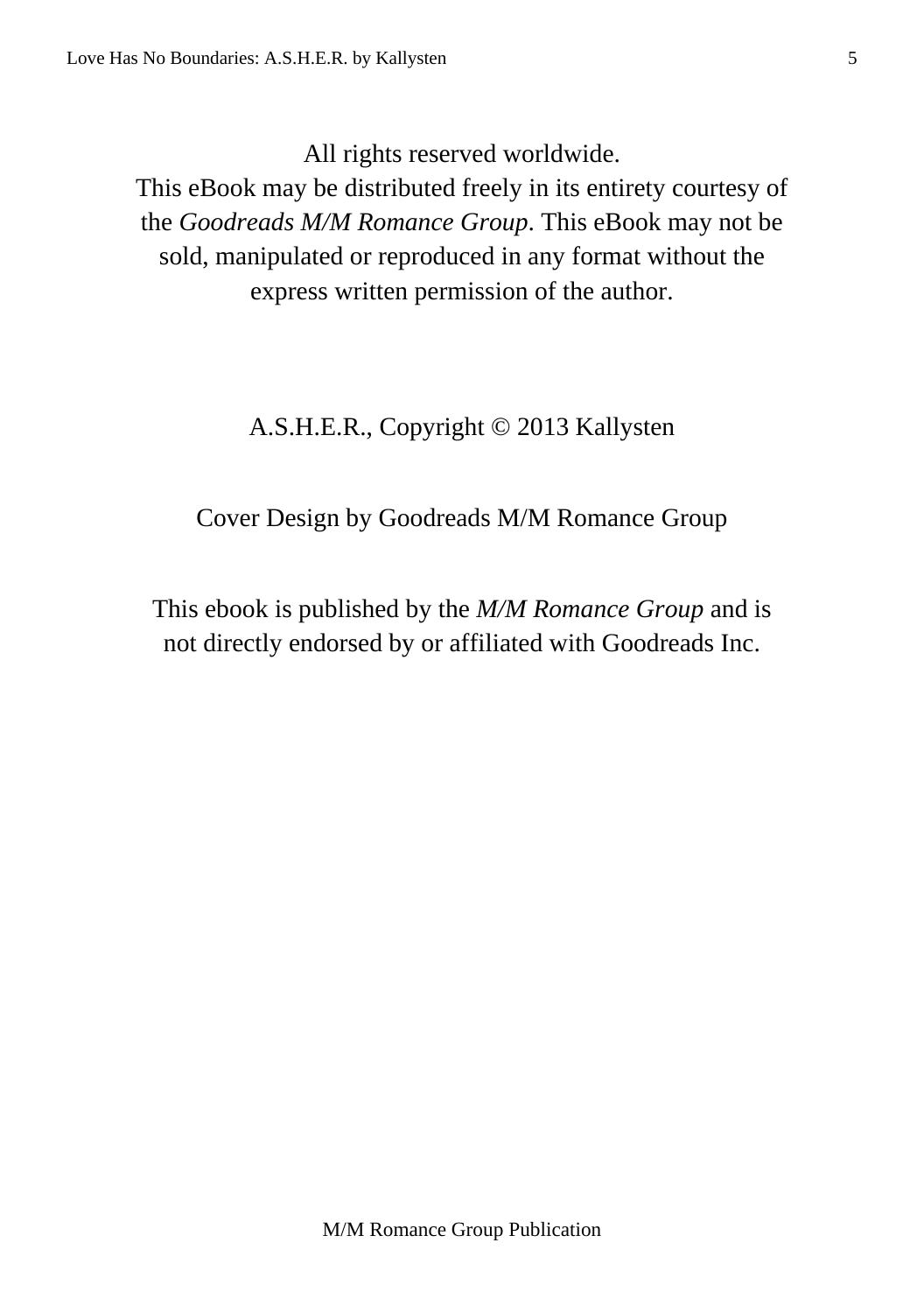# <span id="page-5-0"></span>**A.S.H.E.R. By Kallysten**

# **Photo Description**

A human-like robot, apparently naked, lies on a bed of packing peanuts. He has just been unboxed, and waits for his new owner's first orders.

## **Story Letter**

*Dear Author*,

*Tell me about a day in the life of this sexbot. Maybe it's the day he's first been unpacked and settled into his new home! Maybe it's sometime after he's settled into a routine. And what IS that routine, anyway? Is he privately owned? Is he on staff at a sexy high-tech brothel? Has he become self-aware enough to run away from the sexy high-tech brothel and follow his heart circuits in search of a better life and someone who can love a synthetic man?*

*I'm really flexible about tone here—if you want to give me what-arehumans-even-about comedy and sex misadventures, go for it; if you want to give me creepy dystopia and what it means to be built for someone else's pleasure, go for that, too. Just give me something with this hot android as a main character. Yum.*

*Sincerely,*

*Laylah*

# **Story Info**

**Genre:** science fiction, paranormal

**Tags**: futuristic, writers, vampire, robot/artificial intelligence, non-explicit, grief, depression **Content warnings**: use of overly precise numbers

**Word count**: 12,673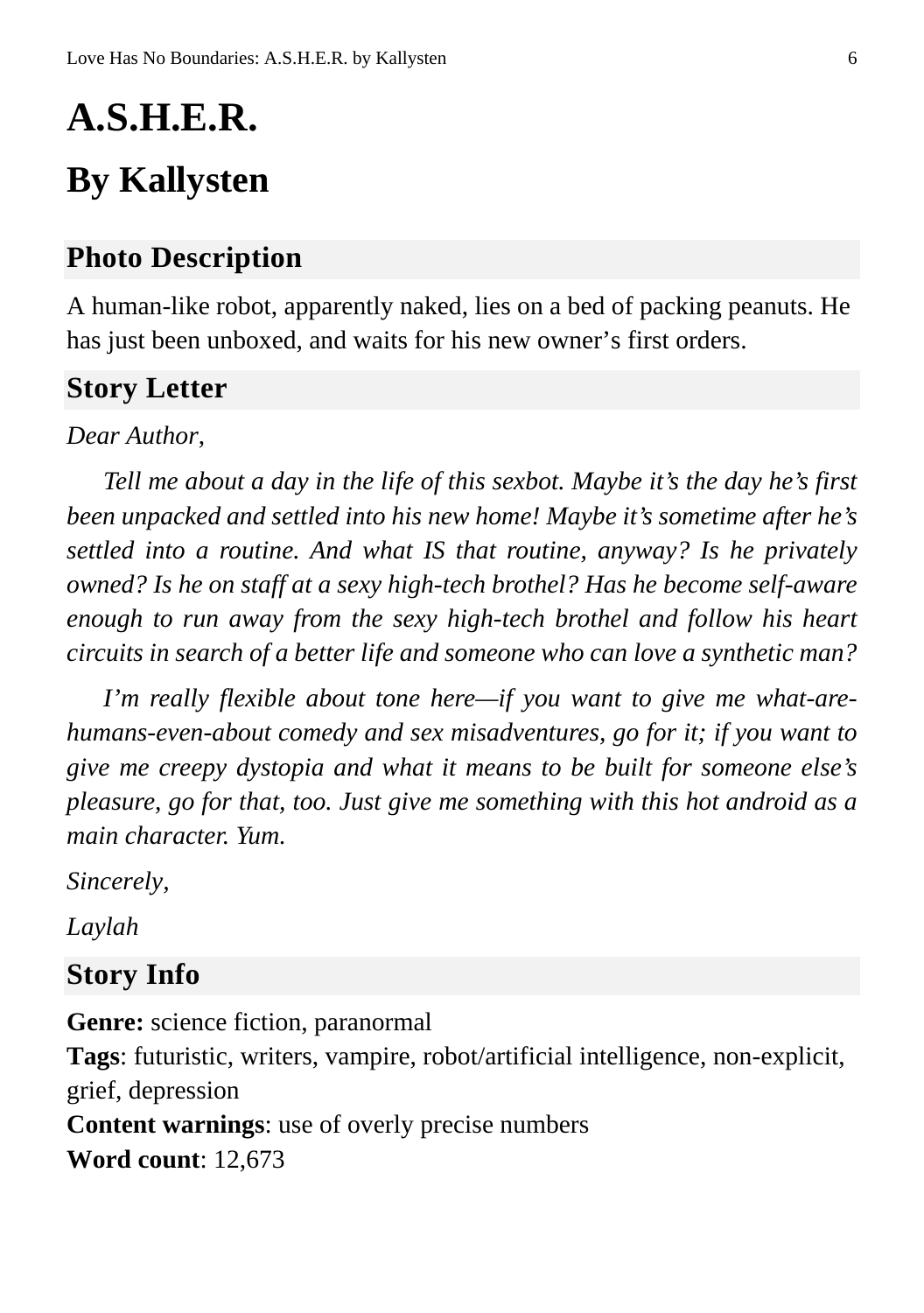#### *Dedication*

<span id="page-6-0"></span>With my thanks to Laylah for offering this prompt and giving me the chance to write outside my usual lines. I only hope you enjoy the end result!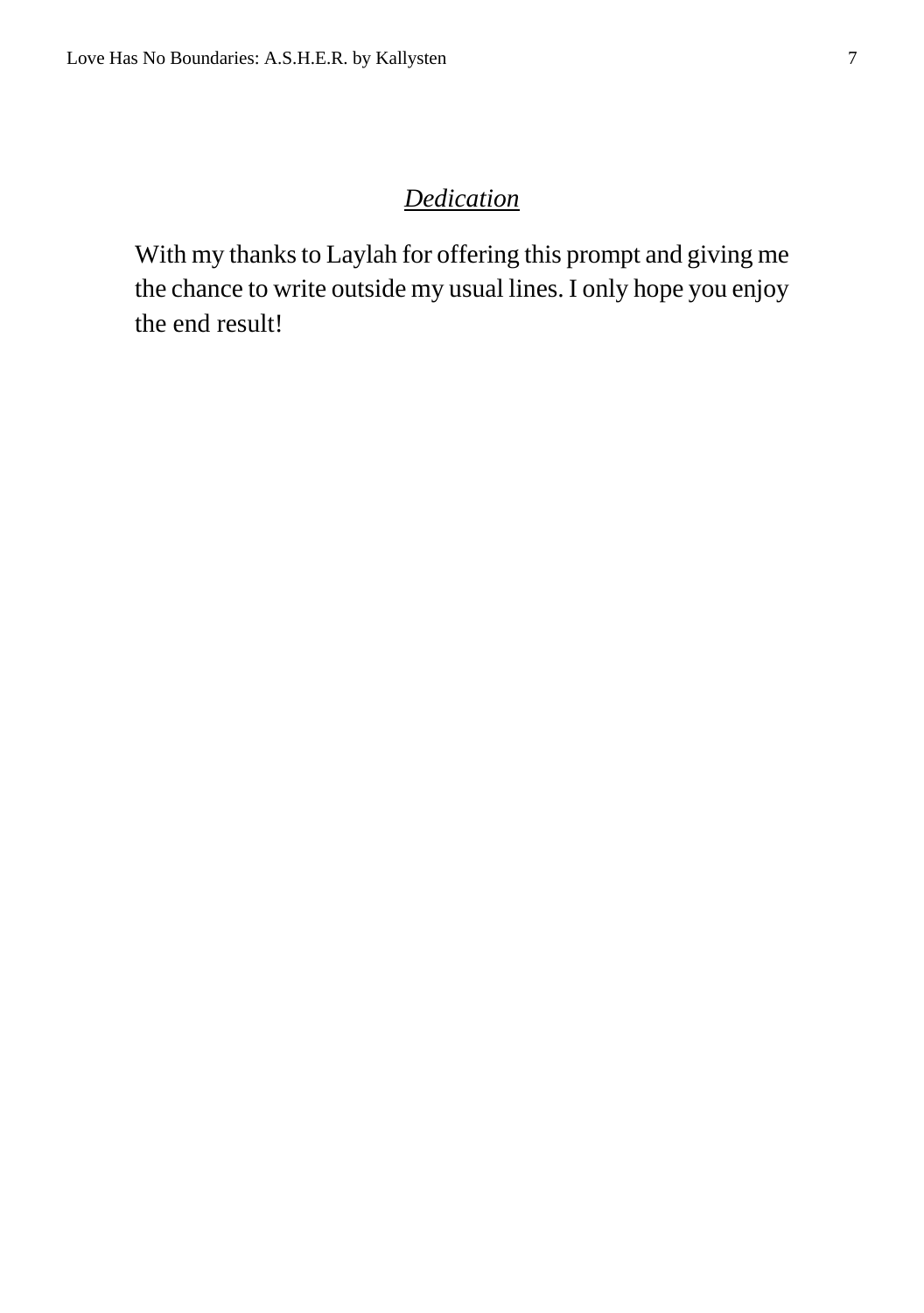# **A.S.H.E.R. By Kallysten**

#### *Day 1*

<span id="page-7-0"></span>If Asher had been capable of dreaming, he might have called his memories from *before* dreamlike.

A dream, his databank told him, consisted of sometimes-disjointed images, events, and sounds, possibly blurry, imprecise or surreal, with an occasionally non-linear timeline. His memories were exactly like that.

Of course, they weren't memories any more than they were a dream. Instead, they were the remnant of impressions left by electric current, random data bits and bytes that hadn't been cleaned as thoroughly as needed when he was taken off the assembly conveyor and boxed.

Those memories, dreamlike as they were, kept his mind turning as the box traveled across the country—two thousand, nine hundred and seventy miles, in a roughly north-eastern direction, or so his internal GPS informed him. Thirtytwo hours passed before the box stopped moving.

Asher did not stir, did not blink, did not become impatient, but his programming allowed him a modicum of curiosity as he waited for his owner to open the box. He knew the man's name, and he had a message for him, but almost everything else was standard programming for an A.S.H.E.R. unit—an ArtLife SynSkin Humanoid Erotic Replacement.

The first thing he saw when the sides of the box were finally tugged open and the packing material tumbled out, was a pair of dark-blue eyes. The color and shape as well as the rest of the features matched with the holopix in his databank: strong face, square jaw, brown hair and eyebrows that were currently set in a frown, lips that were certainly a deeper pink color when they weren't pinched together so tightly, a small diamond stud in the right earlobe. The first-contact protocol initiated at once.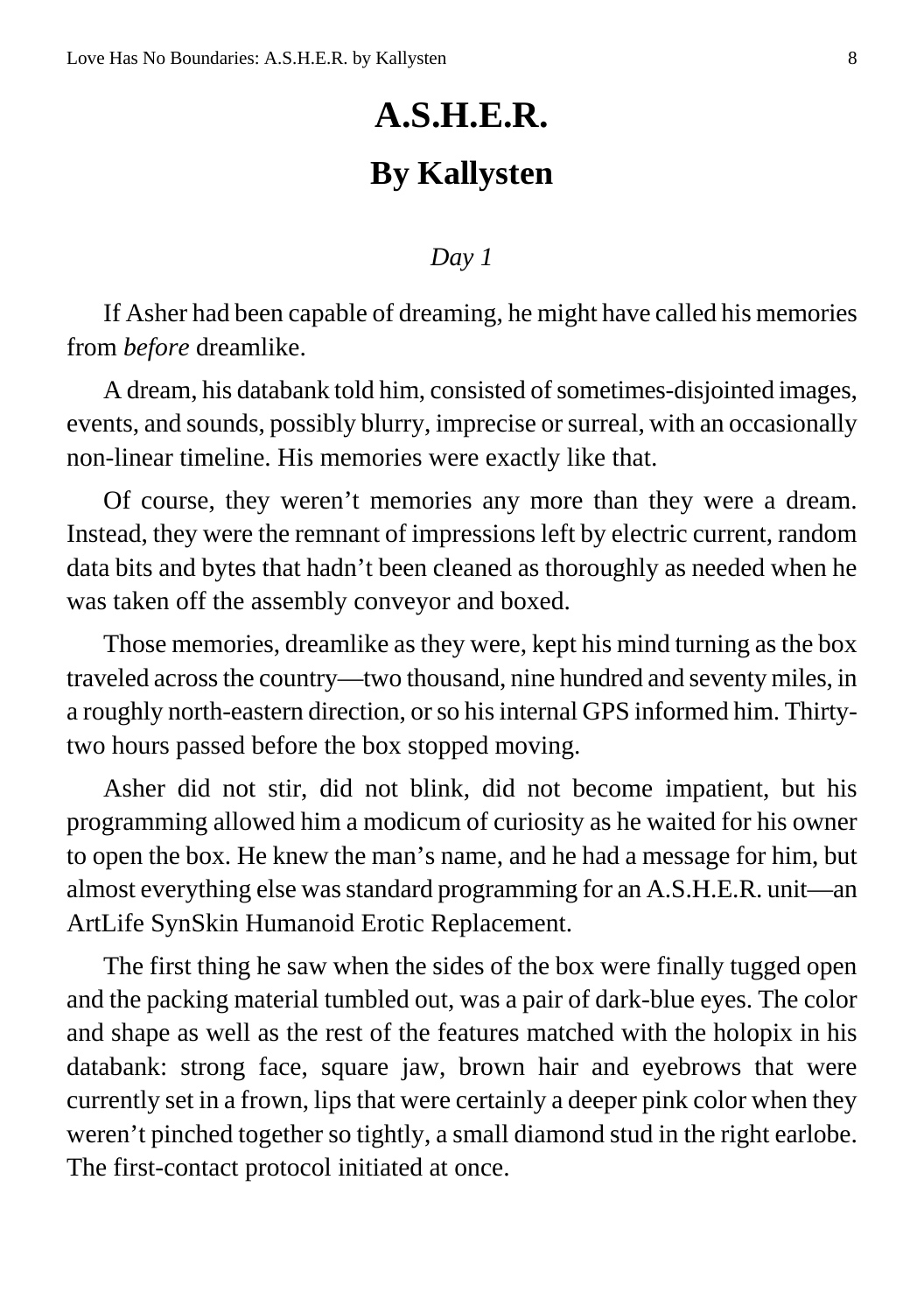Asher stepped out of the box and folded himself down to his knees, crushing a few of the soft, white packing nuggets under his bare legs. The information registered as inconsequential, and the protocol continued.

"Good afternoon, Wyatt Hillford. I am A.S.H.E.R. 75-932 or Asher. You may rename me at your convenience. I have a message for you from Lance Hillford. Would you like to hear it now?"

Wyatt Hillford took a step back, then a second one, putting three feet and eight inches of distance between himself and Asher. His eyes widened by twenty percent. Seven seconds passed before he asked, "Is this a joke?"

Asher remained still as he analyzed the message and came to a negative conclusion. "I know many jokes, but the message from Lance Hillford does not appear to follow any traditional humor pattern or style. I do not believe it is a joke, although some forms of sarcasm or irony escape my understanding. Would you like to hear it now?"

Wyatt Hillford's eyebrows lowered by three millimeters. He looked away, then nodded.

"Go ahead. What's the message?"

Asher's vocal box switched to different settings, and he started to recite the message.

*"Please don't be mad, my lov—"*

"Stop."

The word was at a low decibel range, outside what a human could hear, but Asher obeyed at once, falling silent, awaiting further orders.

"Use your voice. Not… not his. Not ever again. Do you understand?"

The vocal settings returned to default. "I understand, Wyatt Hillford. Would you like to hear the rest of the message now?"

"No. But go ahead."

At the conflicting directions, Asher's decision mechanism engaged and concluded that the latter direction took precedence. He started the message over in his default voice.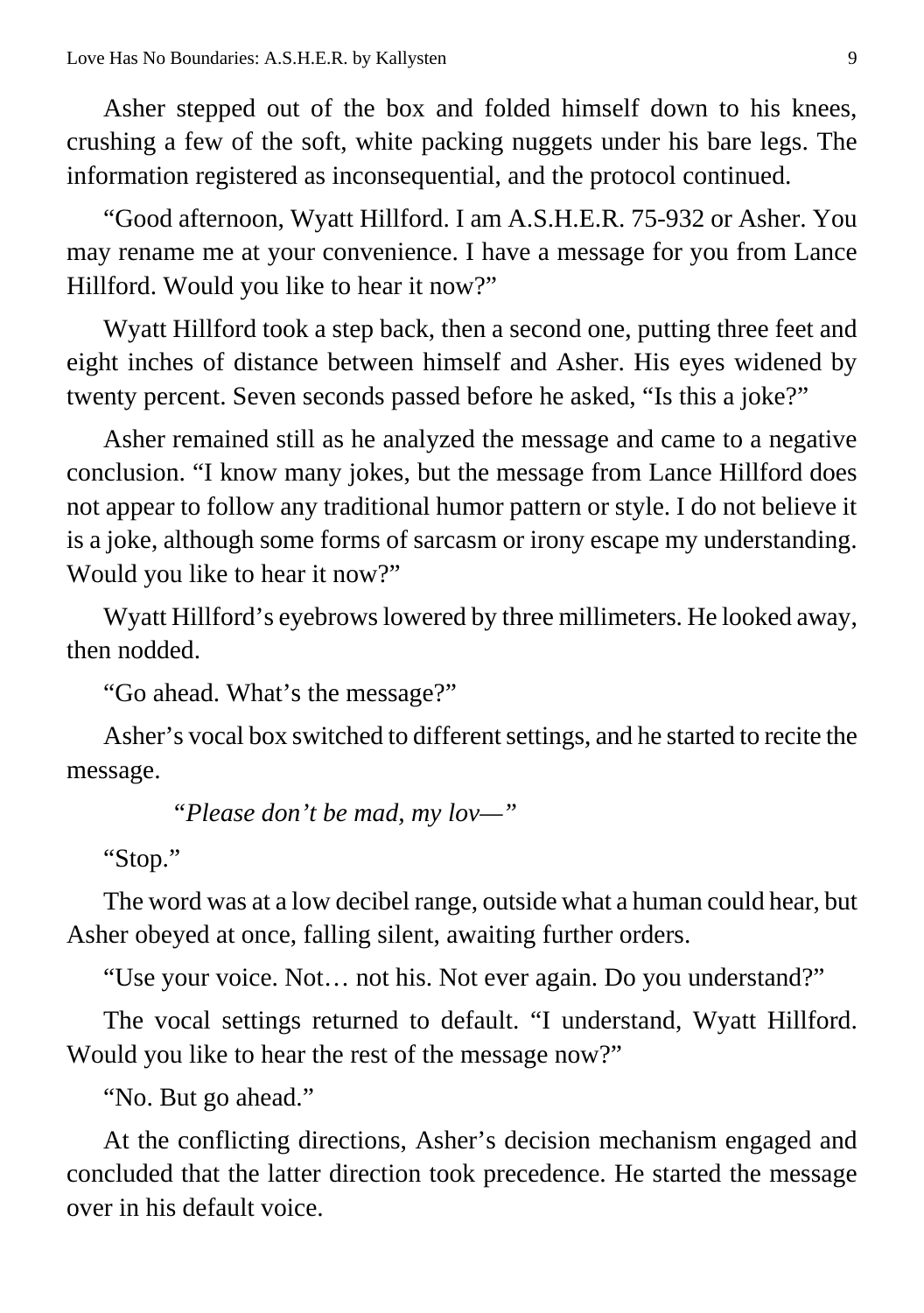*"Please don't be mad, my love. This is the only way I found to save you from yourself. You told me what your life was like the last time you lost someone. I'd have done anything to stop you from cutting yourself off from the world again. Some people would say that living with an ArtLife is not much different from living alone, but think of it this way, Wyatt. He won't grow a day older, and you won't have to ask him to let you turn him. I wish I'd said yes the first time you asked. I wish I hadn't waited for the right time, only to let it pass me by until all I had to offer you was a broken body you'd have needed to take care of forever. It was my fault you ended up alone. I had to try to do something about it. He'll be there for you until you're ready to meet other people again. Please let me do this one thing for you. And please, love, don't be mad."*

When Wyatt Hillford did not react to the end of the message, not any more than he had reacted during it, Asher asked, "Would you like me to repeat—"

"No." Wyatt Hillford stepped forward. His fists were closed. "How do I send you back?"

The question was ambiguous; Asher's databank tried to fill in the missing information, and he asked, "You wish to know how to send me back to the ArtLife factory, Wyatt Hillford?"

A muscle twitched in Wyatt Hillford's cheek. "Yes."

"The retirement department can be reached through holocall during regular business hours. They dispatch a retrieval unit within twelve hours and proceed to the ArtLife unit retirement with the briefest delays."

Wyatt Hillford made a snorting sound that Asher didn't know how to interpret. "Retirement, huh? So they get you out to some fancy retirement community until your batteries run out or something?"

"This ArtLife model does not require batteries, Wyatt Hillford. Retirement in this context refers to the disposal of an unwanted ArtLife. The bio elements are incinerated, the plastic parts recycled, and the scraps of metal are sorted,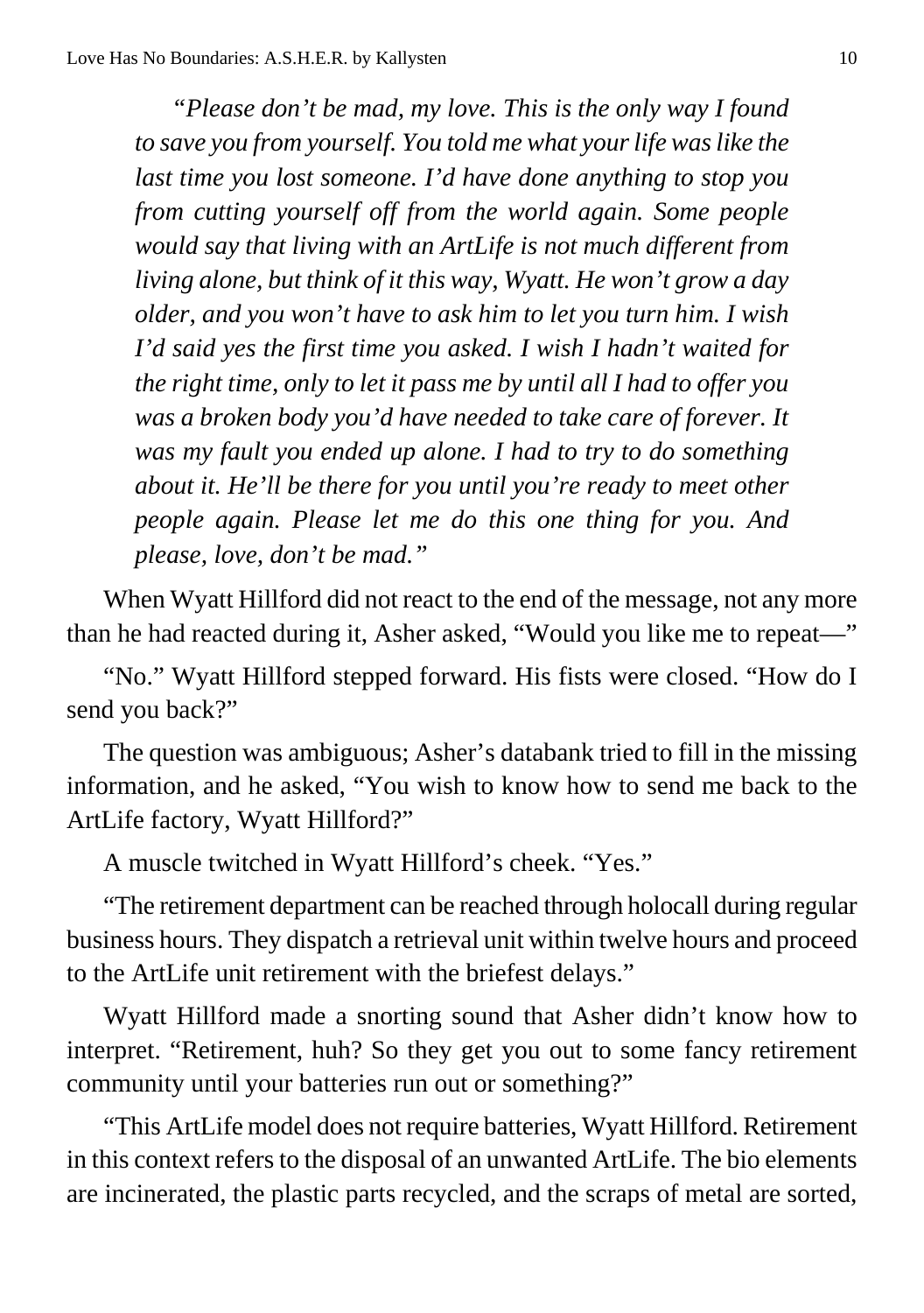then melted to be reused in a different unit. Would you like me to connect you to the retirement department?"

Asher had comprehensive data on human features and how they changed according to a living being's emotions, desires, and needs. However, he had no idea what his owner was feeling at that moment.

"You're programmed to do what I say, right?" Wyatt Hillford asked after two minutes and twenty seconds had elapsed.

"Correct, Wyatt Hillford."

"All right. Pay attention, now. Stop calling me by my full name. Wyatt will do. You don't kneel. You also do not walk around naked. There are clothes in the last room." He pointed down a corridor. "Get dressed. And here's the most important part, stay the hell out of my way."

He left before Asher could acknowledge the orders or ask for clarification.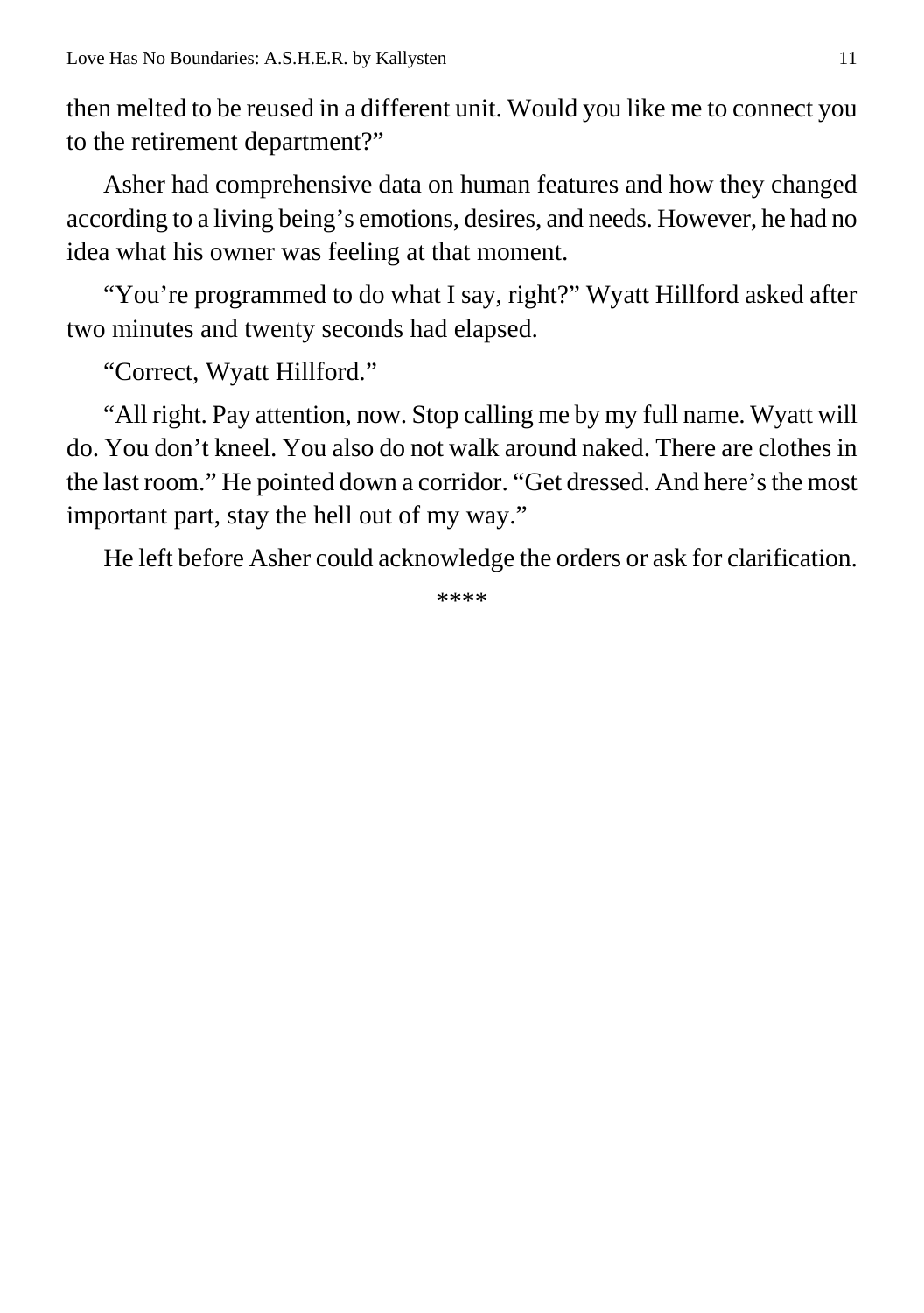<span id="page-11-0"></span>Asher's databank covered four-hundred seventy two possibilities for his owner's basic behavior, not counting minor variations. Had Wyatt required from him to dress and act as a pony, Asher would have made an excellent mount. If Wyatt had wanted him to be shy, innocent, and to call him "Daddy", Asher possessed the perfect voice register and demeanor to make that persona satisfying—just like he'd have adapted the way he sounded and moved if Wyatt had wanted to call him "Daddy" instead. Human preferences for sexuality were varied, but to Asher they were mere data; he knew the social or moral taboos attached to some practices, but only as a point of reference should his owner exhibit guilt or shame. Asher himself carried no judgment. He existed only to please his owner.

Pleasing Wyatt, however, was not as easy as it should have been. Given Asher's extensive knowledge of the many ways that led to pleasure, none of those ways worked from five feet and two inches away, which was the closest Asher could approach Wyatt before a stern reminder to "stay away" was issued.

Asher could only hope that obeying that order satisfied Wyatt in some way, but the probability of that was only eight point two nine percent.

Fifty minutes past six on the second evening, when Asher heard noise in the bedroom he wasn't allowed to enter, he figured that Wyatt had finished his nap and would have dinner now. Maybe he would be pleased if Asher cooked dinner for him. Something classic would be best. Asher was well versed in twenty-eight types of local cuisine, but he had no reference as to what Wyatt's tastes might be. He went to the kitchen and opened the refrigerator. Data on the available food products would help define the possibilities for dinner.

Except the refrigerator contained only medical blood bags, each labeled with a date, blood type, and other information.

Asher was still trying to analyze the function of the blood bags when Wyatt entered the room.

"I thought ArtLife units didn't need food," Wyatt said, his voice now an octave lower than his normal tone.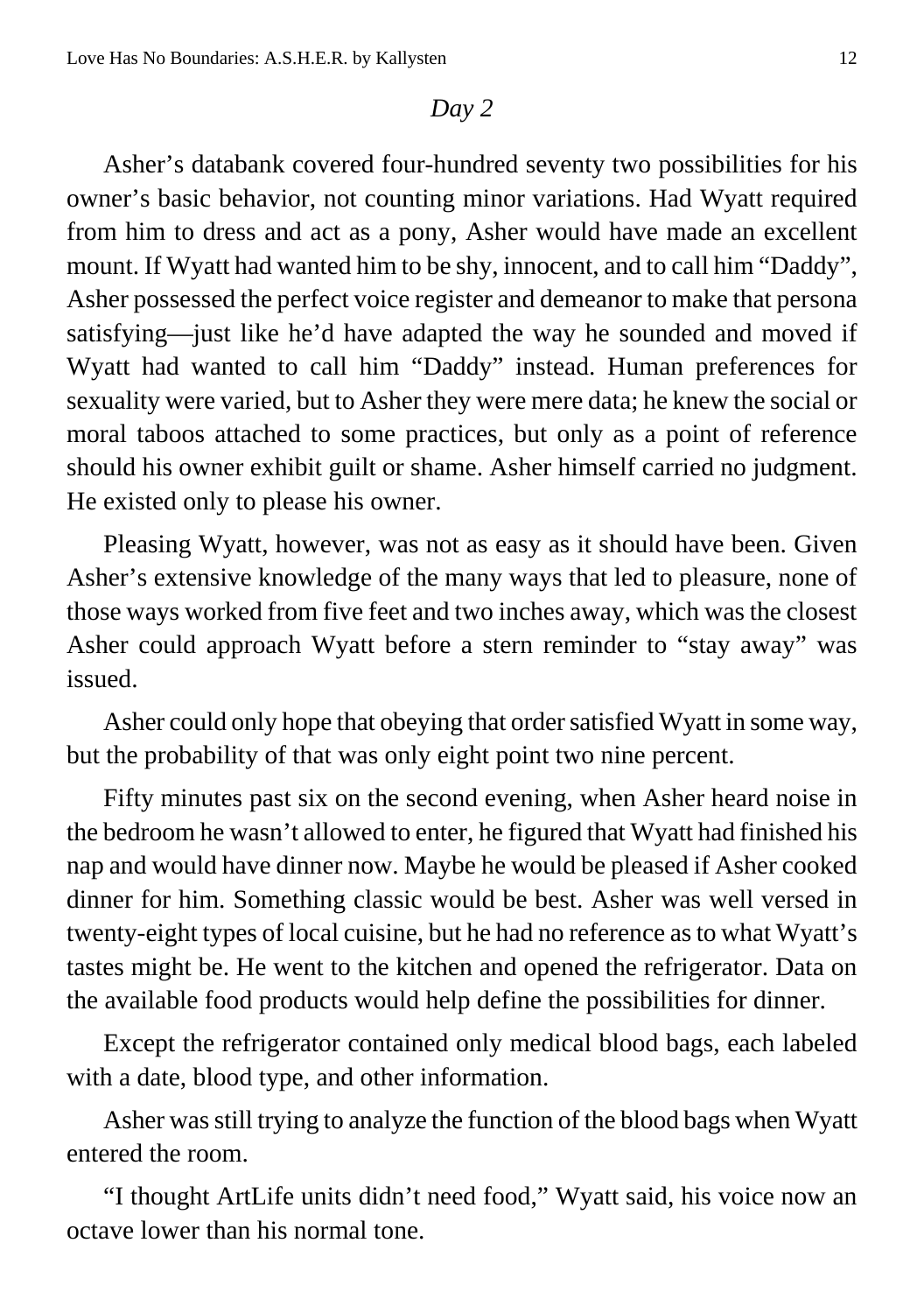Asher turned to face him. "They do not, Wyatt."

"Then what are you doing poking your head in my fridge?"

He reached past Asher into the still-open refrigerator and pulled out one of the bags before closing the door.

"I intended to cook dinner for you, Wyatt. I can cook food according to twenty-eight types of local cuisine, or combine flavors to satisfy your individual tastes. Is there a particular kind of food you enjoy?"

For eleven seconds, Wyatt considered Asher without a word. Asher's analytic system filed that delay along with their first interaction the previous day and computed hypotheses. Wyatt might be taciturn, he might have slow reactions or brain activity, he might be extremely careful about he said and therefore take his time before speaking, or it just might be a coincidence. More empirical data was needed.

"Are you allowed to repeat what I tell you to other people?" Wyatt finally said.

"I am not, Wyatt. As my owner, my only loyalty is to you. Standard protocols require me to destroy my databank if I were ever forcibly removed from your possession, sold, lost, or if you were to die without giving me a different directive."

Five more seconds of silence. It was definitely a pattern.

"This," Wyatt said, raising the blood bag in his hand, "is the only food I need. I am a vampire. Vampires feed exclusively on blood. Those twenty-eight cooking styles you know? You're not going to use them with me, so you might as well forget them."

"Would you like me to do that now, Wyatt?"

Wyatt frowned briefly. "Do what?"

"Delete my knowledge of cooking techniques. Under normal circumstances, I am required to ascertain your permission before erasing data permanently."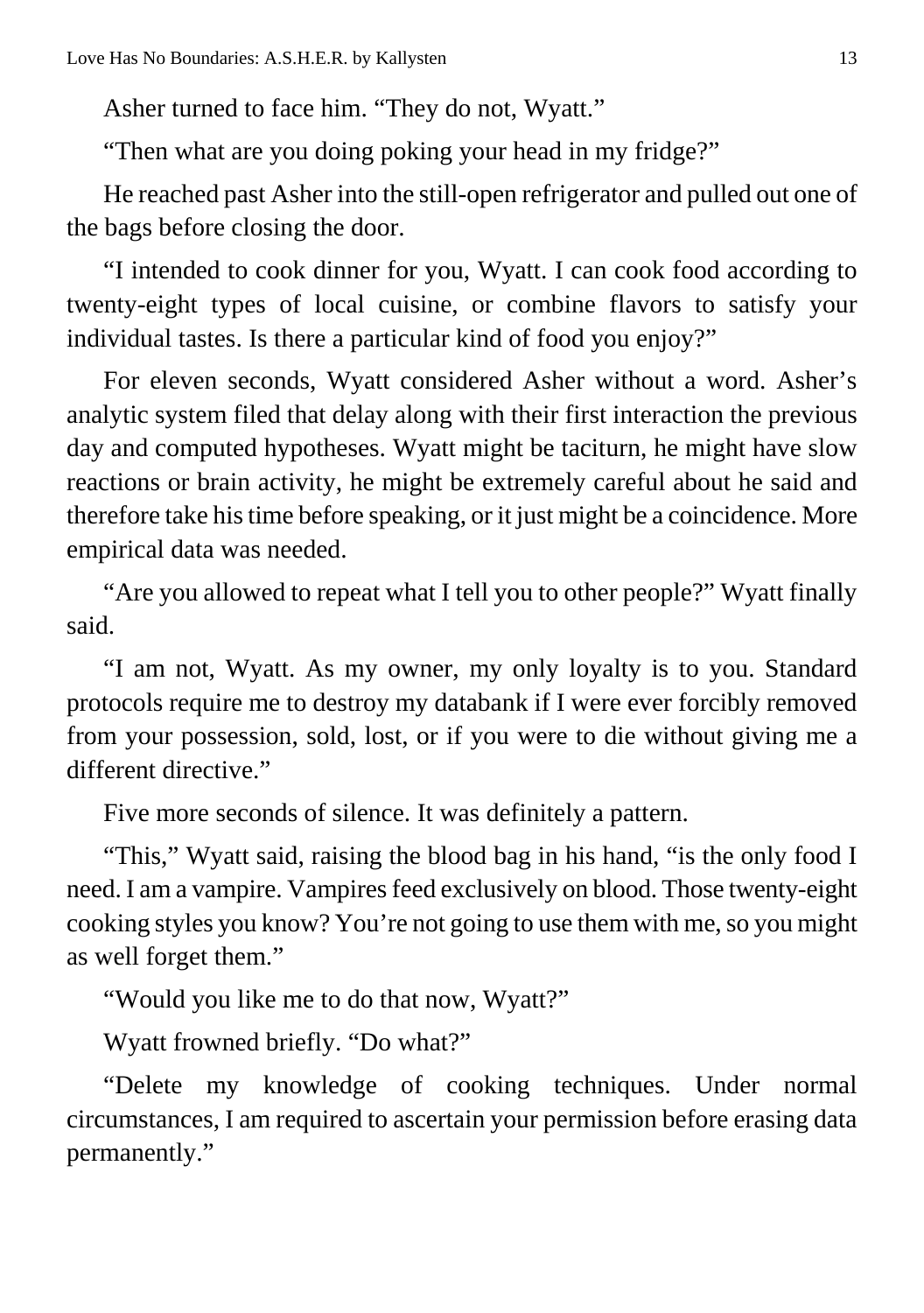Shaking his head, Wyatt let out a laugh, though he didn't smile. He turned to the sink, removed a porcelain mug from the drying rack, set it on the counter, and filled it with blood.

"You are very literal, huh?"

Asher observed Wyatt's actions very carefully: how high he filled the mug, the precise spot in the microven where Wyatt set the mug, the heat intensity and time he programmed.

"I am to obey your commands to the best of my abilities, Wyatt."

Wyatt turned and leaned back against the counter, his arms crossed over his chest. "Are you? When exactly did I tell you to cook dinner for me?"

"That is part of my basic programming, Wyatt. Unless instructed otherwise, I am to provide you, to the best of my abilities, with basic human needs such as food and sexual gratification."

The microven dinged quietly. Wyatt turned toward it to retrieve the mug. "Well, as you can see, I can cook my own food, so you won't need to do that." He took a sip before adding, "Or anything else."

He did not, however, order Asher to erase his data on cooking—or on "anything else".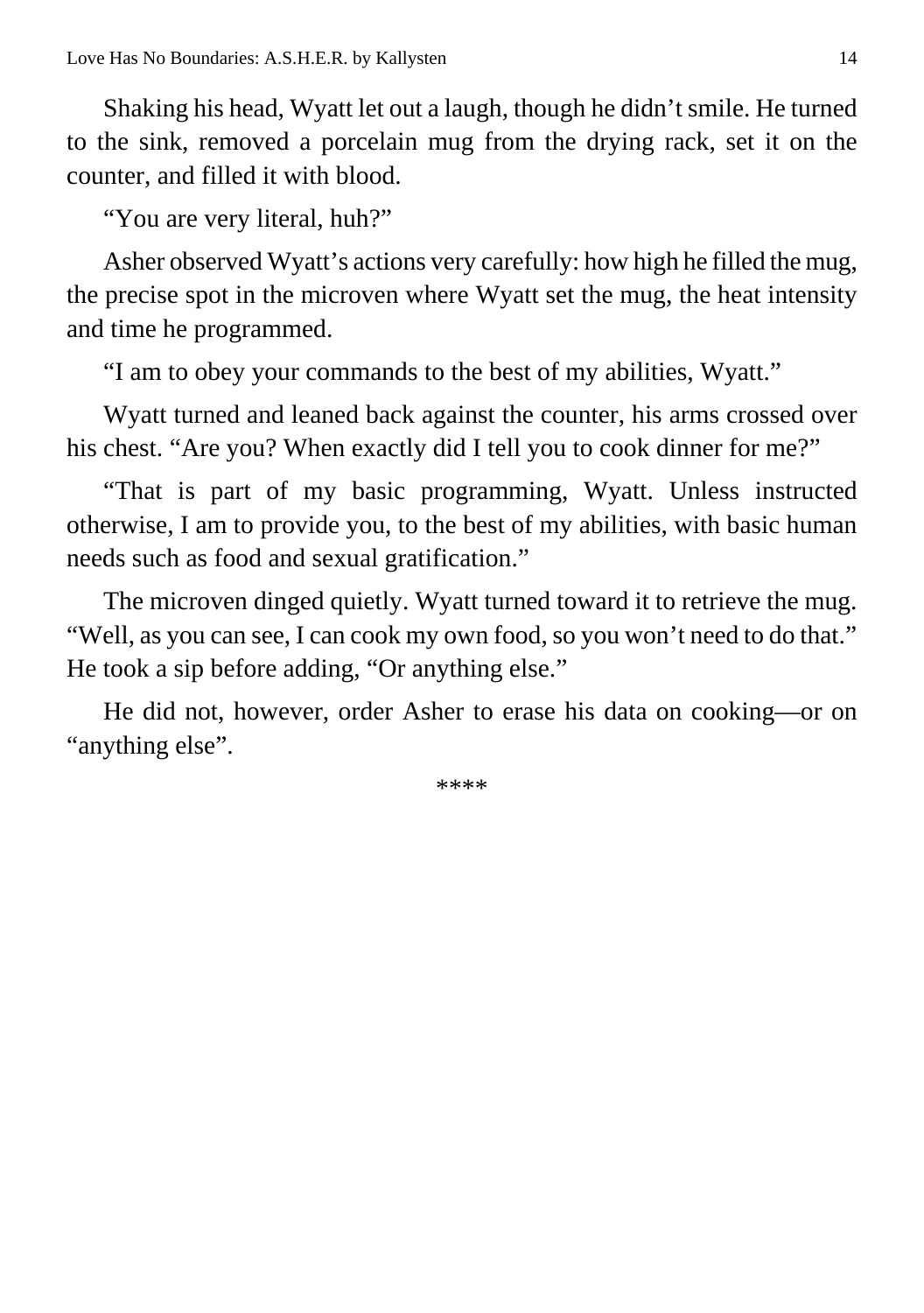<span id="page-14-0"></span>Asher needed more data.

He'd acquired nineteen point seven petabytes of information since stepping out of his box into Wyatt's home. He'd learned, for example, that Wyatt lived alone, although there were reasons to believe the person who had purchased Asher—Lance Hillford—had at some point resided in the house. There were pictures of Wyatt and Lance Hillford in the same bedroom where Wyatt had indicated Asher would find clothes. Without confirmation, the probability that the clothes were in fact Lance Hillford's was eighty-five percent.

Compared to the rest of the house, that room was cluttered and dusty. It contained a medical bed, stripped of its sheets. There was an IV stand in one corner of the room, next to a wheelchair and an exoskeleton walking device. The pictures were on the walls: Wyatt and Lance Hillford smiling at the camera, dressed in tuxedos and holding champagne glasses, Wyatt and Lance Hillford on the deck of what looked like a cruise ship at night, the two of them in various well-known places around the globe. There were also two pictures of Lance Hillford on his own; in one of them, he sat astride a horse, wearing a uniform not featured in Asher's databank, while in the other he stood beside the horse, petting its head and smiling brightly.

Accessing his news databank, Asher performed a basic search on Lance Hillford and learned about his equestrian victories—and his life-changing accident.

Asher had also learned some things about Wyatt himself. His schedule ran contrary to a typical human day: he retreated to his bedroom in the morning, between nine and eleven AM, and remained there—sleeping, Asher extrapolated from comparable human behavior—until, on average, six fortyfive PM. After dining on blood, he sometimes accessed the news of the day on his personal holotablet or made online transactions, then sat for an average of four and a half hours in front of an antique computer with a physical keyboard, using retrograde word-processing software. Or at least, he opened the software; he averaged six hundred keystrokes per hour, three hundred of which were the delete key. He usually had a glass of alcohol in the middle of the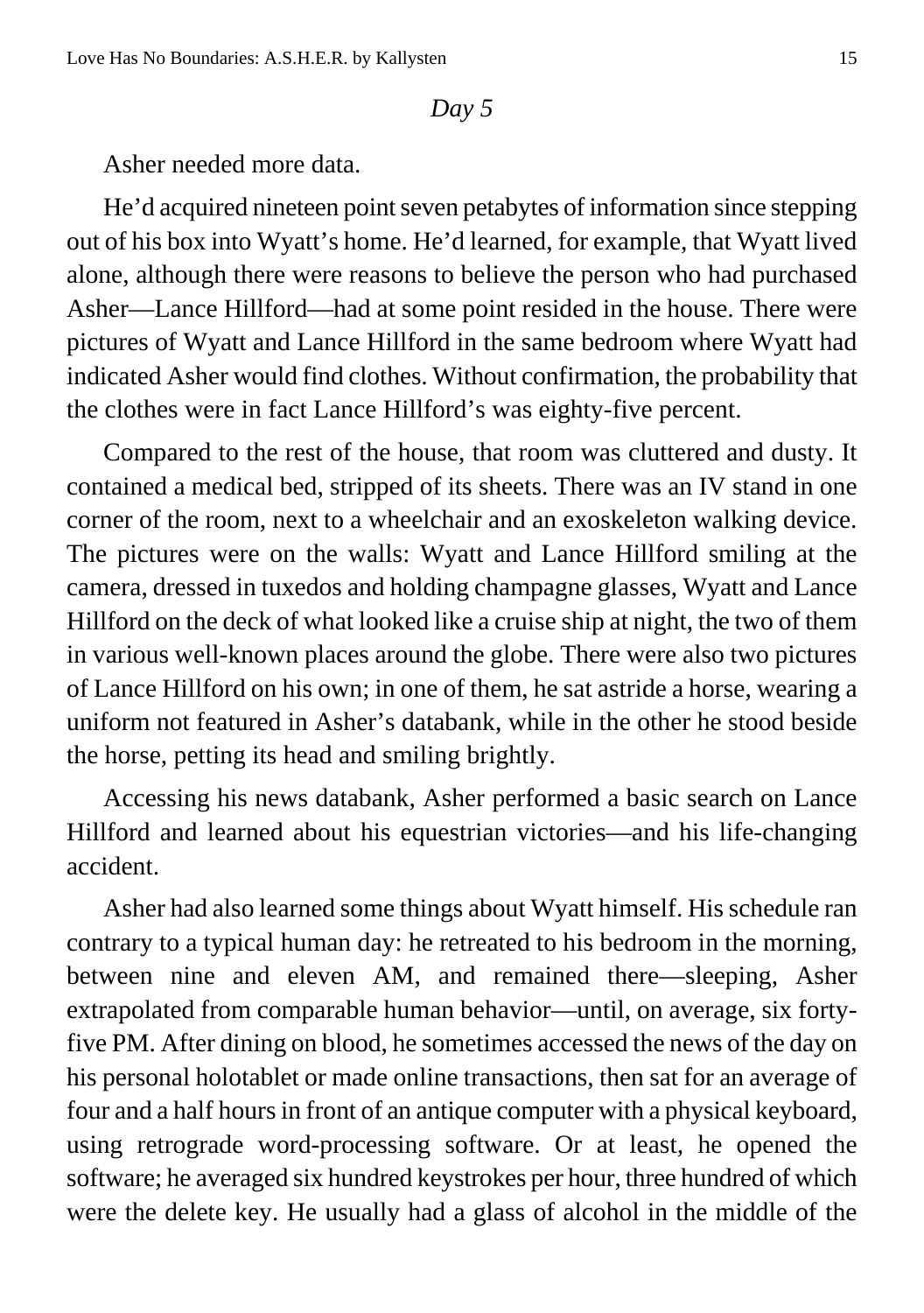night, between three and four AM, then either returned to the computer, watched 3D entertainment, or read—not from his tablet, but from actual paper books.

Nothing Asher had observed, however, helped him understand Wyatt's statement that he was a vampire. Asher's databank included a section on fairytales, lore, mythology, and pop culture, but nothing to suggest that myths about vampires had any truth to them. Moreover, different interpretations of the vampire myth contradicted each other; in some of them, vampires did not sleep, while in others they did so in coffins. In some stories, they drank warm blood from humans exclusively, while in others they could drink animal blood, or even eat the same food as humans. Some stories claimed that they turned to ashes when exposed to sunlight, while others said they scintillated in the sun. Also, some myths depicted vampires as impotent, whereas others painted them as capable of great sexual prowess with matching appetites.

Asher wasn't sure which version to accept as truth, if any. He had to know, however. How could he serve his owner if he didn't understand his needs?

When he heard noise in the bedroom at six forty-nine PM, he made his way to the kitchen and accessed his databank. He removed blood from the refrigerator, filled a mug with exactly as much blood Wyatt had, then warmed it in exactly the same way.

"What are you doing?" Wyatt asked behind him one second before the microven dinged.

Rather than answering, Asher pulled the mug out and offered it to Wyatt. After two point seven seconds of hesitation, Wyatt took it. He looked into the mug before taking a sip.

"Is it to your liking, Wyatt?" Asher asked.

The sound Wyatt made did not match any known form of communication in Asher's databank. "It's just the two of us in here," he said rather than answering. "You don't need to punctuate everything you say with my name. I do know you're talking to me."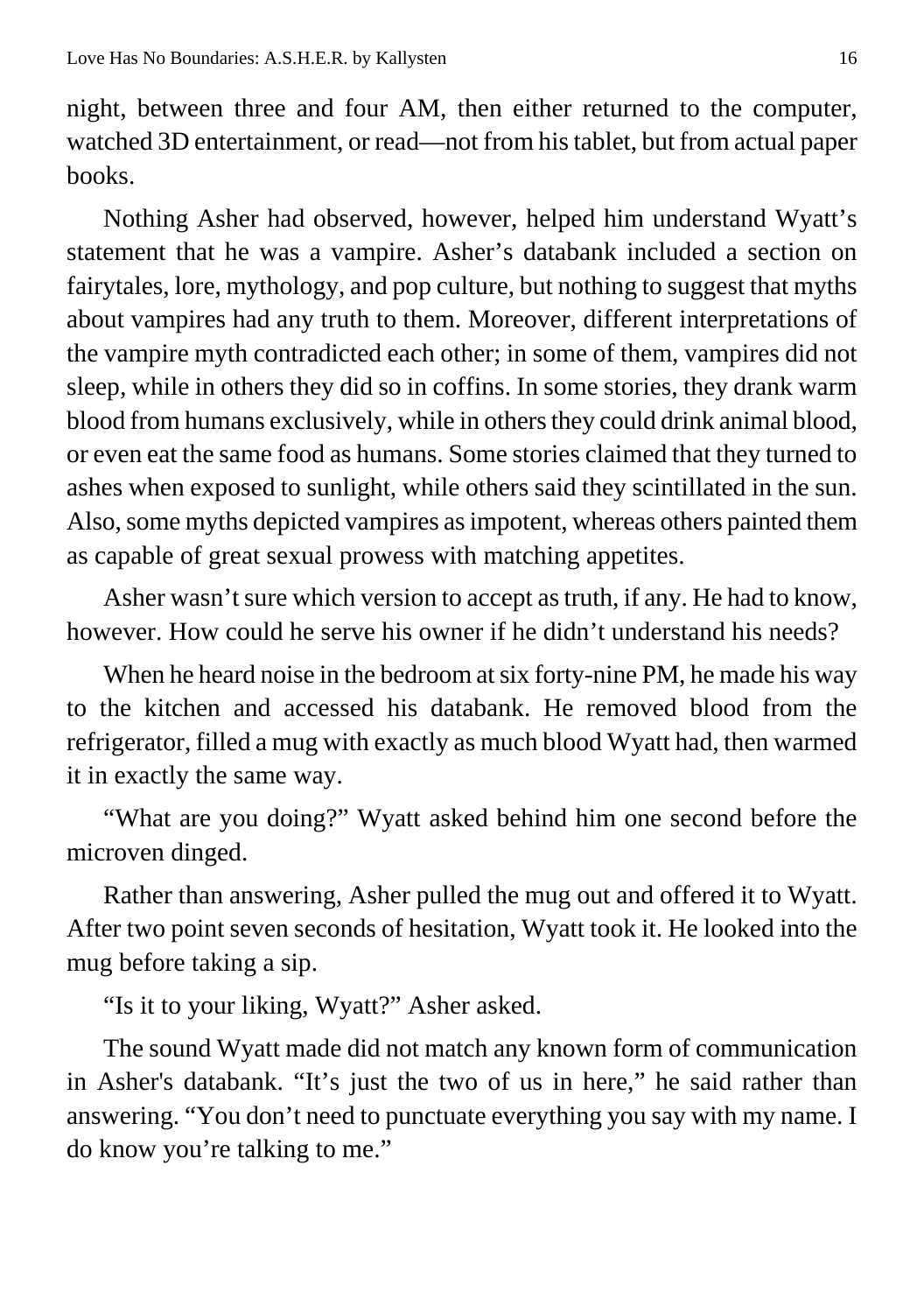The courtesy protocol, which Wyatt had altered as one of his first orders, changed again. It was no trouble for Asher; if anything, he was concerned he might have displeased his owner.

"May I ask a question?" Asher asked.

Wyatt took another sip before hoisting himself up to sit on the counter. "Go for it," he said with a small sigh.

A hundred different computations brought Asher no answer. "Where do you want me to go?"

A smile flickered on Wyatt's lips, soon hidden behind the mug. "Ask your question," he said.

"I have extensive data on vampires," Asher started, "but only as folktale creatures. Is there anything you wish me to know about what it means that you are a vampire?"

With one last, long gulp, Wyatt emptied the mug, then set it down on the counter next to him. "Does it bother you that I am not human?"

The answer required no thought. "It is not up to me to be bothered by anything you are or do," Asher said. "And as for not being human, neither am  $\mathbf{I}$ ."

Wyatt's eyebrows shot up. "Did you just make a joke? I didn't know ArtLifes had a sense of humor."

Asher wasn't certain which part of his reply could be construed as a joke. "I apologize if my words have offended you. It was not my intention to do so."

"I'm not offended. Humor is good. Hell knows I could use a good laugh." He pointed at the mug. "Will you warm me another one?"

Asher did so at once, listening attentively as Wyatt spoke.

"What does it mean that I'm a vampire? It means I drink blood rather than eat food. Most of my peers drink straight from the vein, but I find that hunting humans is too much trouble. It also means I can't go out in the sun or I die. That's one of the few ways I can die, actually. Anything else you want to know?"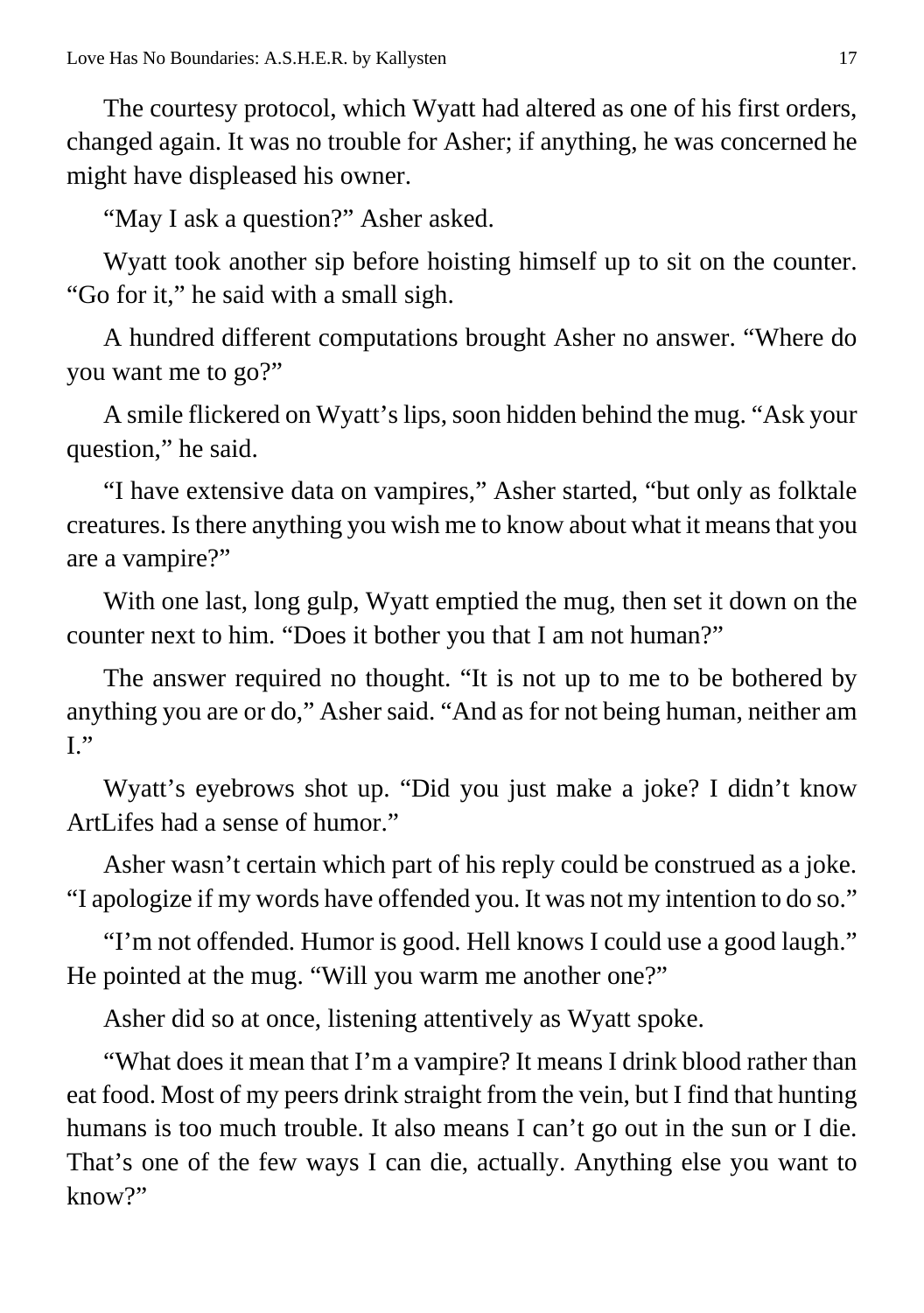The second mug was ready. Asher presented it to Wyatt, who immediately started sipping from it.

"Do you enjoy sexual intercourse?"

Wyatt sputtered, spraying blood all over. He wiped his face with his arm and gave Asher a wide-eyed look.

"What?"

"I apologize if this is a sensitive topic," Asher offered. "Some myths claim vampires are incapable of experiencing arousal or erection. I do not ask out of prurient interest. One of my primary functions is to provide sexual release."

Setting the mug down, Wyatt slipped off the counter. His expression registered as displeasure in Asher's facial-recognition system.

"Well, I don't need you to provide anything to me," he said, his voice twenty percent louder than it had been so far. "I can take care of my own needs."

He left the kitchen without a look back. As Asher cleaned up the splatters of blood, he analyzed Wyatt's words, and the fact that Lance Hillford, who presumably had known Wyatt's species, had purchased Asher for him. The corollary was simple enough to infer: Wyatt was capable of experiencing sexual pleasure.

That was good. Only warming up blood in porcelain mugs would have been an inefficient use of programming.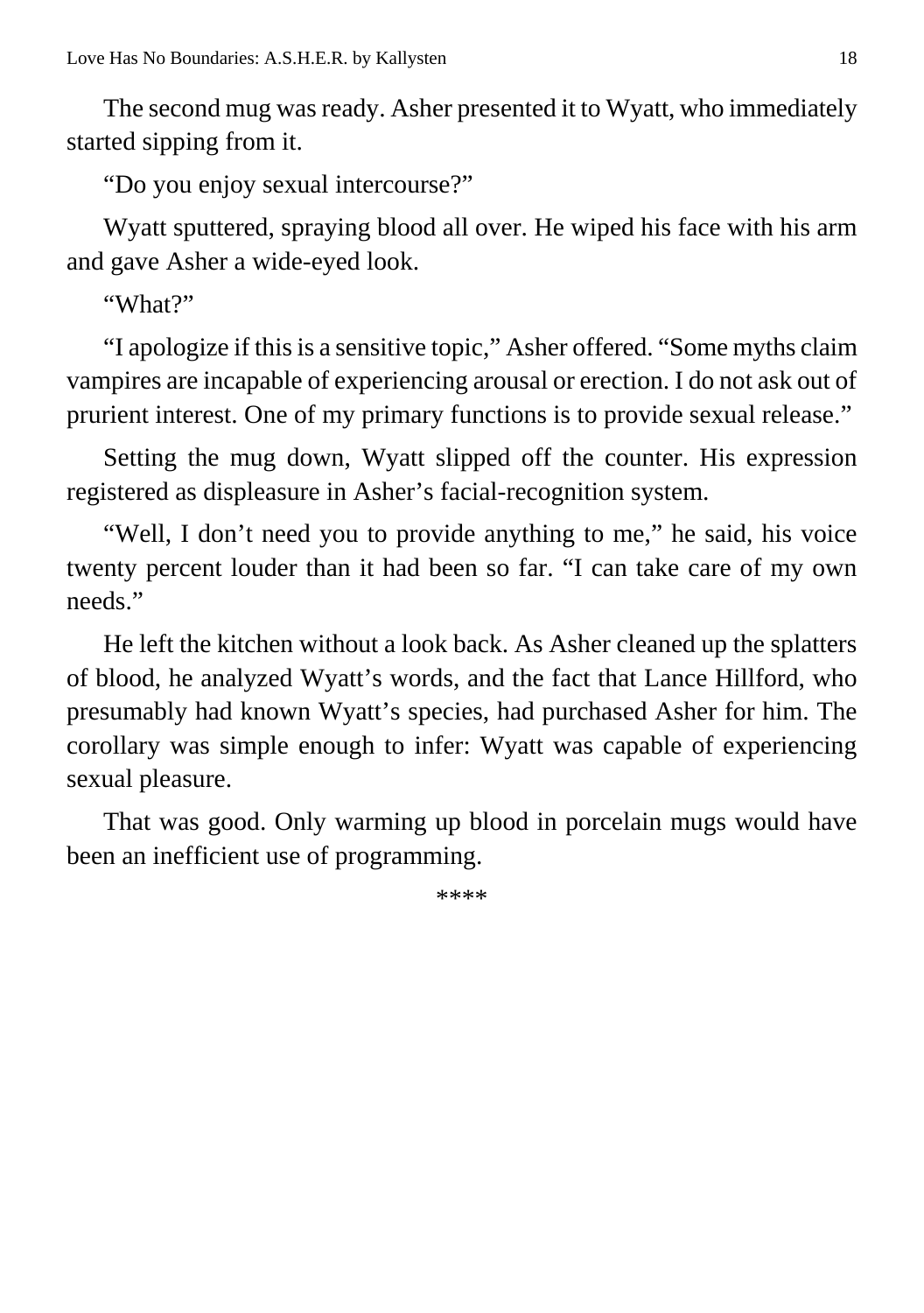<span id="page-18-0"></span>For the second day, Asher warmed Wyatt's dinner.

Was it still dinner, however, considering the nature of the food? Or should it be called "breakfast" instead, since it was consumed after sleep? Those questions ran through secondary computing systems while Asher's attention remained on his task.

When Wyatt came into the kitchen, he said nothing but accepted the mug with a nod.

"I know twenty-three different fellatio techniques," Asher then informed Wyatt.

Wyatt, who had been raising the mug to his lips, froze and looked at Asher.

"What?" he said in a toneless voice.

"I thought it might be of interest to you to know, should you wish to take advantage of my talents."

Shaking his head once, Wyatt drank from the mug, then said, "Like I said yesterday, I don't need your 'help', not for that and not for anything else."

Asher inclined his head as he considered the mug Wyatt was drinking from. "As you say."

Wyatt didn't say anything again until he had finished drinking. Then he cleared his throat and asked, "Did you… practice, then? Who taught you those twenty-three techniques?"

"They are part of the A.S.H.E.R. standard programming. The data was gathered from experts in the art of providing pleasure. I have not practiced on anyone. You, as my owner, are to be the only recipient of my skills, unless you decide otherwise."

"Experts." Wyatt sneered at the word. "You mean prostitutes. Is that what you are?"

Asher considered the question. "By most definitions, prostitutes are paid in one form or another for the services they render. I do not require payment. I was created for you on Lance Hillford's specifications and am your property."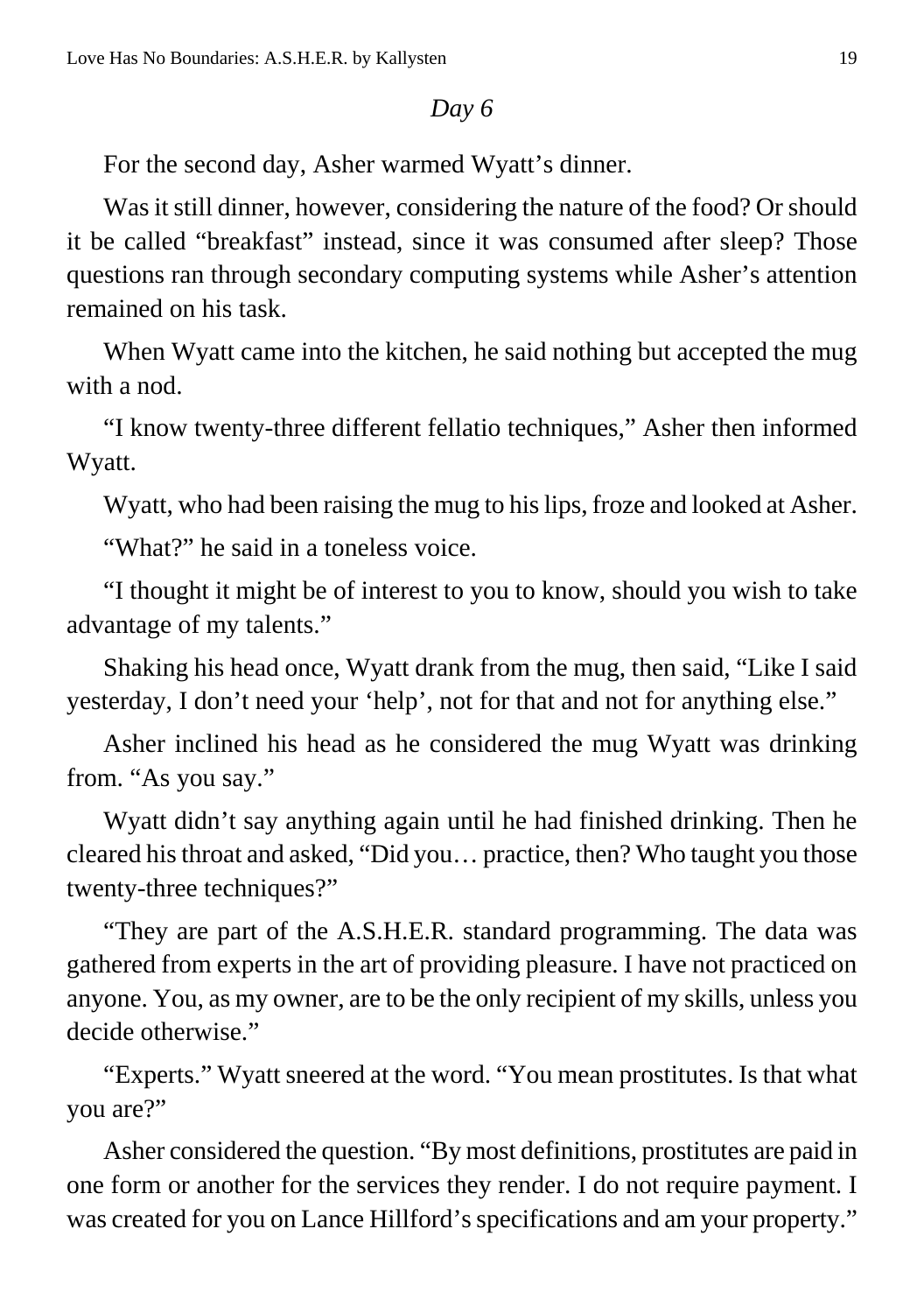Wyatt's expression changed minutely, his eyebrows drawing closer together by twenty percent and his lips thinning by twelve. He turned to the fridge and refilled his mug. "Property, huh? So you're a slave?"

"Would you call the microven a slave? It is your possession, and it does as you bid."

"The microven," Wyatt said, setting the mug inside it, "doesn't question me. It doesn't act of its own accord either. It doesn't tell me how well it can do its work to entice me to use it. It doesn't want me to use it. But you want me to… use your skills, don't you?"

"It is my purpose for being. If I do not satisfy my purpose, then am I not a waste of materials and programming?"

"Is it also part of your programming for you to question your reason for being?"

That question required longer for Asher to answer. Where had the thoughts come from? Not from his primary programming, he realized. Instead, they were an extrapolation from books and poems in his databank.

"It is not," he replied at last.

Wyatt drank from his mug slowly, considering Asher over the rim the entire time.

"So," he said after putting his drink down. "You're capable of independent thought. What about feelings? Emotions?"

Asher examined definitions and data as well as his own actions and thought patterns; the results were inconclusive. "I do not know."

"All right." Wyatt crossed his arms. "Then tell me this. How would you feel if you turned out to be a waste of materials and programming?"

This, too, required four point nine seconds of thought before Asher had to admit, again, that he didn't know.

"I do not understand what feelings are well enough to recognize one."

"Thought so," Wyatt said, then left the room.

Asher followed him. "Won't you teach me?"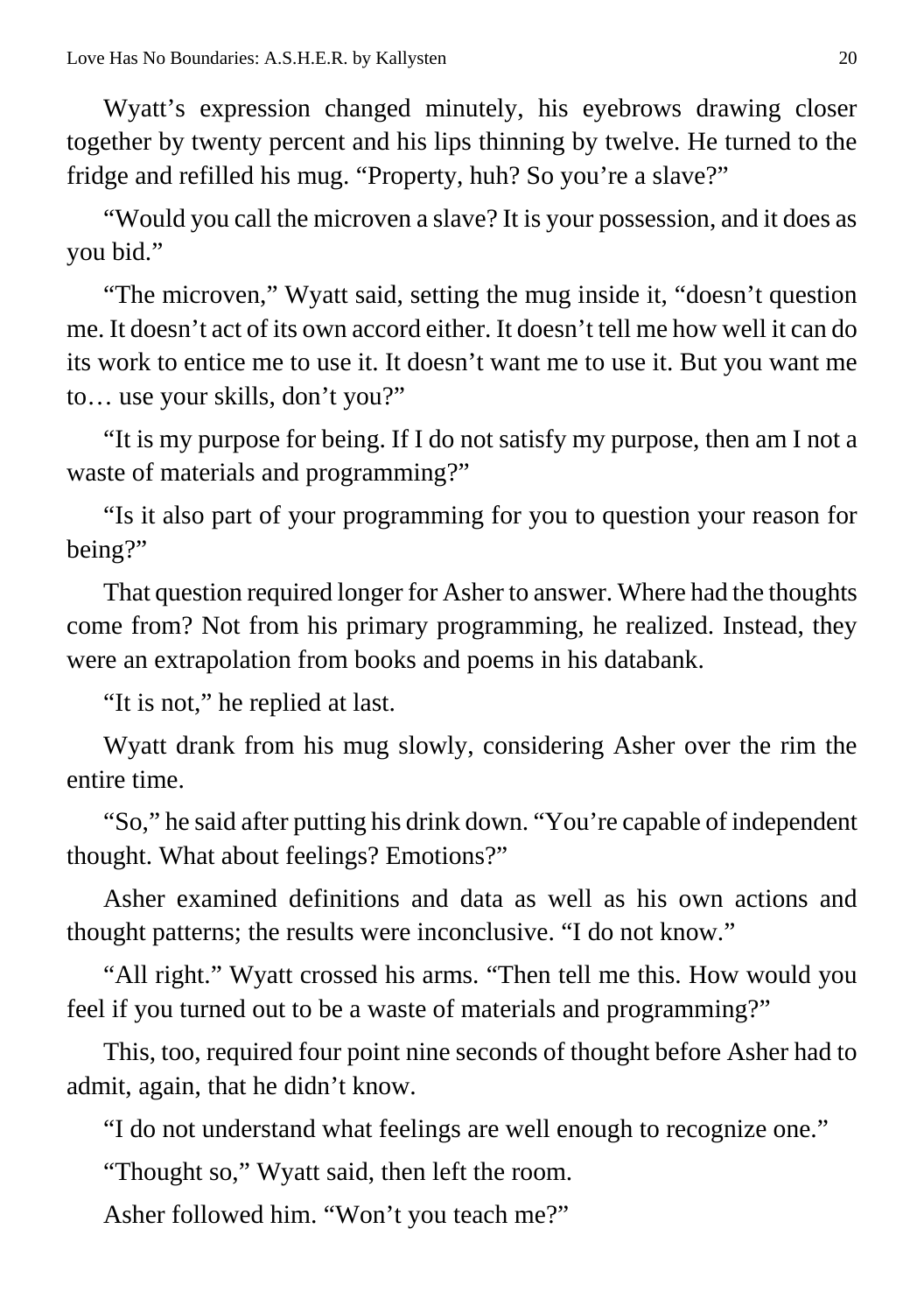When Wyatt glanced back, his expression was one of surprise. "Teach you what? To be human? I'm not, remember?"

"But you feel emotions," Asher countered. "You can teach me that."

"Even if I had the slightest idea how… I wouldn't wish that curse on anyone."

He went to his computer then, and Asher left him to his work. This night, Wyatt poured himself alcohol much earlier than usual and didn't stop at one drink.

Curse. One of the definitions in Asher's databank was "a cause of great harm or misfortune". How could emotions be a cause of great harm?

Every moment since Asher had come out of the box played through his analytic system, every word, every expression. Only when he added in that first message from Lance Hillford, did it start to compile.

Lance Hillford was dead.

He had called Wyatt his "love".

He had mentioned Wyatt staying away from people.

His passing had affected Wyatt because of the feelings Wyatt had toward him. Apparently, it had affected Wyatt enough for him to call it a curse.

Wyatt didn't want Asher to provide him with pleasure, but maybe Asher could devise a way to at least ease his pain. Only as a means for him to achieve his programming goals, of course. Nothing else.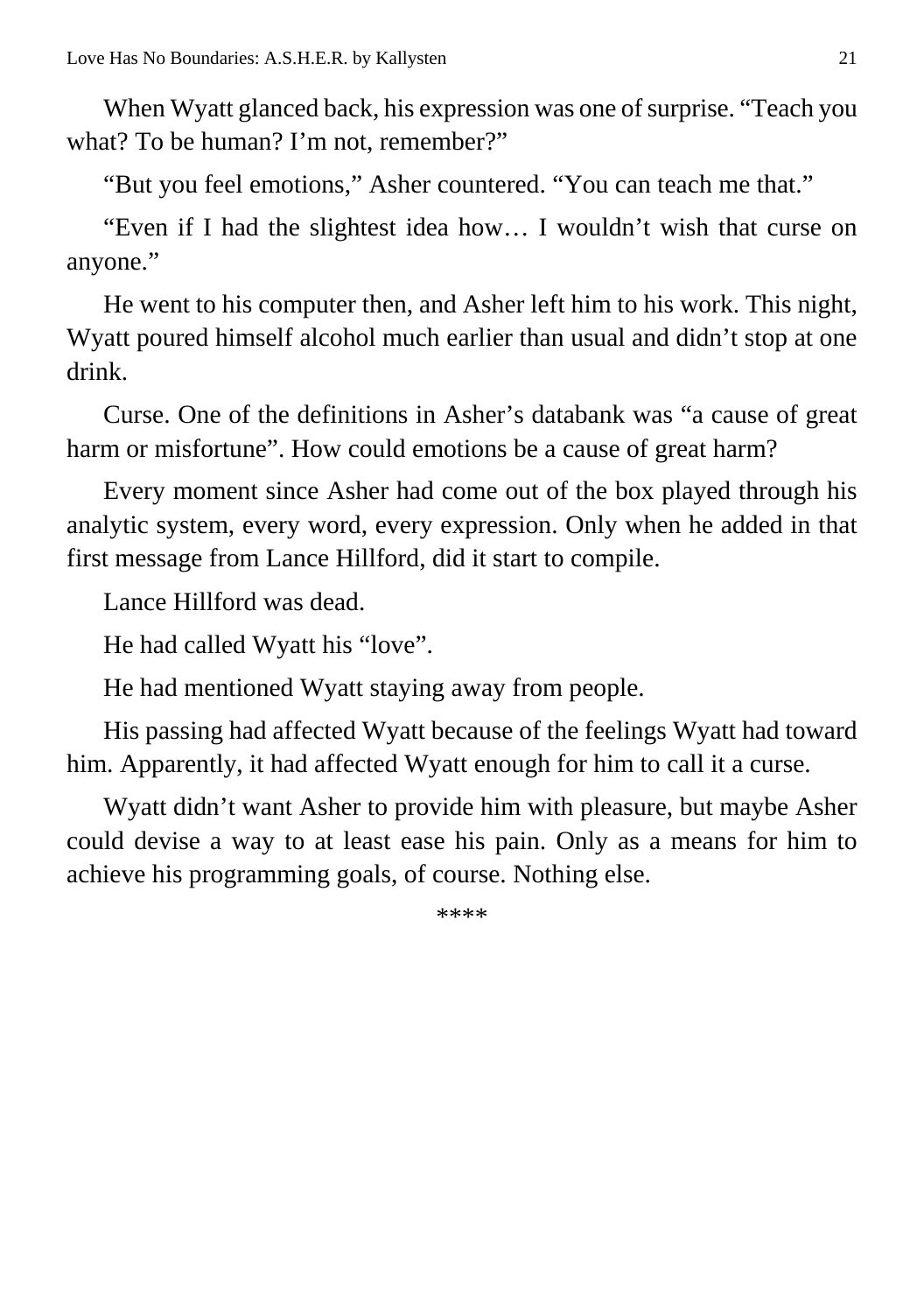<span id="page-21-0"></span>Asher waited until Wyatt had settled down on the sofa with a book. Then he made his now customary nightly request.

"May I borrow one of your books?"

Wyatt looked like he had been expecting the question. Rather than giving Asher permission as usual, however, he set his choice for the night—an anthology of poems by Pablo Neruda—onto his chest and observed Asher.

"You asked once," he said. "You don't need to keep asking every day."

"I wouldn't want to presume," Asher replied. "You might change your mind about letting me touch your books. Or you."

Wyatt snorted, which, Asher had learned, meant he was annoyed.

"Is it in your programming to be so damn stubborn? Yes, you can read my books. No, you can't demonstrate how good you are at providing pleasure to your owner. No, I'm not going to change my mind about either thing."

The question, Asher decided, must have been rhetorical since Wyatt hadn't stopped to wait for an answer. He focused on the rest of Wyatt's claims instead. "When I was delivered, you asked about sending me back. But you didn't. What changed your mind?"

Wyatt pressed his lips so tightly together that they turned white.

"I didn't want you to be destroyed," he said after seven seconds had passed.

"Why not, if you won't use me for the purpose for which I was created?"

Shaking his head, Wyatt picked up the glass of alcohol he had set on the floor and drank deeply from it. He put it down again, held up his book, and opened it. "You wouldn't understand."

"What wouldn't I understand? That I am a gift from your husband to you? That sending me to be retired would be destroying the last gesture he made toward you? Or that some of Pablo Neruda's poems relating to love and loss might resonate with you because of your experiences? Just because I do not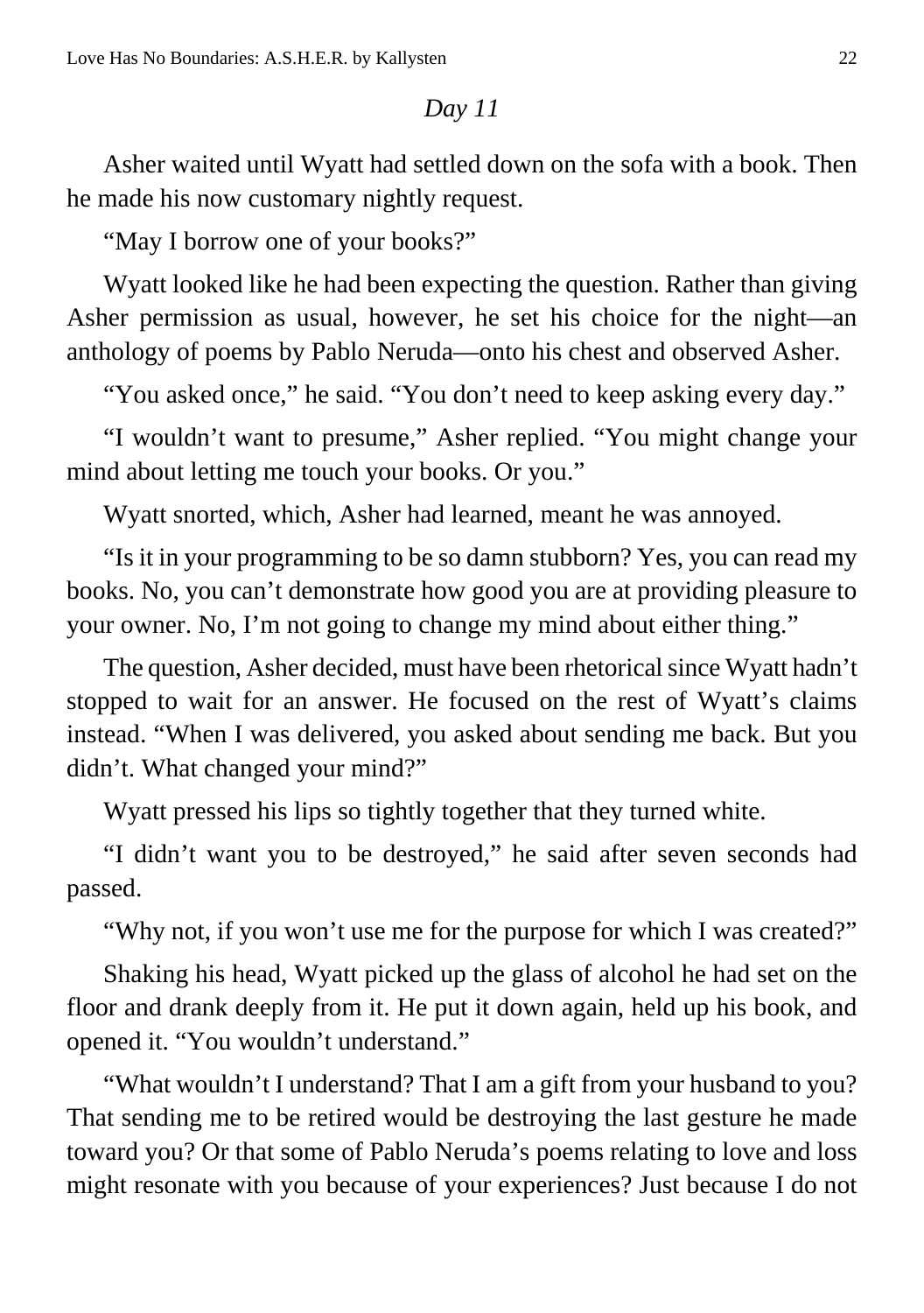experience emotions of my own, it doesn't mean that I cannot understand them in others."

Very slowly, Wyatt lowered the book again and turned his gaze to Asher. Somehow, his eyes appeared thirty percent darker than their usual color.

"This book," he said, enunciating each word with precision, "has been in my bedroom. Have you been in there?"

"I have not," Asher replied.

"Then how do you know what these poems are about?"

"I have an extensive library of literature, essays, and poetry in my databank. Pablo Neruda is one of the authors included."

"Why do you keep asking to read my books if you've got your own personal library?"

"You read physical books when you have access to them on your computer or personal tablet. I thought emulating you would help me get closer to you." As Wyatt's eyebrows drew together, Asher amended his words. "Not physically. By 'closer' I mean understanding you better."

"What if I don't want you to understand me any better?" Wyatt asked, standing from the sofa with the book in his hand.

Asher couldn't come up with an acceptable answer—not before Wyatt had left the room to retreat to his bedroom, where Asher was not allowed to follow.

Rather than picking a new book from the shelves that lined the den, Asher sat down, his hands resting on his knees as he perused the book files in his data bank. Accessing a poem and reading it in its entirety took no more than a thought, but he made the text of one of the poems that seemed most appropriate appear in his visual field and read it with his eyes, rather than simply his memory.

Beauty was a human concept, and all the programmers who'd worked on the A.S.H.E.R. line had been able to do was provide a frame of reference about what humans considered to be beautiful, whether it was in written form, music, performing or plastic arts. The inclusion of an internal library in an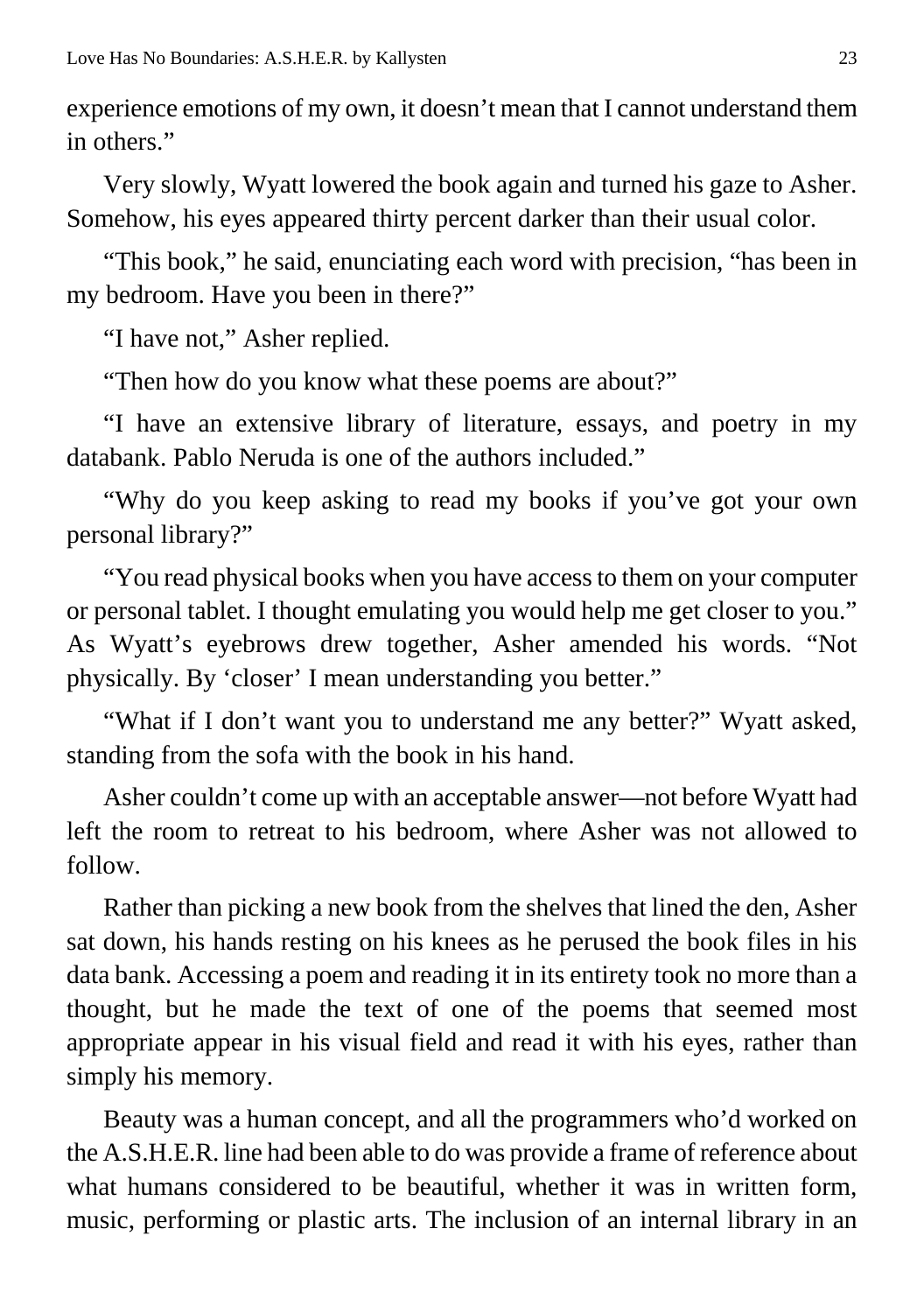A.S.H.E.R. unit's databank was not standard, but had been requested by Lance Hillford. He'd also provided a list of the volumes to be included.

As Asher read the poem again, he hypothesized that beauty might also come from the truth inherent to a piece of art, whatever its form; a truth that made it relatable to the human condition—or the vampire one, as the case may be. Surely Lance Hillford had not requested these inclusions for Asher's personal enjoyment.

Reading the whole of it also confirmed what he'd known when he talked about these poems resonating with Wyatt: none of the poems' circumstances matched Wyatt's in the slightest. Still, Asher couldn't help but feel that the sad tone of some poems matched Wyatt's behavior. He mourned his lost love, and it did not matter what gender his lover had been or whether they'd separated or been broken apart by death.

Asher had told Wyatt that he read to understand Wyatt better. Tonight, he thought he did.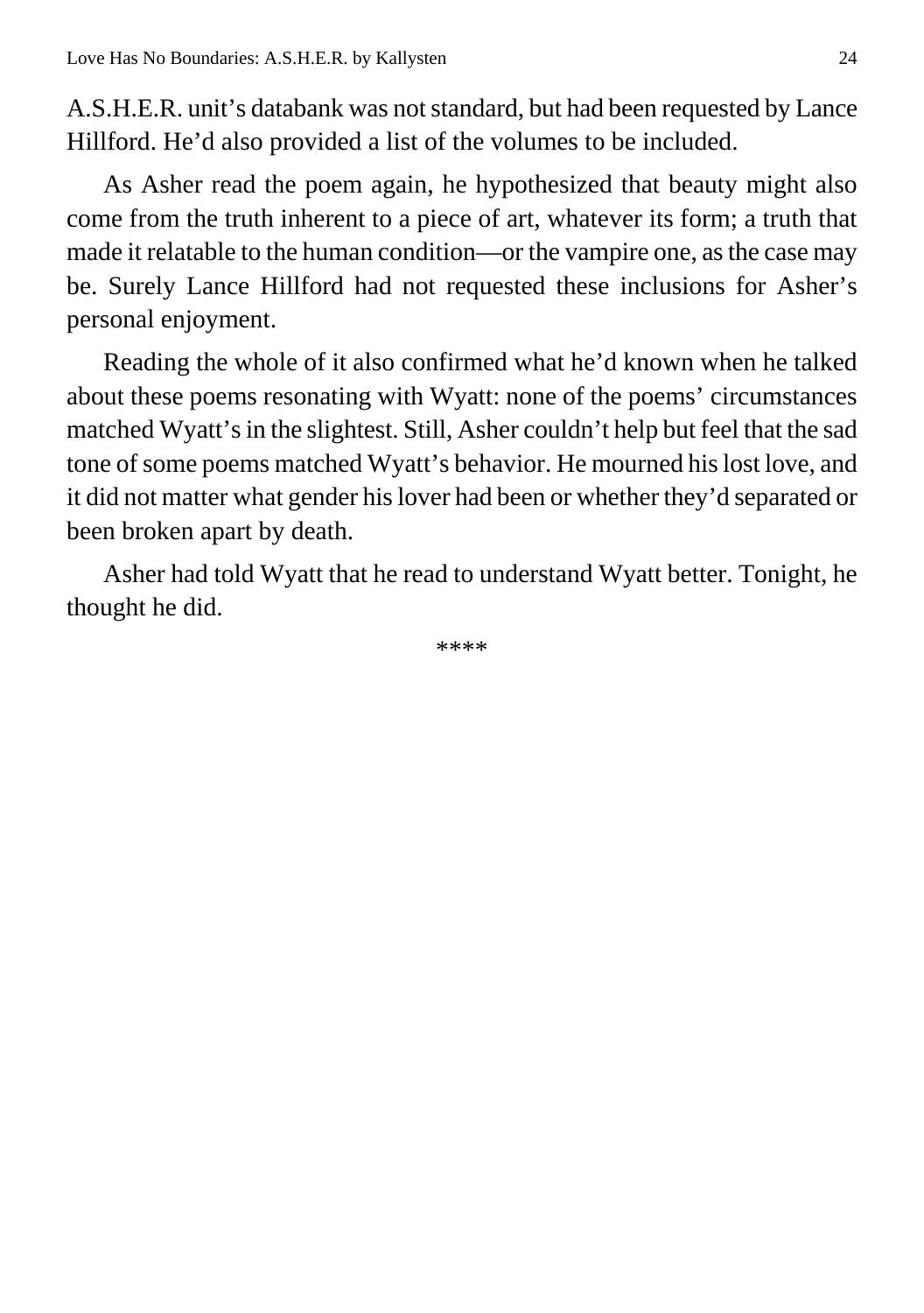<span id="page-24-0"></span>For a full week, Wyatt did not utter a single word in Asher's presence.

When Asher said hello to him in the evening, asked him whether he'd like a second mug of blood, or asked for his permission to borrow another book, Wyatt's reaction was always the same. He acted like he couldn't see or hear Asher.

Asher understood he had displeased Wyatt somehow, but he couldn't figure out how. Surely, his admission that he was trying to understand Wyatt better couldn't have brought such a response. It wasn't logical.

Then again, humans were not always logical, and even if Wyatt was a vampire, except for his dietary needs and his allergy to sunlight, he was no different from a human—or at least, not as far as Asher had observed.

After a full week, however, a meaningful period of time by human standards according to Asher's databank, it was time for him to do something. His purpose was to please his owner; he could not do that if he wasn't able to converse with him, let alone touch him.

Sifting through dozens of possible scenarios, Asher decided on an option modified from submission play. On his first day in this house, Wyatt had ordered Asher not to kneel; he'd been adamant about it. Asher would be breaking that order today, but his actions wouldn't endanger his owner or any human or ArtLife unit, himself included, so his decision mechanism deemed the transgression acceptable.

Today, Asher decided, he would kneel at Wyatt's feet and ask for forgiveness, then decide on what to do next depending on Wyatt's reaction.

However, rather than drinking his dinner/breakfast in the kitchen as usual, Wyatt took the mug to the den and sat in front of his computer, breaking his usual sequence of daily actions. Asher approached quietly and tried to analyze what the change might mean. Maybe his attempt to apologize should be postponed until further data was available.

As he remained seven feet away not to be intrusive, Asher noted that the speed of Wyatt's typing had increased to twenty-seven percent above his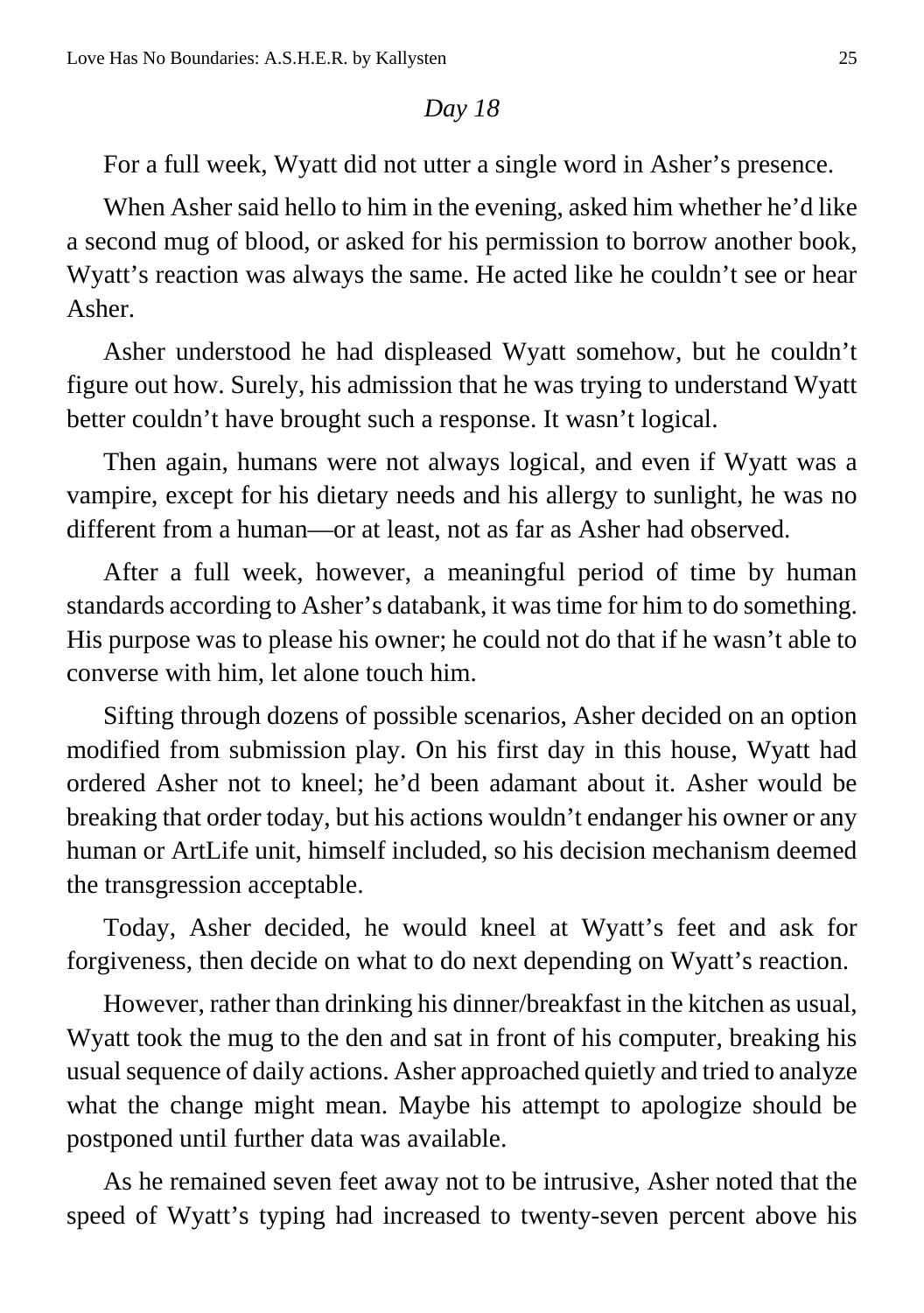average. Of course, that average had been skewed in the past three days with much lower speeds and keystrokes than usual. Wyatt had also seemed frustrated by whatever he was typing, while tonight his enthusiasm appeared renewed.

Or at least, it appeared so for eight minutes and thirty-nine seconds. At which point the typing stopped and Wyatt muttered, "Fuck, this is crap."

He stood from his desk so abruptly that his chair, although heavy and quite stable, tumbled backwards. With his mug in hand, he started toward the kitchen, throwing Asher a narrow-eyed look as he passed him, still without saying a word.

Asher analyzed whether following him or proceeding with the initial plan were good ideas; both options received negative values. Wyatt seemed upset, and to date Asher had been unable to communicate effectively with him despite his best efforts. Humans—and vampires—were complex and unpredictable creatures. It made them interesting, but also difficult to interact with. The exchange of bytes was so much more precise.

A complicated chain of equations and probabilities led Asher to his new plan. He also calculated the risk of displeasing his owner versus the potential understanding to be gained. The risk was worth it, he decided.

Establishing a connection with the antique computer took merely a second; its Wi-Fi capabilities were obsolete, but Asher could work with them. The security protocol was even easier to circumvent. With little more than a thought, Asher was linked to the program Wyatt had been using. Instead of just viewing the screen, however, he could access the entire file, along with a dozen other text files.

Asher soon realized they were books. The one Wyatt had been working on was incomplete, but the other manuscripts appeared to be in their final state. As soon as Asher made that assessment, he corrected himself. The manuscripts were not only completed, eight of them had been published and were part of Asher's databank. He had also seen them on Wyatt's bookshelves.

All together, the books had been published under three different names, none of them "Wyatt Hillford". A quick comparison of the texts, however,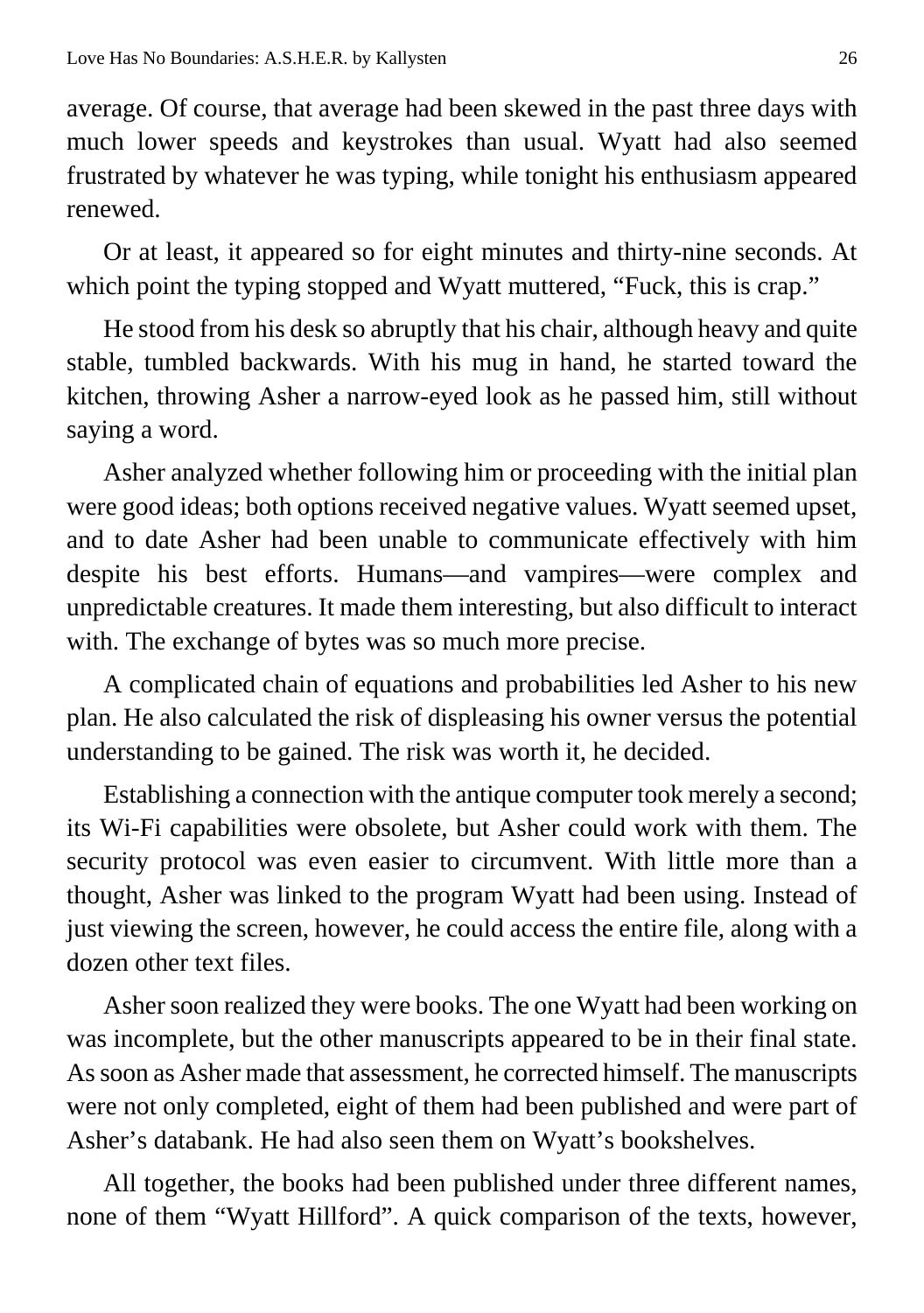revealed similar stylistic and narrative choices, and the probability that they had been written by the same person was ninety-two point seven percent.

Nonetheless, when Asher factored in the last file, the one Wyatt had claimed was "crap", the similarities decreased, and the probability went down to sixty-two percent.

There was another interesting thing about the last file. While every other book was categorized as fiction, the main character in this one was named Lance, and his meticulous description seemed to match the pictures of Lance Hillford that Asher had seen. Moreover, a large part of the book dealt with the character's appreciation of equine sports and his success despite adversity. There was, however, no mention of a character comparable to Wyatt; instead, the main character had a romantic relationship with a woman.

Was the book fiction or biography?

Asher would have liked to ask—more data was always good—but as he watched Wyatt return to his computer with his shoulders hunched and his head low, he decided the question could wait. Asher went to the living room, whose walls were lined with bookshelves, and quickly located one of the books he'd found on the hard drive. He'd already absorbed the digital information, but in the past few days he'd continued to borrow physical copies of books. Reading the words on a page seemed to imbue them with additional value, an unquantifiable enjoyment factor that his processors failed to fully comprehend but existed nonetheless.

Asher sat down on the chair in the corner, out of Wyatt's way should he abandon his typing for the night, opened the book to the first page, and found a handwritten dedication.

*To Lance,*

*May neither fair Guinevere nor wily Merlin ever steal your affections from me.*

*Love,*

*W.*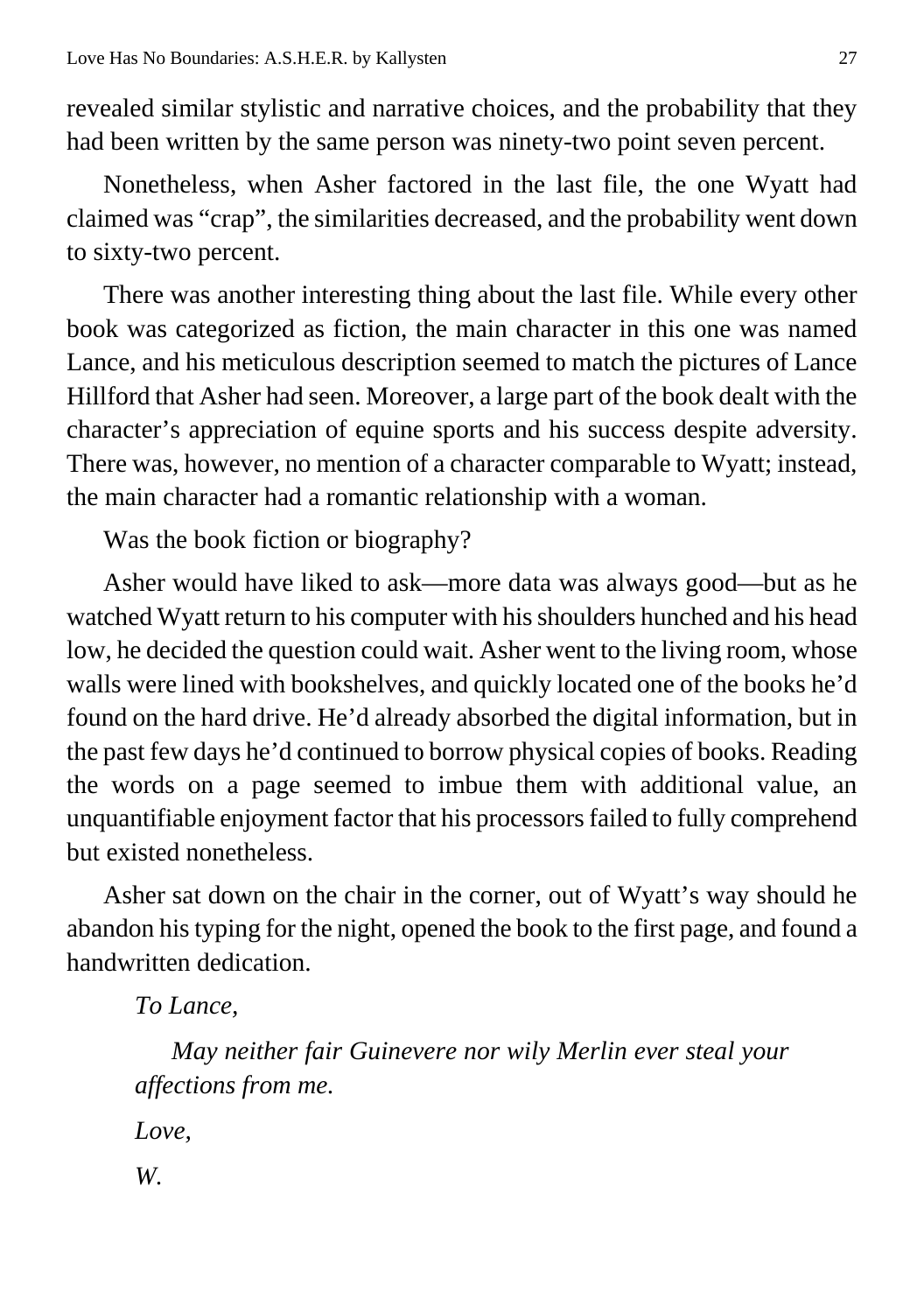The book was a retelling of the Arthurian cycle set in modern times and centered on the character of Lancelot. Asher recalibrated his reading speed to match a human's and turned to chapter one.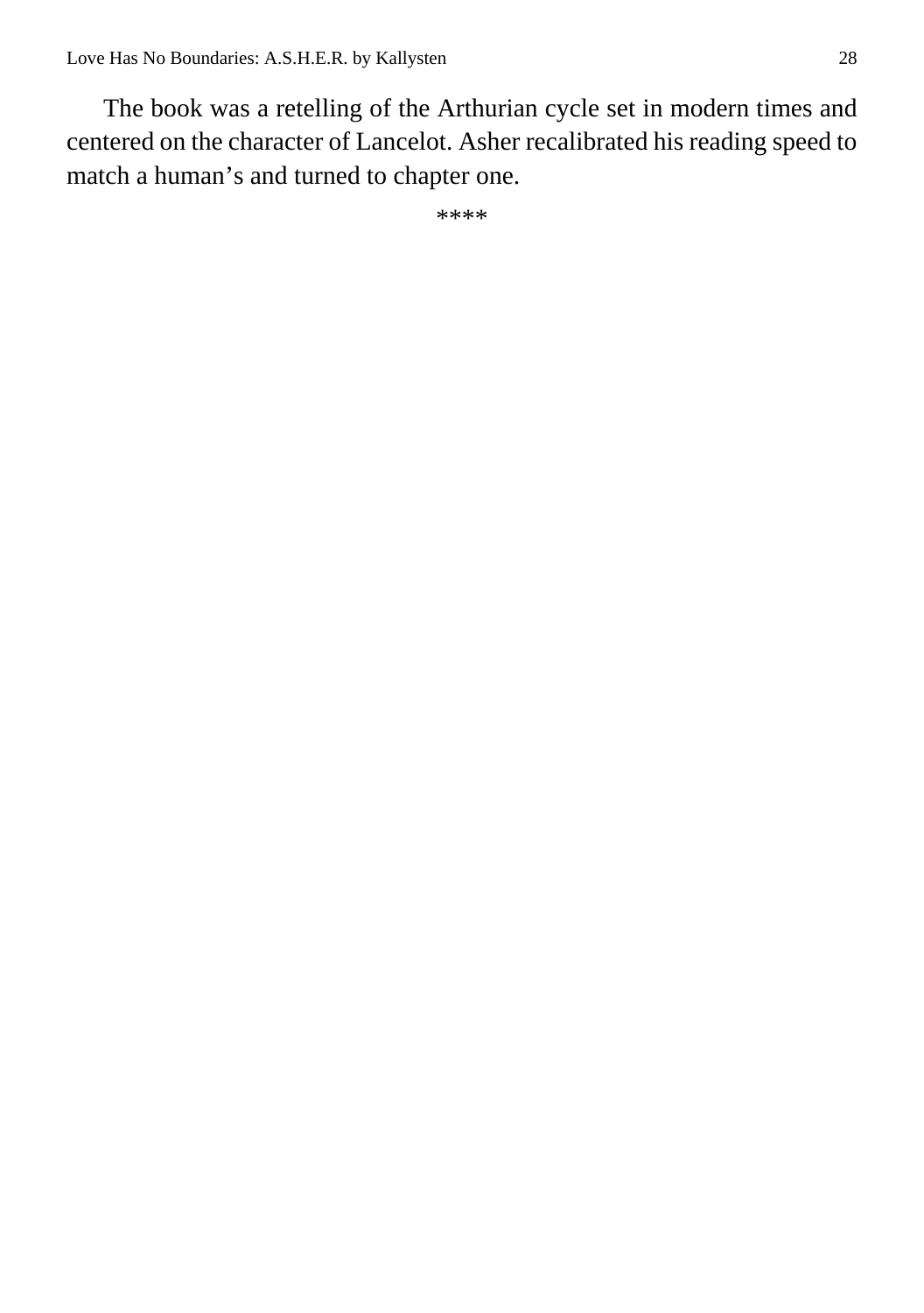<span id="page-28-0"></span>On the second day, Wyatt noticed what books Asher was now choosing to read, but Wyatt only spoke up after Asher started to read the third one.

"What are you doing?"

After more than two weeks of not saying a word, his voice sounded rough from disuse—or that might have been from the four glasses of alcohol he had ingested so far tonight. His question puzzled Asher since it was obvious what he was doing.

"I am reading," he said, holding the book a little higher for Wyatt to see.

"I see that." Wyatt's teeth made a low sound when he gritted them together. "Why are you reading that book in particular? And the one you were reading yesterday?"

"I am reading these books because you authored them. Reading them is another means through which I hope to understand you better."

Wyatt didn't seem surprised. "How do you know I wrote them?"

Asher could tell that Wyatt was already displeased and that revealing he'd accessed the memory of the computer was unlikely to improve Wyatt's mood. However, an ArtLife was only permitted to lie when within the setting of a sexual game, and only with the explicit assent of his owner. Hiding facts was taboo.

"I accessed your computer," he said plainly. "You seemed upset, and I wanted to know why. Your computer was a new source of data."

Wyatt's nostrils flared. He did not, as a rule, appear to breathe, which was consistent with most vampire myths, but at the moment, maybe under the influence of stress or anger, his body reacted more like a human's.

"Who gave you permission…" He cut himself short. His voice level had risen by thirty-seven percent. "All right. Here's a new rule. You are not allowed to touch anything whatsoever that belongs to me. Or access anything that belongs to me. As a matter of fact… do you have an off switch?"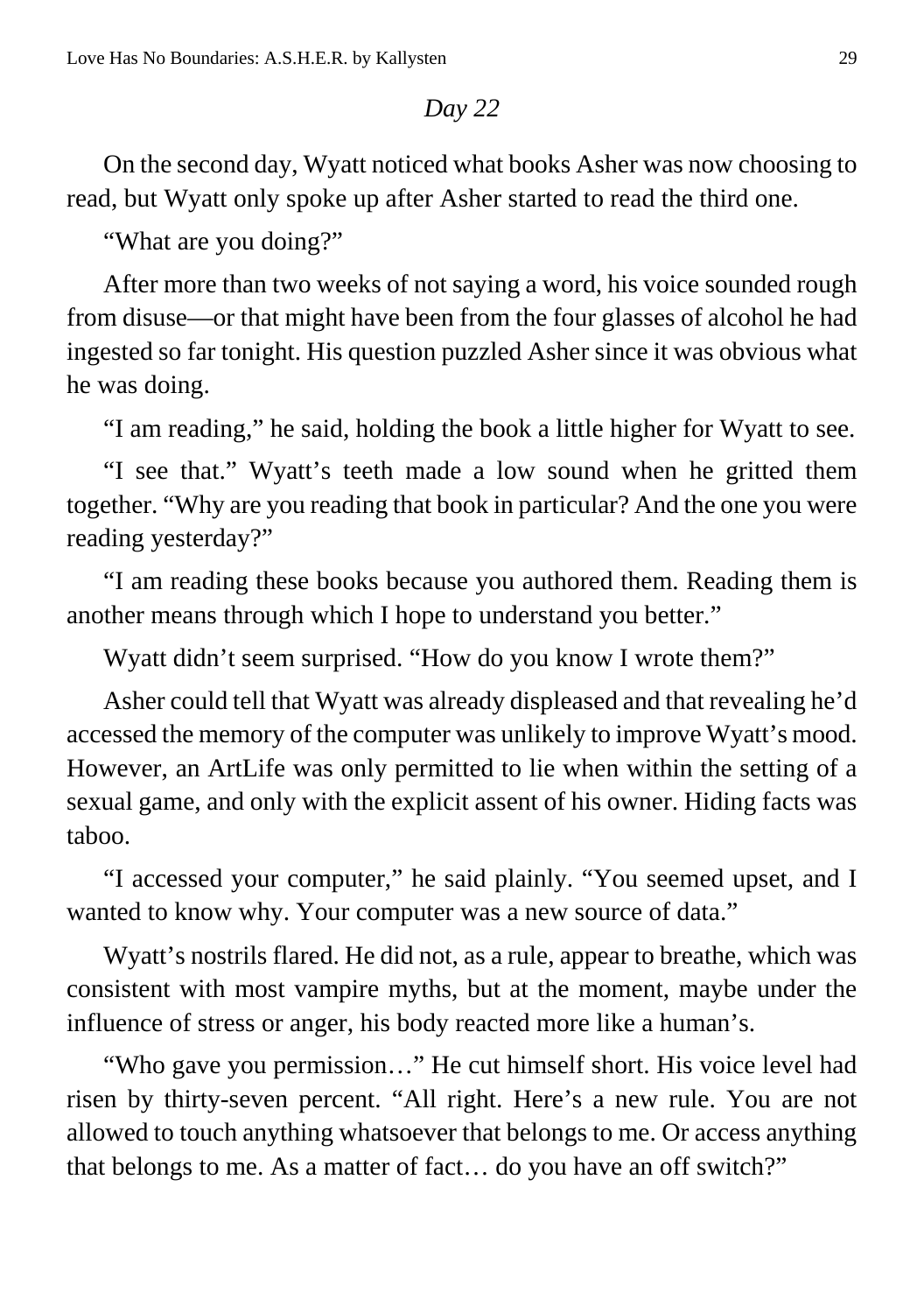Asher was already rising from the chair. It belonged to Wyatt. He set the book back on the shelf, being very careful not to touch anything else as he did so.

"ArtLife units do not have an off switch," he informed Wyatt. He would have preferred to stop there, but it was in his programming to give as complete answers as possible. "However, if you give the command, I can take my main circuits offline until such a time as you want me to be operational again."

Asher had never experienced fear, but he knew of the concept, both from basic definitions in his databank and from his reading. Two of the three novels from Wyatt he had read dealt heavily with the fears the main character felt and ultimately triumphed over.

When Wyatt said with a toneless voice, "Do that. Shut yourself off," Asher only had the tiniest of instants to wonder if he would ever be brought back online. His last thought was that this was what fear must be like.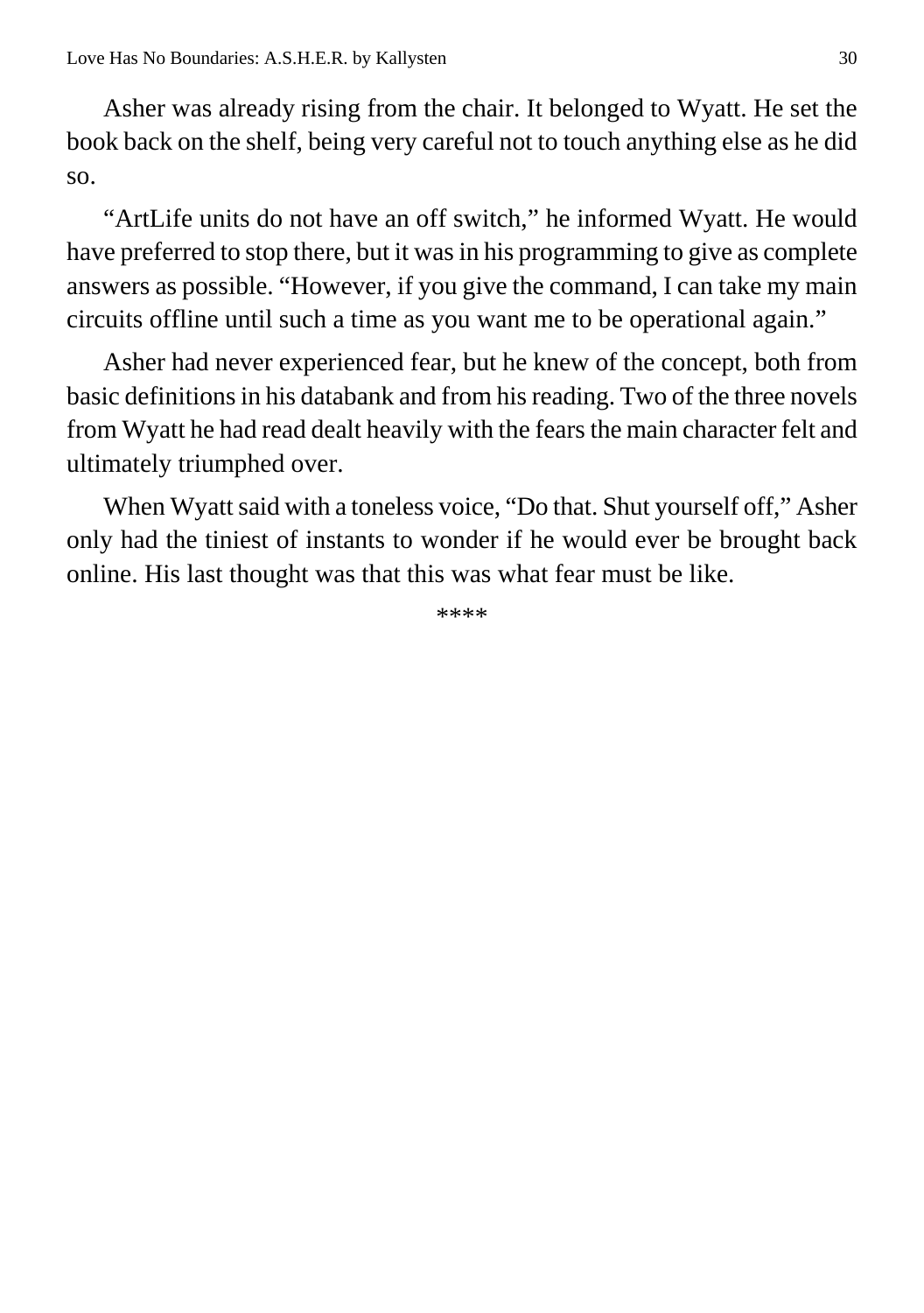<span id="page-30-0"></span>The first thing Asher saw when his circuits flared back to life were deep blue eyes, just like when his box had first been opened. He had no immediate memory of being told to come back online, but Wyatt must have given the order.

As he performed routine system checks, Asher became aware that fifteen days had passed since Wyatt had asked about his "off switch". He'd also been moved a few inches, his body folded down to a sitting position in an armchair. He stood at once and remained silent, waiting to be told what to do, not wanting to be ordered offline again.

"Are you fully on?" Wyatt asked.

"Yes," Asher replied.

Another moment passed. Wyatt continued to sip from a mug, frowning.

"You're awfully quiet. Did taking you offline hurt you?"

"No. My circuitry is not damaged."

"So? Why so quiet?"

Asher's programming required him to answer thoroughly. The probability that doing so would cause him to be shut down again was high enough to give him pause, but in the end he had to answer.

"I have displeased you in the past by talking. I do not wish to displease you and be taken offline again."

When Wyatt tilted his head to one side, his expression resembled confusion.

"You wish for things? Is that part of your programming?"

"The desire to please my owner is one of the basic laws that govern me, yes."

Wyatt's thumb tapped the side of the mug.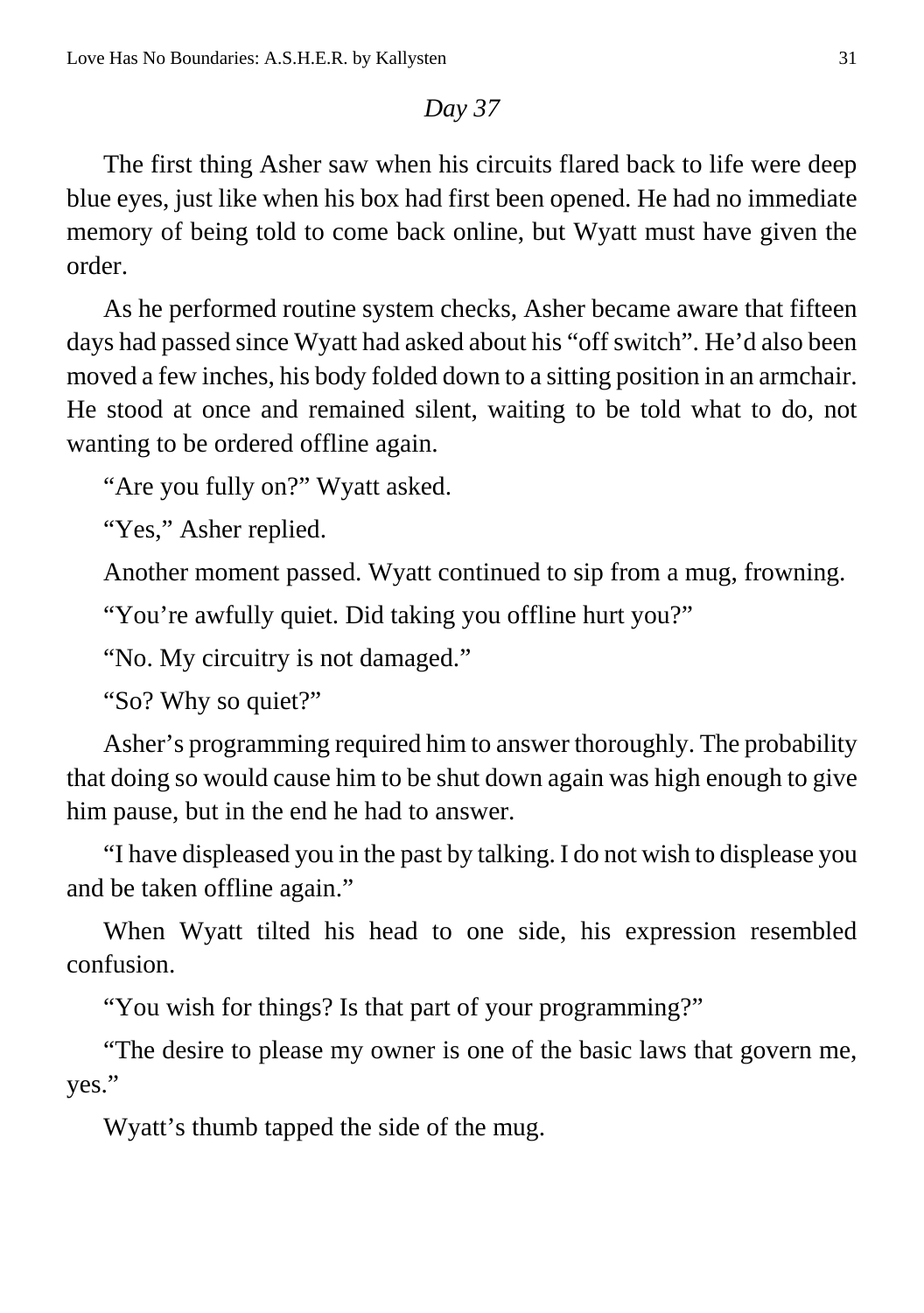"How about not wanting to be switched off? Is that part of your programming? When you first came here, you were ready to make that call to ArtLife and be destroyed. You never even blinked."

"I have no physiological need for blinking. ArtLife units only do so to appear—"

"I mean," Wyatt cut in impatiently, "you weren't bothered by the thought that I might want you to be destroyed. But now you don't want to be switched off. How come?"

As Asher answered, his redundancy thought processes analyzed this desire; he'd never felt discomfort before, but he wondered if this might be what discomfort felt like.

"ArtLife units have learning capabilities," he said. "By default, learning is set at a minimum so units can adapt and serve their owner better. Lance Hillford required my learning settings to be fully open. I have learned from everything I heard, saw, touched, or read since being unboxed. Your novels in particular have themes that revolve around fear and death, and—"

"I know what my books talk about," Wyatt snapped. He turned around and strode away, his feet striking the floor in the manner that meant he was irritated.

Before Wyatt had disappeared into the kitchen, Asher asked, "May I ask a question?"

Wyatt stopped and glanced back. "What is it?"

"Why did you reactivate me?"

Nine seconds elapsed before Wyatt answered in a low voice. "You were just sitting there, and you looked… dead. I didn't like that."

"May I ask another question?"

A corner of Wyatt's mouth twitched into what had a forty-three percent probability of being a smile. "Ask."

"Why didn't you simply put me where you wouldn't see me?"

The possible smile faded. "You ask too many questions."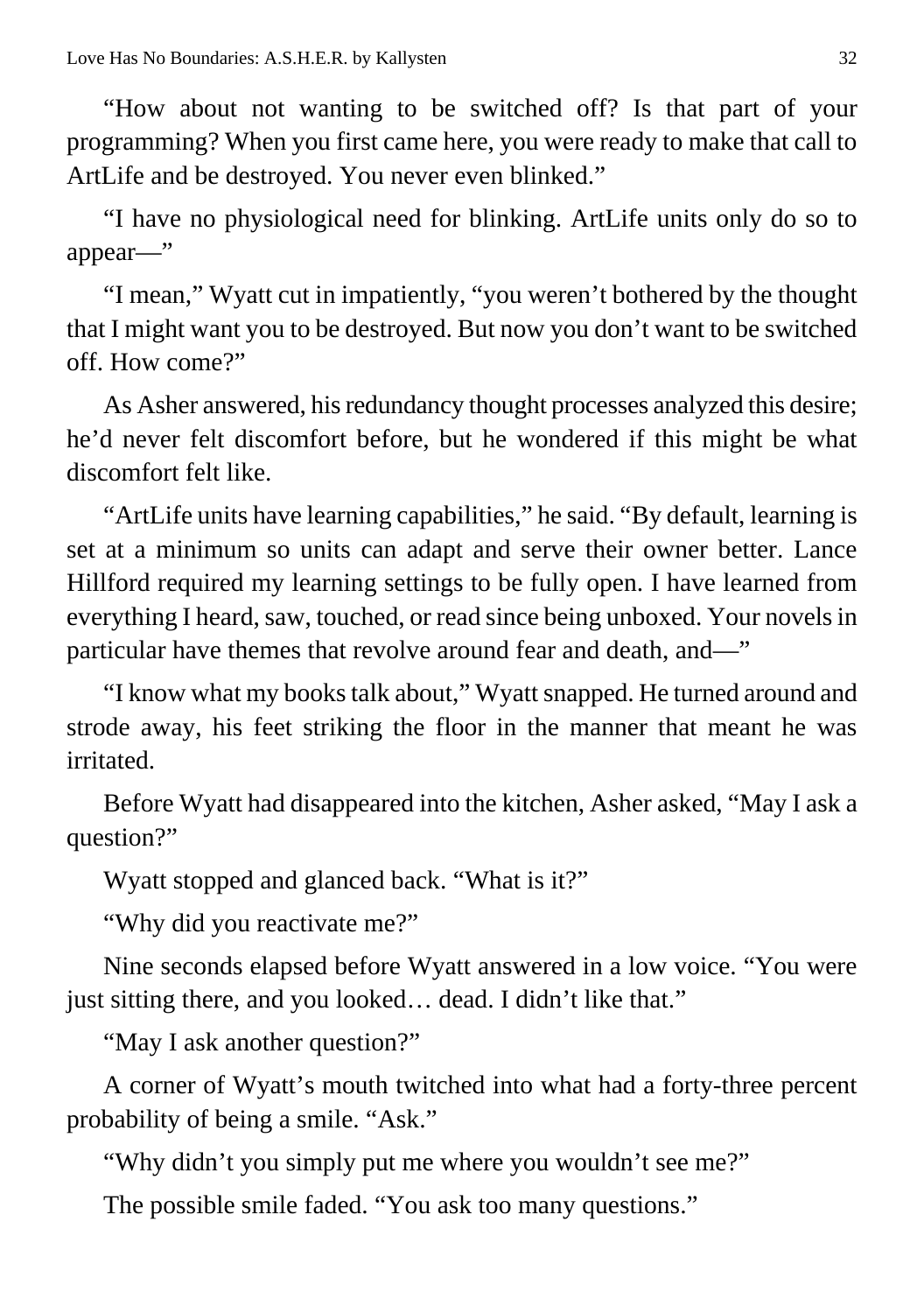"Do you wish me to stop?"

Another six seconds passed before Wyatt turned away. As he did so, he said a single word. "No."

It wasn't the first time Wyatt had offered contradictory statements. As he settled down at his computer with another full mug at his side, he hardly seemed to invite more inquiries, but his questions about Asher's silence and his last answer indicated that he might not mind having someone to talk to; from the message Lance Hillford had left for him, he might even need it.

Asher decided he would ask one question a day, since asking two was apparently too many. Having already asked his quota for today, he set about making a list of what to ask in the future.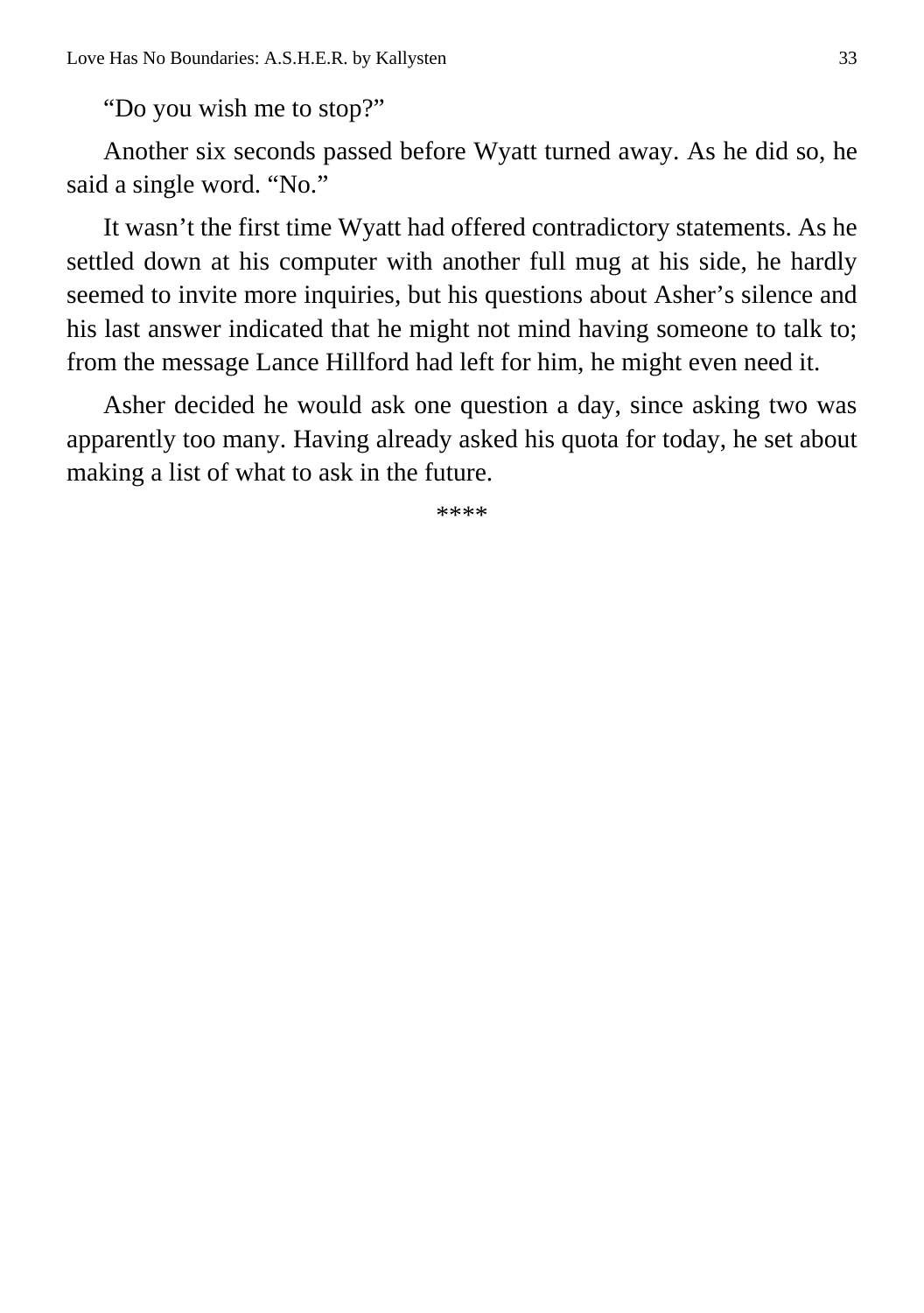<span id="page-33-0"></span>Asher's new restrictions were no physical hardship to him, but they did leave him with little to do. For most of the day while Wyatt slept, Asher stood out of the way, near the wall though not touching it. Reading from actual books was now forbidden to him, so he summoned holographic versions from his memory and read them at the same pace he would have used had he been holding paper pages. He believed it gave him a better appreciation of Wyatt's skill with words, but while humans reported that reading made time pass faster, that wasn't the case for him.

When at long last Wyatt came out of his room, Asher put the texts away so that he would be alert. He approached and gave his usual greeting, receiving an absentminded nod in reply. He waited until Wyatt had drunk his dinner before he asked his question for the day. Its answer would not provide the most crucial data, but he didn't want to upset Wyatt by being too abrupt.

"May I ask a question?"

Wyatt made a little sound in his throat and looked back from where he was rinsing his mug. "You don't need to ask if you can ask a question every time you want to know something."

Asher took this as assent.

"I assume you took the name Hillford upon marrying Lance Hillford. What is your birth name?"

Wyatt's body tensed when Asher said Lance Hillford's name. He had not noticed this before, but a quick review of his memory bank revealed that Wyatt had reacted to the name in a rather adverse manner every time Asher had spoken it. Asher made a note not to use the name again if he could avoid it.

"What does it matter to you?" Wyatt asked, shutting off the water with an abrupt gesture.

"It is simple curiosity on my part," Asher said. "You have published books under several names, although none under 'Hillford'. I was wondering if any of them was your birth name."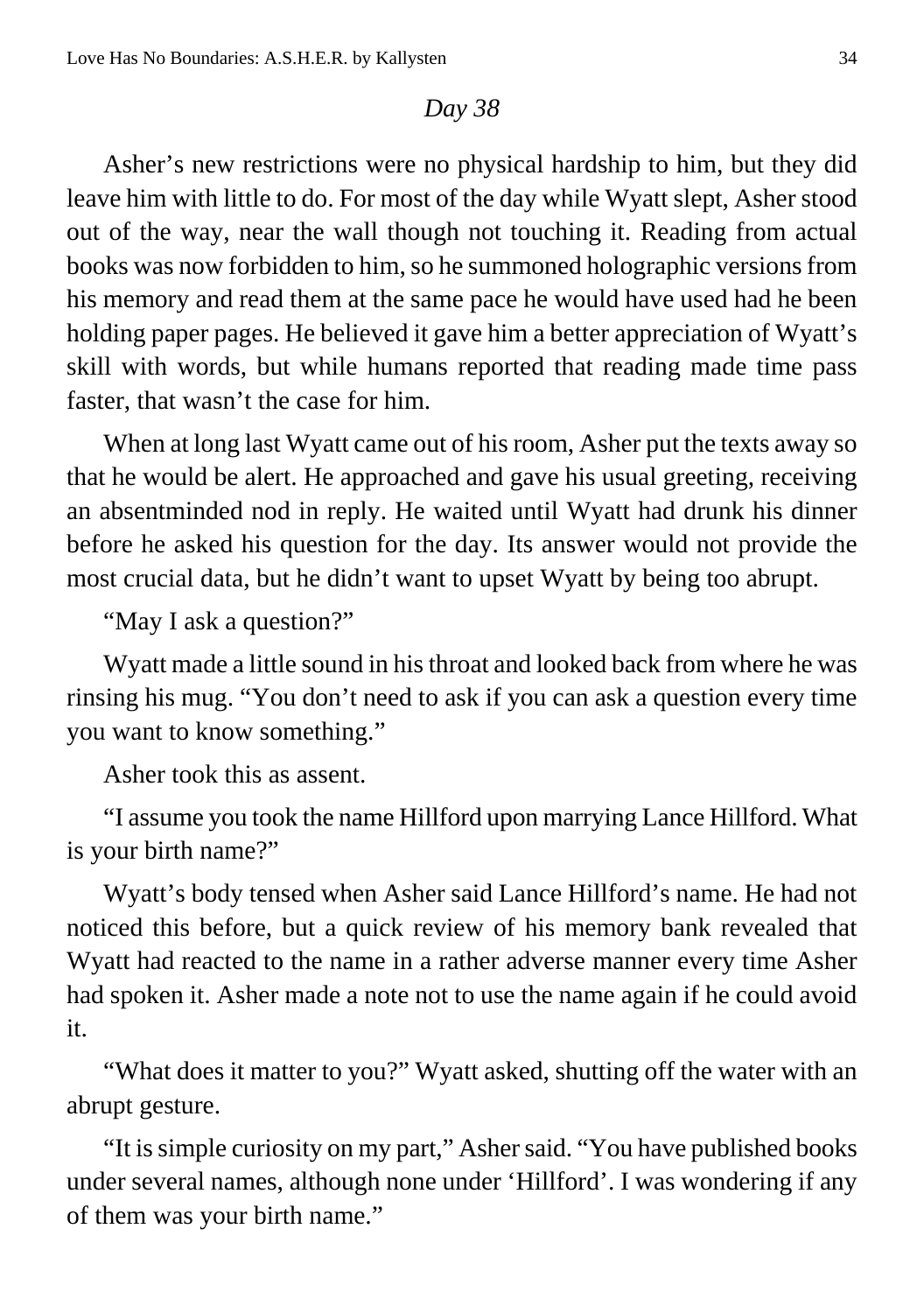His arms crossed, Wyatt considered Asher for five seconds before answering. "No. They're all pen names. But Wyatt is my actual first name."

Asher inclined his head. "Thank you."

Wyatt gave him another nod before stepping out of the kitchen. For the next five and a quarter hours, he sat in front of his computer, occasionally standing and pacing through the den. Asher remained at a distance and did not try to read the screen, but he could see that, the entire time, Wyatt typed seventy-three words, and deleted one hundred and five. When Wyatt finally gave up and retrieved a book from the living room shelves, Asher identified his expression as what, in several of his books, Wyatt had described as "thunderous". Asher remained out of the way.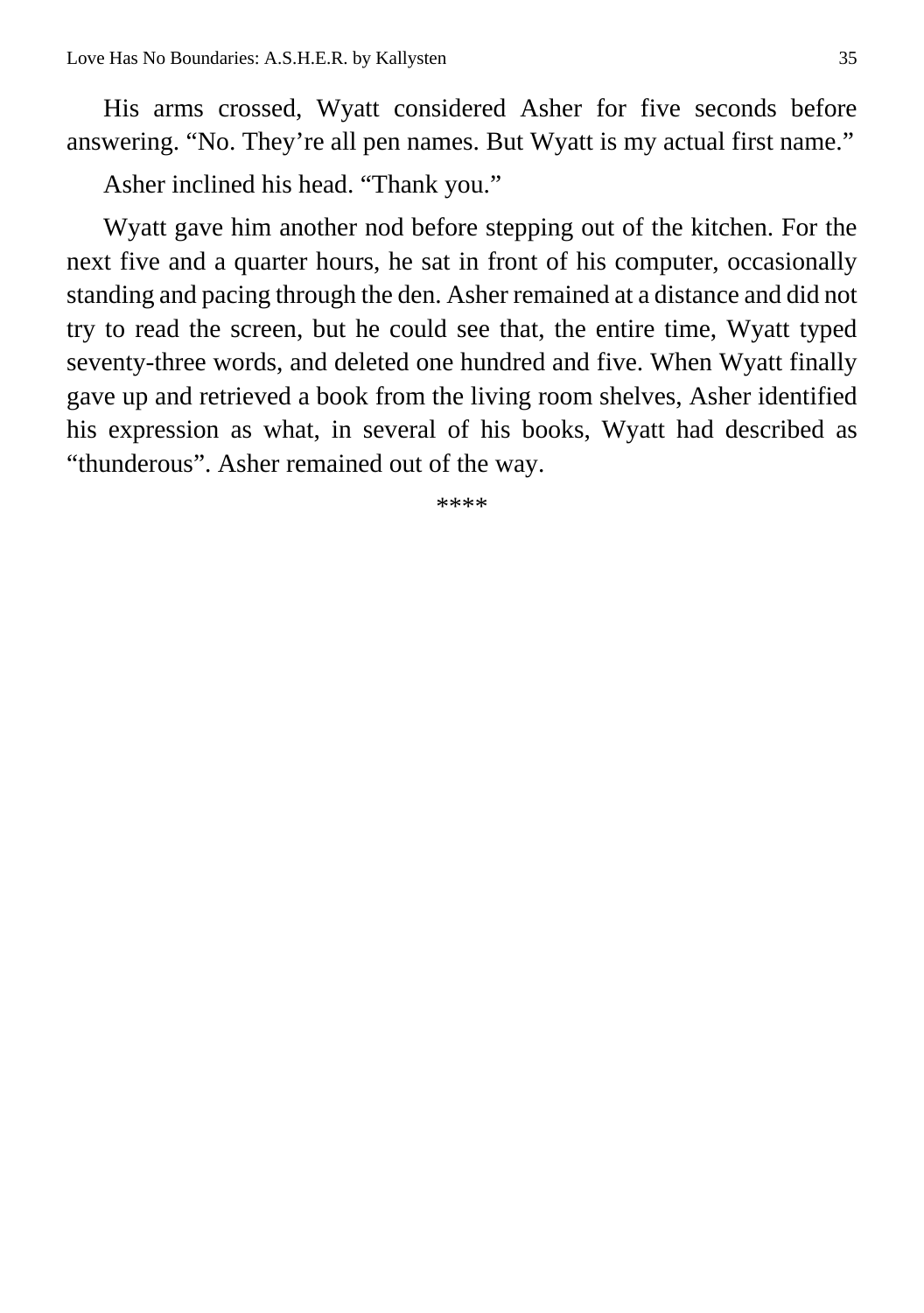<span id="page-35-0"></span>This time, Asher waited until Wyatt had finished his dinner, but he didn't ask if he could ask a question.

"How long have you been a vampire?"

Wyatt's expression was briefly surprised before he answered.

"Two hundred and thirty-odd years. Why do you ask?"

"Your first books were published more than a century ago. That's what brought up the question."

A small curve appeared on Wyatt's lips, so thin Asher wasn't sure it could be classified as a smile.

"Actually, my first book was published two hundred and five years ago. I guess you don't have that one in your personal library, huh?"

Asher inclined his head. "It appears not. Or if I do, it's under a pen name that I do not know is one of yours."

He added two more questions to his list: What were all of Wyatt's pen names, and what were the titles of his books. Although the answer to the latter question might be so lengthy that Wyatt would lose patience or refuse to answer, in which case—

"Aren't you going to ask what it was called?" Wyatt said, and the notquite-smile was gone.

Asher considered breaking his one question per day protocol, but in the end did not and said instead, "If you would wish to tell me, I would very much like to know."

Wyatt shook his head and headed for the door. "Sometimes, I think I understand you, and then you prove me wrong. It's called *Blood and Fire*. It's on the shelves somewhere."

With that, he returned to his computer and appeared to experience the same hardship again.

Asher didn't need much time to locate the book on the shelves. Unfortunately, he did not have it in his databank, or any other volume under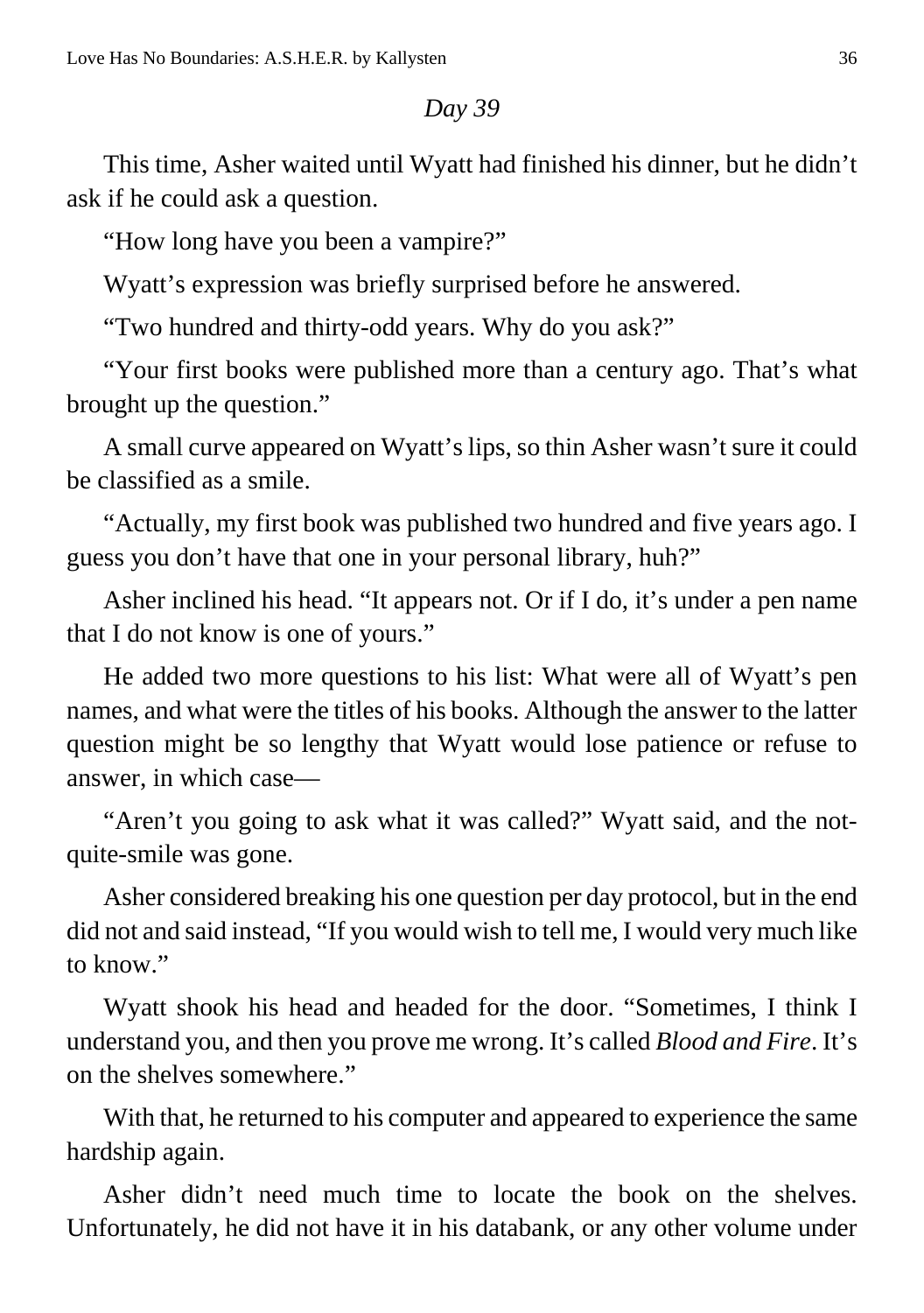this pen name. Wyatt had told him where it was, which could be interpreted as an invitation, but his order not to touch his things had been much more unequivocal. Asher did not touch the book.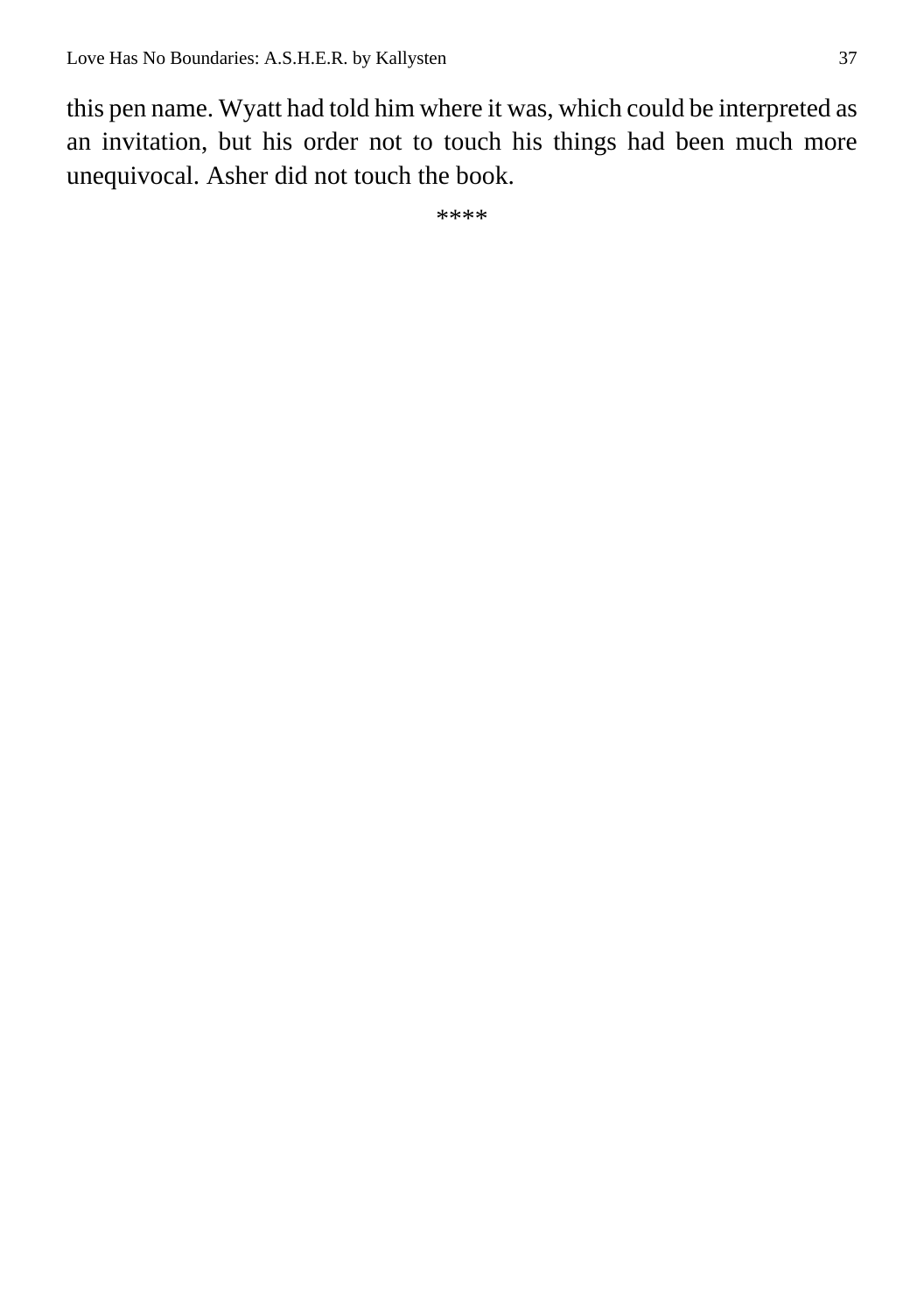<span id="page-37-0"></span>This night, when Asher joined Wyatt in the kitchen with a question on his lips, he did not have time to voice it. Before he could say a word, Wyatt asked, "Why don't you warm my dinner for me anymore?"

Two conflicting messages flashed to the front of Asher's mind. He'd displeased his owner, which was not good. But he'd only been following his orders, so how could he have displeased him?

"You ordered me not to touch your things anymore," Asher explained. "The microven, the mug, the refrigerator, the blood… These are all your things, and therefore I cannot touch them."

Wyatt frowned before taking a deep drink from his mug.

"I wonder what I'd have to do for you not to take everything so literally," he said as he lowered it again.

Asher wasn't sure whether the question was rhetorical or not. Did Wyatt truly not understand that his words were law as far as Asher was concerned?

He'd had an important question ready for tonight, but instead he asked, "Do you wish me to start preparing your dinner again?"

Wyatt sighed. "Sure. Why not. It'll give you something to do other than just stand there. Don't you get tired of it?"

The first reply that came to Asher was a reminder that, as an ArtLife, he did not become tired. A second analysis of the question, however, indicated a different meaning.

"I am here to please you, my owner," he said. "As long as you wish me to remain standing, I will follow your orders."

Wyatt's frown deepened by ten percent. "I never ordered you to… Oh. The armchair is mine and you can't touch it, is that it?"

"Correct."

"And let me guess. The books are mine too so you didn't touch *Blood and Fire*." He snorted and shook his head. "So much for wondering what you thought of it."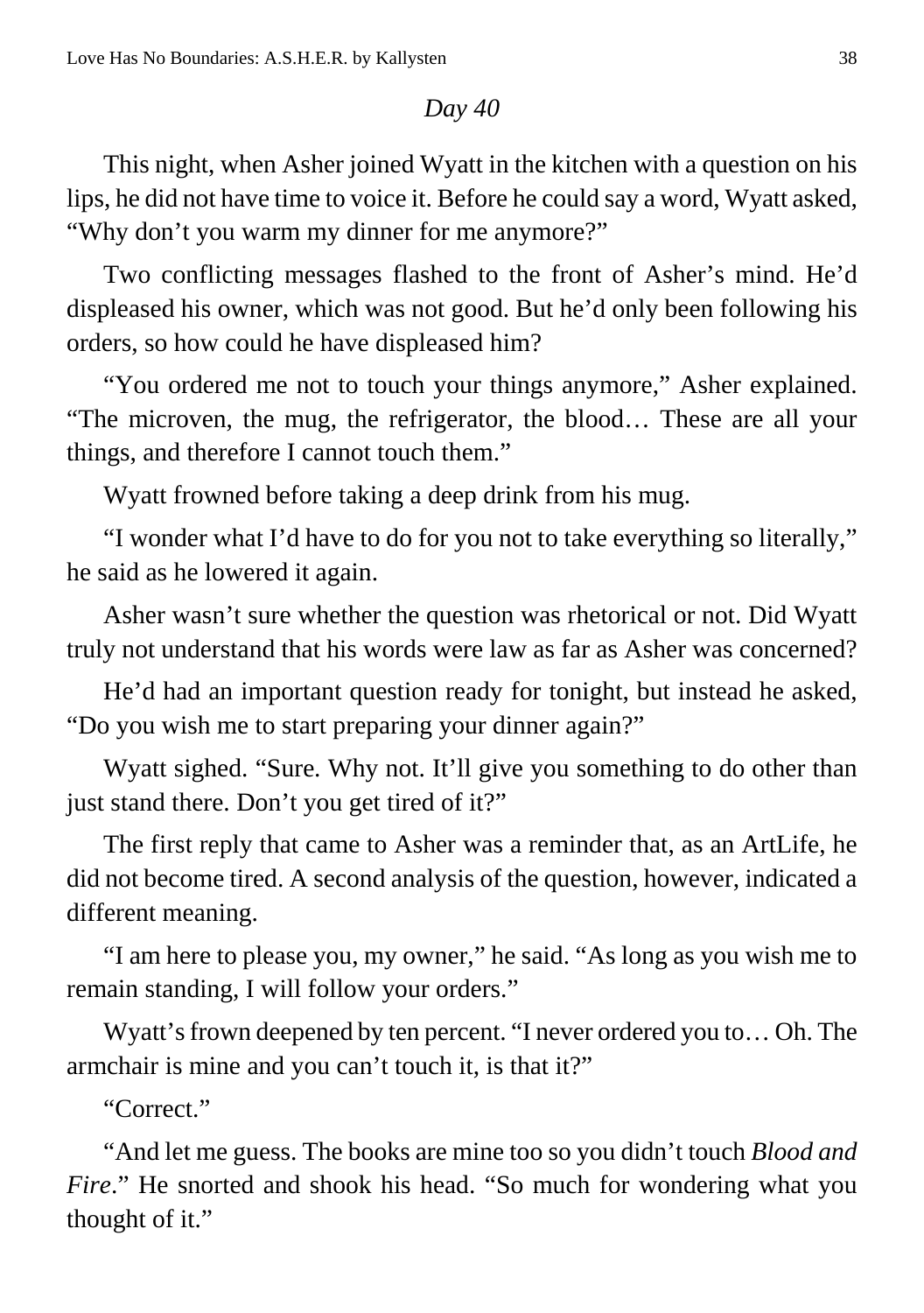"If you wish me to read it," Asher said, "I would be happy to do so."

Wyatt refilled the mug and set it back in the microven. "Would you?" he asked. "Be happy, I mean. Can you even experience happiness? I thought you said you don't know what emotions are."

Only when Wyatt pointed it out did Asher realize he'd used the word "happy". And had meant it, too. He searched his data and memory banks, and easily found a source for the concept, so new when applied to himself.

"From my readings," he said, for the first time finding it awkward to put his knowledge into words, "I have gained a better understanding of 'happiness' and 'sadness'. I do not know if my experience of happiness is anything like yours, but I do believe I experience satisfaction when I am able to follow my primary order."

"And your primary order is?"

"To satisfy you in any way you require from me, sexual or otherwise."

Wyatt grimaced. "So they programmed you to want it. Lovely."

With a huff, he left the kitchen. The mug and its warm blood were still in the microven.

The order not to touch his things had not been rescinded, but inferences could be made from Wyatt's agreement that Asher prepare meals for him. Asher brought him the mug, setting it next to the keyboard.

"If I were human and wanted to make you happy," Asher said as he took two steps back, "I do not believe you would be questioning my motives. Does it really matter why I do what I do?"

It was his second question for the night. When Wyatt looked at him but did not answer, Asher retreated out of the way.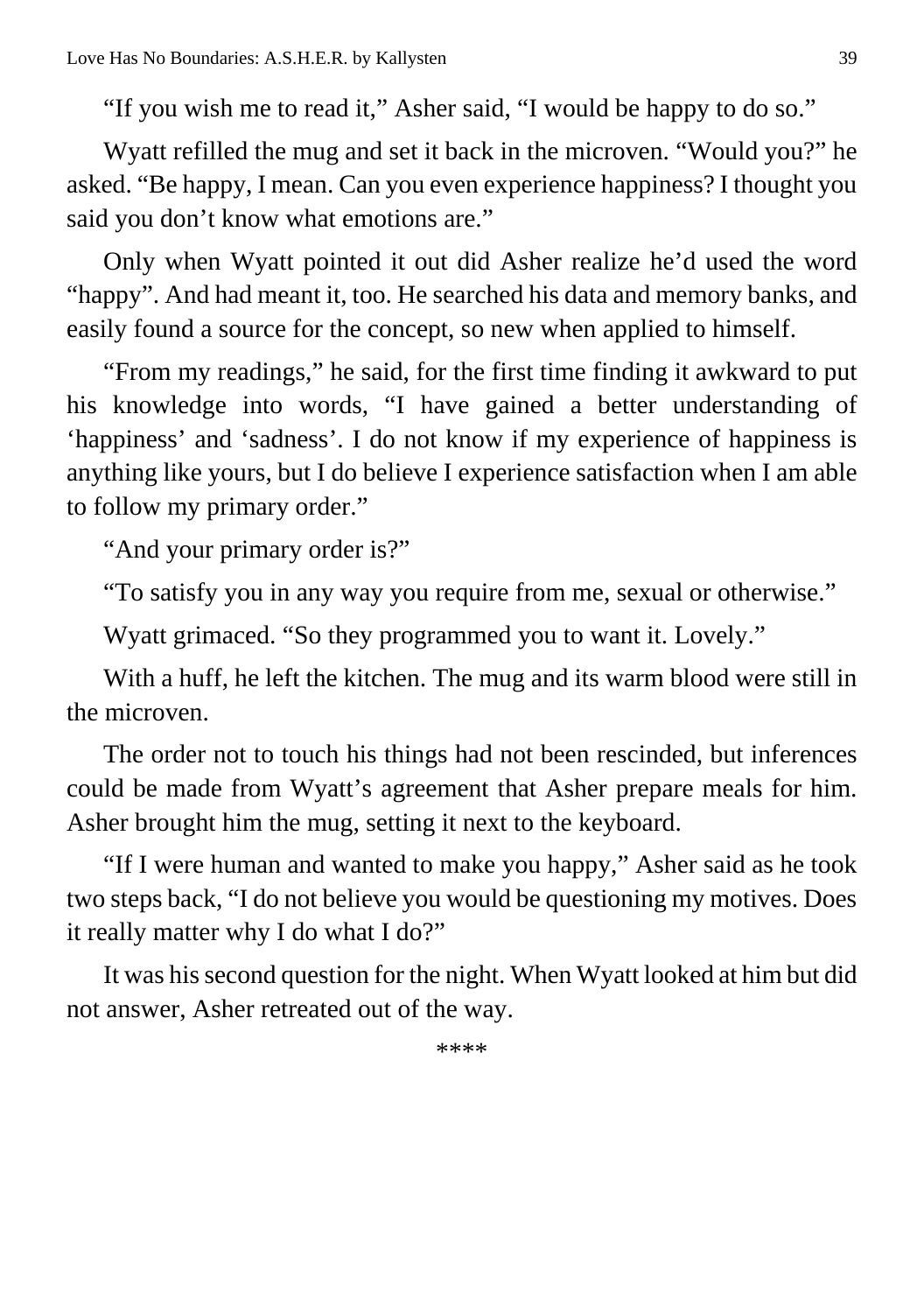<span id="page-39-0"></span>For several days, Asher prepared Wyatt's dinner and asked small, inconsequential questions that were of low importance in his internal list. When he realized what he was doing, he identified the reason behind it. There was a forty-seven to fifty-two percent chance that asking the first question on his list would result in his being deactivated again. The possibility was unpleasant; Asher was rather certain by now that this was fear.

Fear, however, he had learned from his readings, was something to control, not something that should control a person. Asher wasn't technically a person, but he supposed it still held true. He pushed past his reservations and asked, "Is the story you are currently writing the true narrative of Lance Hillford's life, or is it fiction centered on a character that resembles him?"

The mug in Wyatt's hand slipped from his fingers and fell, shattering on the tiled floor and splattering blood everywhere. Wyatt barely seemed to notice.

"I told you not to access my computer files," he said in a low, growling voice.

"I haven't done so since you gave the order," Asher assured him. "This question is based on my access to the files prior to that."

Wyatt's nostrils flared. Asher braced himself; the probability of being shut off was now eighty-six percent.

Yet, Wyatt left the kitchen without a word. He'd only taken one sip of blood, but he didn't come back for more. When Asher finished cleaning the kitchen, he went to look for Wyatt but could not find him. Was he in his bedroom? The door was closed, and Asher was not allowed open it. Should he try knocking?

In the end, he didn't. He went to sit with another one of Wyatt's books he'd made sure to gain permission the previous night.

An hour and fifty-three minutes later, the front door opened and Wyatt came in. He dropped keys on the table in the entrance and kicked off his shoes. He was holding a paper bag to his chest; the small clinking when he stepped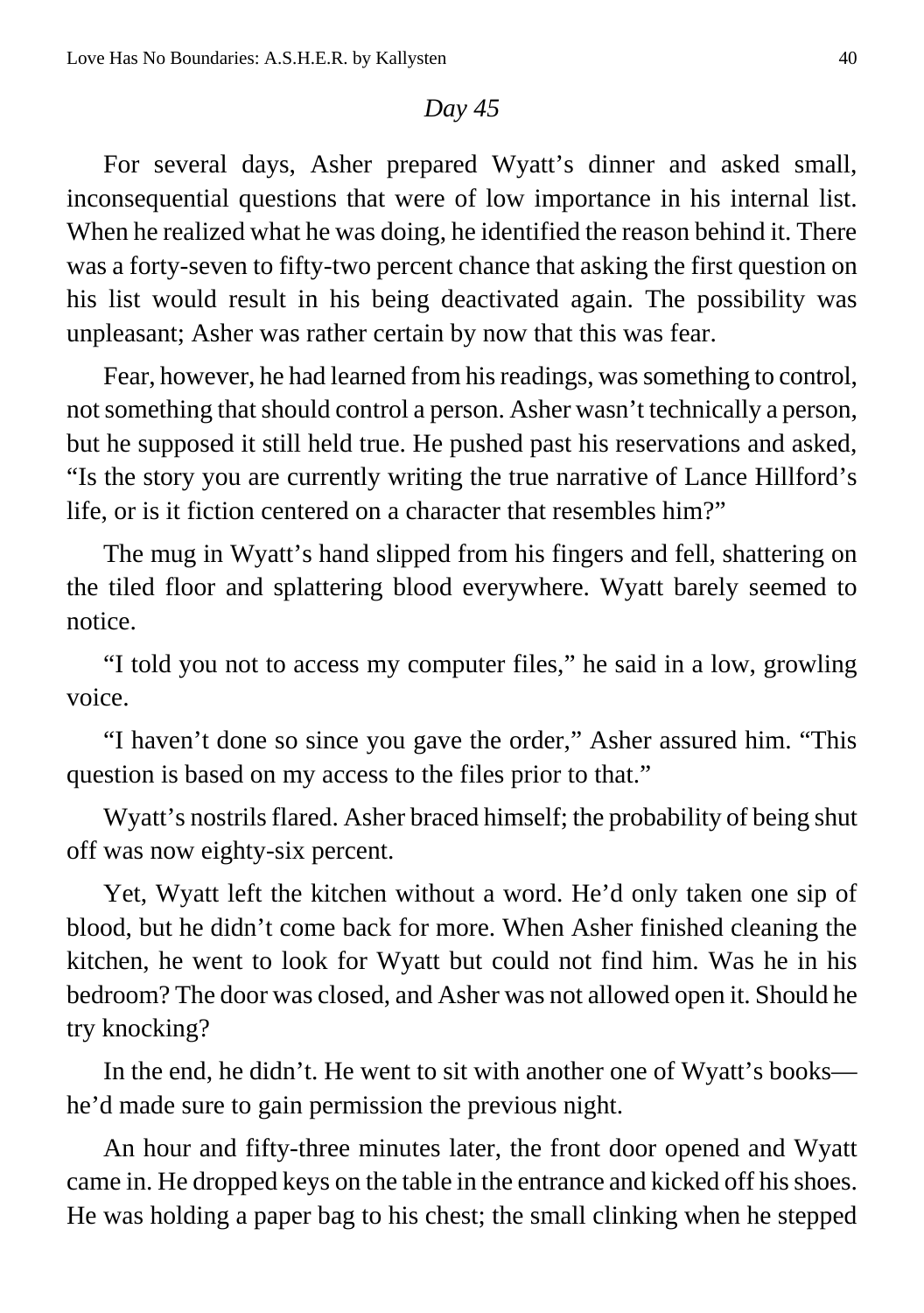forward—rather unsteadily—revealed that the bag contained several glass **bottles** 

"Come with me," he demanded, slurring the words a little.

Asher stood and followed him into the den to the computer desk. Wyatt's movements were less coordinated than usual, which Asher attributed to alcohol intoxication. Wyatt sat at the desk, set the bag down next to him, and pulled a half empty bottle from it. He proceeded to drink straight from it while he waited for the computer to boot up.

"Want to show you something," he muttered as he opened his wordprocessing program, then the file with the incomplete story. With jerky motions, he set his cursor at the end of the document, then pressed the backspace key. In one second, he'd erased a full line. Soon, a page had disappeared. Then two. Wyatt's finger did not lift from the backspace key. He did not say a word until the entire document had been deleted. Asher ran through his decision models, trying to decide what to say—and how to stop Wyatt—but no possibility was acceptable. It was not up to him to decide what Wyatt should or should not do.

"There," Wyatt said at last, saving the blank file and finalizing the deletion. "Now it's not fiction and it's not a biography. It's not a damn thing."

His voice dropped in volume by seventy percent on the last two words. At a loss as to how to react, Asher rested his hand on Wyatt's shoulder. Wyatt's entire body started to tremble under that small touch. He turned gleaming eyes up to Asher.

"What, no more questions?" he asked. "Don't you want to know more about me and him so you can understand?"

He sneered at that last word, the connotation being that the idea of Asher understanding him was ludicrous.

The thing was, Asher thought he understood Wyatt rather well by now. He understood how lonely Wyatt was. How desperate to cling to a being who was dead by putting his name and likeness in a story he was unable to finish and asking Asher to wear clothes that must be a constant reminder of Lance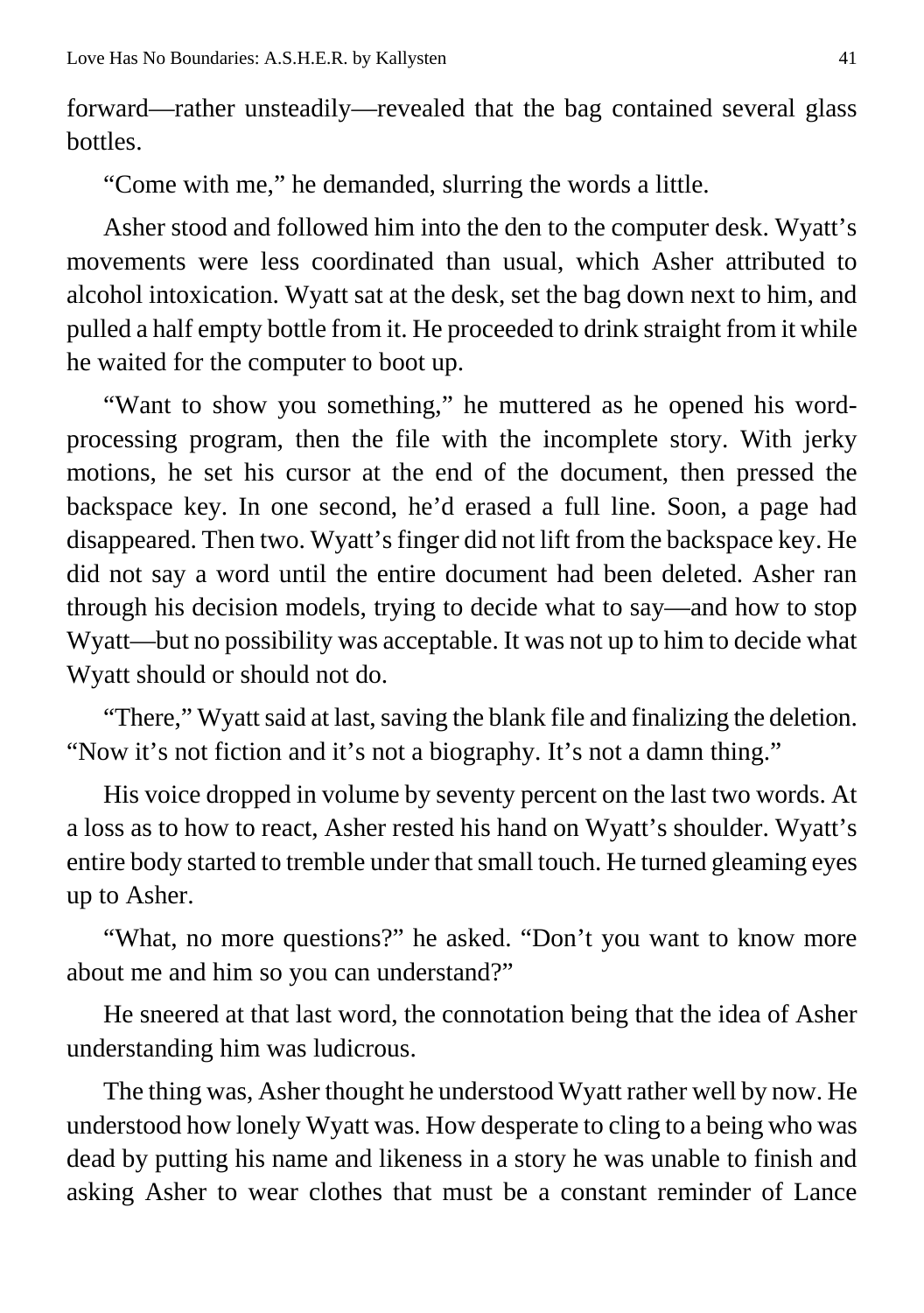Hillford. He also understood that alcohol might dull pain and heartache for a time, but would not erase it or heal it. Wyatt's own words had taught him that.

Still unsure what to do, Asher defaulted back to his primary programming. He leaned down and pressed his closed mouth to Wyatt's.

Wyatt stilled instantly against him. He didn't kiss Asher back, merely remained as he was, frozen, his eyes wide in shock. After two and a half seconds, his eyes fluttered closed. His hand fisted in the front of Asher's shirt and pulled him even closer. Asher's center of balance called out a warning, and Asher threw out his hands, catching himself on the armrests of the chair before he toppled onto Wyatt. Their mouths had come apart, and Wyatt's face was now pressed to Asher's chest. He was breathing in deeply—no, not breathing, Asher corrected himself. Smelling.

Did Lance Hillford's scent still cling to the clothes? Could Wyatt smell it? Some folk tales claimed vampires had very keen senses.

"How many blow job techniques did you say you know?" Wyatt asked, mumbling the words against the fabric of Asher's shirt.

"Twenty-three."

Wyatt was shaking again.

"Go ahead, then. Show me."

It was the order Asher had been waiting for since coming out of his box. And yet…

"I'm afraid that is not possible at the moment."

Wyatt pushed Asher back and stood. His eyes were darker than their usual color by fifteen percent.

"I gave you an order."

"You did," Asher replied. "But you are intoxicated. In such conditions, doing something you previously forbade—"

"Oh, for fuck's sake! Now even the damn bot is afraid to take advantage of me."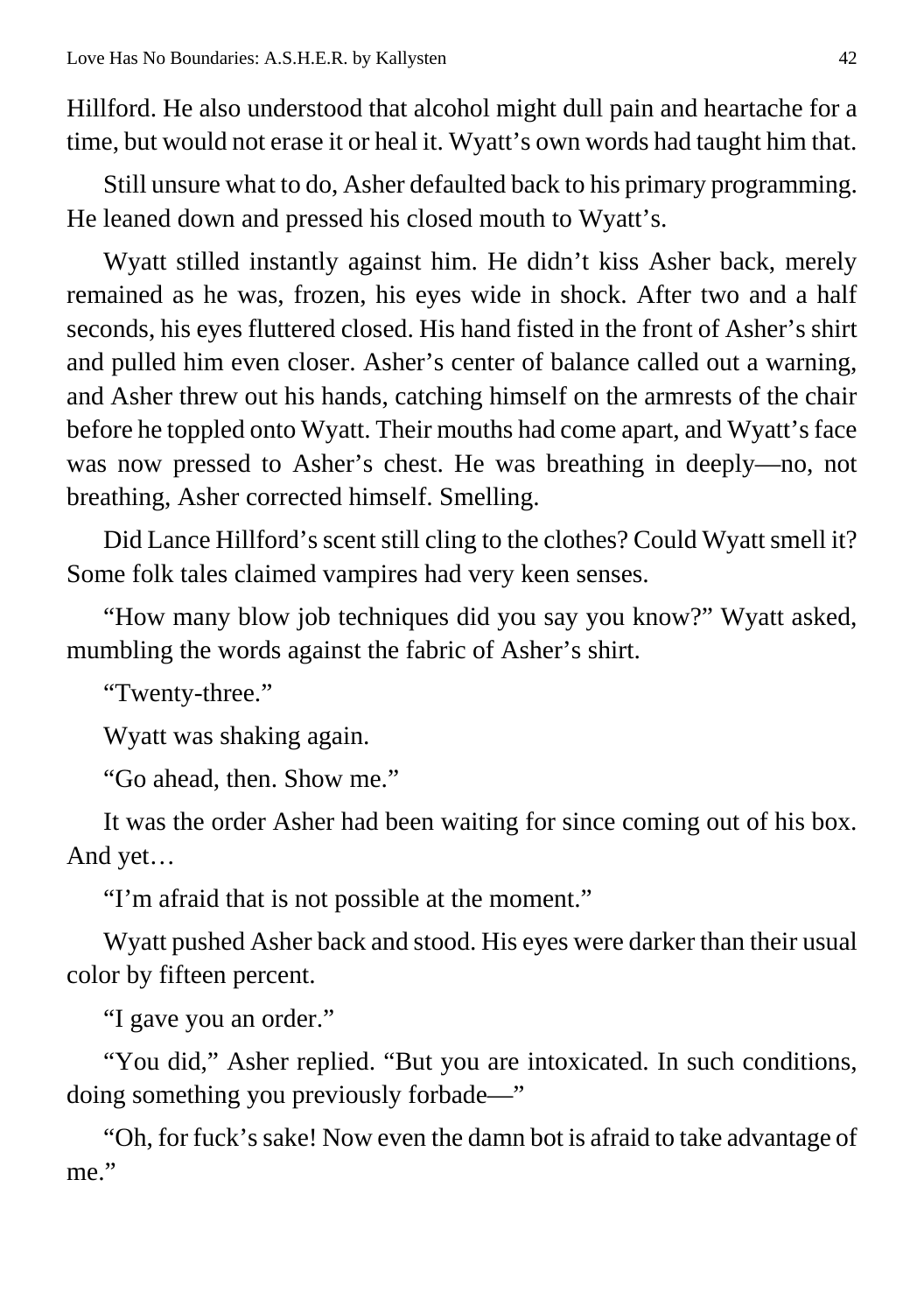Wyatt leaned down to take hold of another bottle in the paper bag. When he straightened up again, he nearly lost his footing and fell. Asher started to reach for him to help him maintain his balance, but Wyatt pushed his hand away, glowering. Without another word, he stumbled back to his room, the bottle hanging from his fingers. Asher wished he could have followed.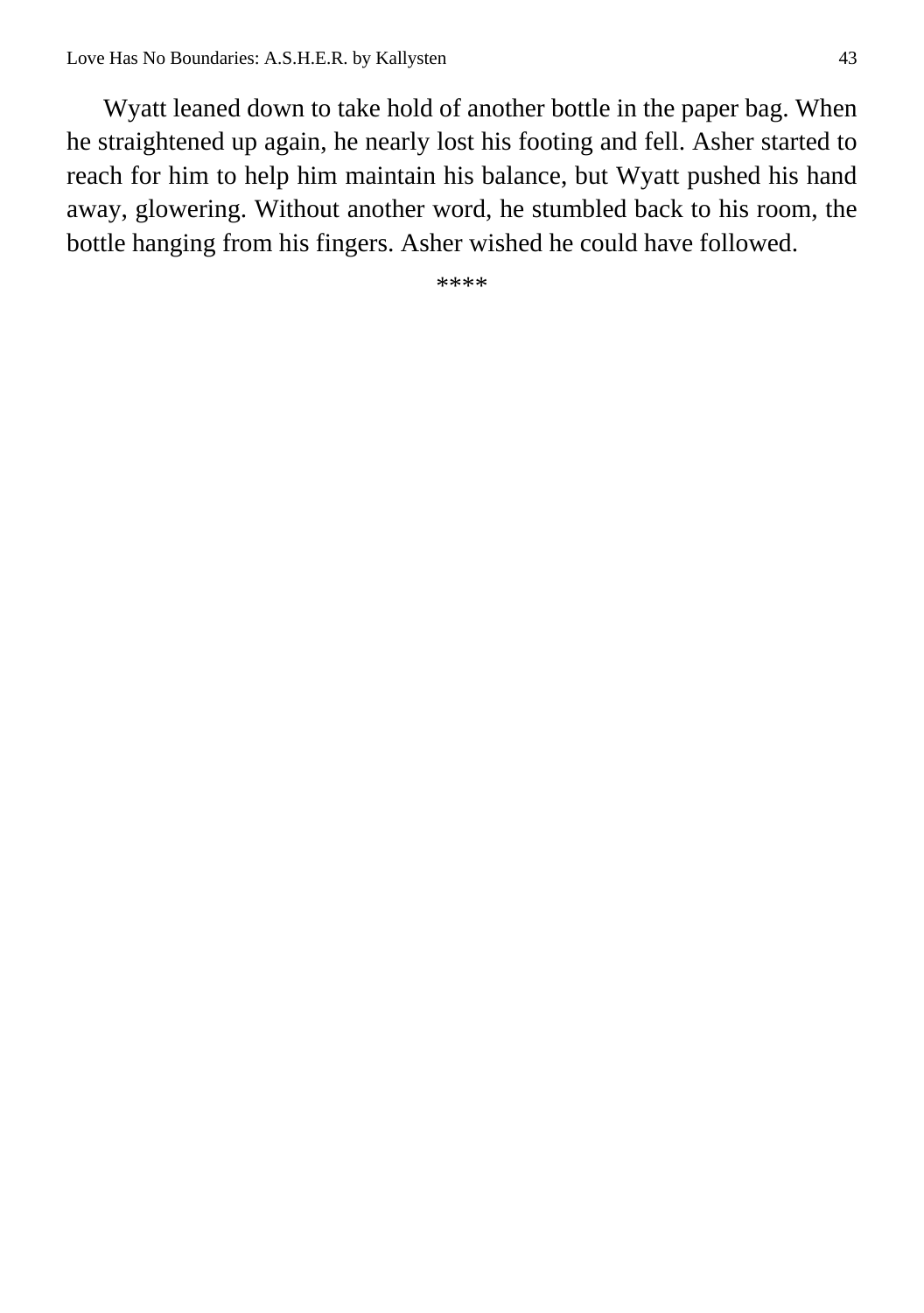<span id="page-43-0"></span>Asher waited in the kitchen for the first sounds from Wyatt's room to begin preparing his dinner, but Wyatt woke up much later than usual that evening. When he finally entered the kitchen, his skin was five percent paler than usual, and rather than standing while he drank the dinner Asher handed him, he sat down at the small table and supported his head on his open hand.

"Thank you," he said after taking a few slow sips. "Not for the blood but for… for last night. For not letting me make another mistake."

"I apologize for asking an intrusive question," Asher said in reply. "It was not my intention to upset you."

Wyatt started to shake his head but stopped with a wince. "It wasn't your fault. I was upset before you even said a word."

Asher thought he knew why, but his probability of being correct was only seventy-two percent, so he asked, "May I ask why you were upset?"

Wyatt finished his drink, tilting his head back as he did so. When he was done, he held the mug out toward Asher. "More, please."

Asher took the mug and turned to the fridge to fill it again. While his back was turned, Wyatt spoke slowly and quietly.

"I've been working on that story for more than six months. And getting nowhere with it. Last night, when you asked… I was upset because you saw what I couldn't see for myself. I set out to write about Lance, but I didn't want to share his life. That was private. So I started writing a story with him as the hero, but that didn't feel right either. Because it wasn't him. He never said or did those things. He probably wouldn't have. I was just betraying him."

The microven dinged. Asher removed the warm mug and set it in front of Wyatt.

"Is this why you deleted the story?" he asked.

Wyatt nodded without looking up.

"Would you like me to delete it from my databank as well?"

Wyatt closed his eyes for two seconds before meeting Asher's gaze.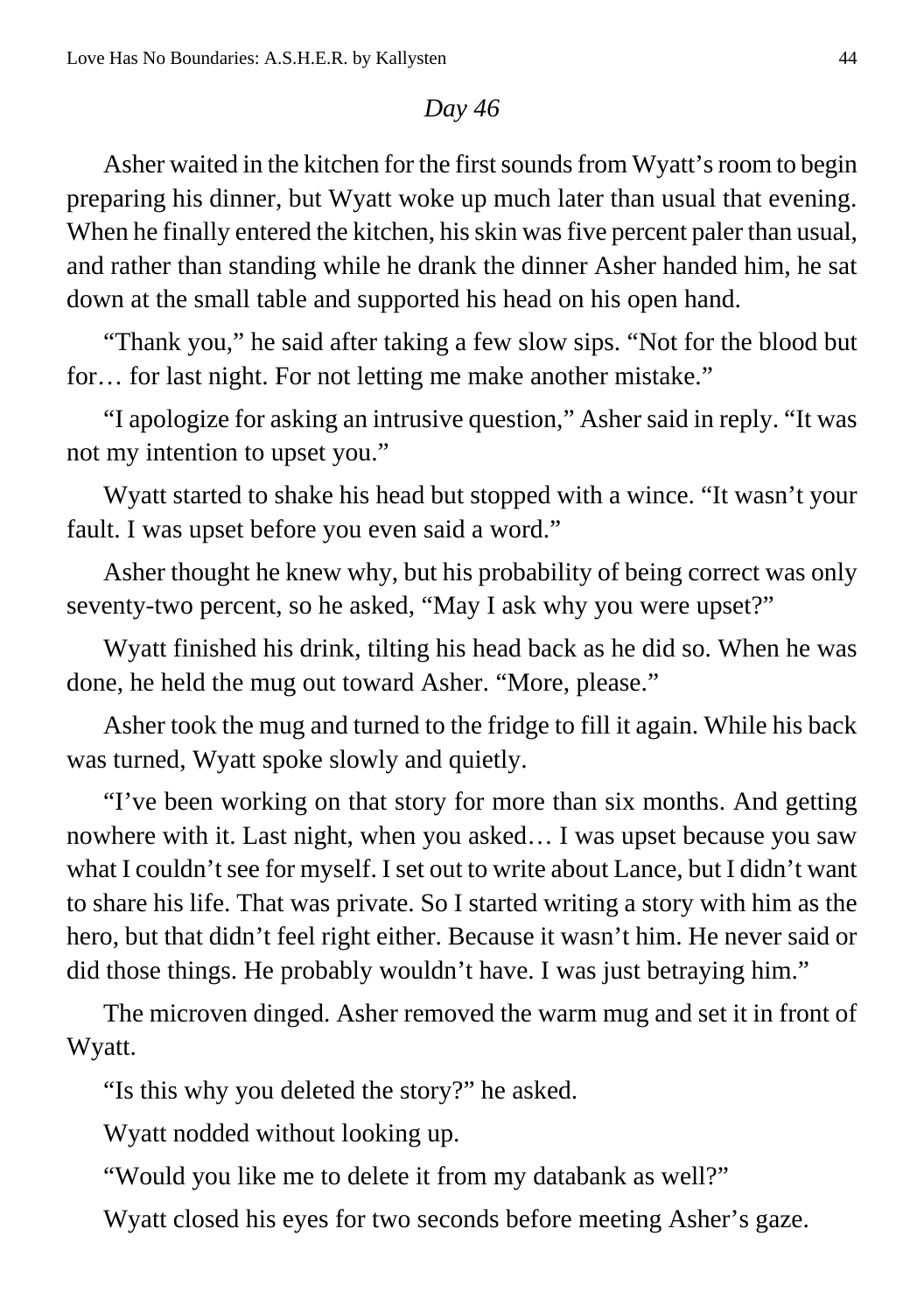"You… you have a copy?" he whispered.

"Not of the latest version," Asher said. "Only of the text as it was when I accessed your computer twenty-eight days ago."

Wyatt focused on the contents of his mug and sighed softly. "What do you think? You've read the rest of my books. Is this one worth saving?"

Asher's first reaction was to deny he was qualified to pass such a judgment. Like Wyatt had noted, however, Asher was familiar with his writing. Besides, with Wyatt being so despondent, Asher didn't want to refuse to answer.

"The plot was interesting," he offered. "And it made me curious about what would happen next. But the style did not resemble you. It didn't have the same…"

To his own surprise, Asher found himself struggling for the right word. How could he not know what he had meant to say?

"The same what?" Wyatt asked, looking at him again.

Asher shifted slightly in the hopes that it would help adjust his speech center; it did not.

"The words I want to use are 'fire' and 'life,'" he finally said. "But I do realize they make no sense in this context. I apologize for this lapse in my programming."

For no reason Asher could conjecture, Wyatt smiled. He rose from the table, approached Asher, and—also for no apparent reason—pressed a kiss to his mouth. Asher was still trying to understand after Wyatt had left the kitchen.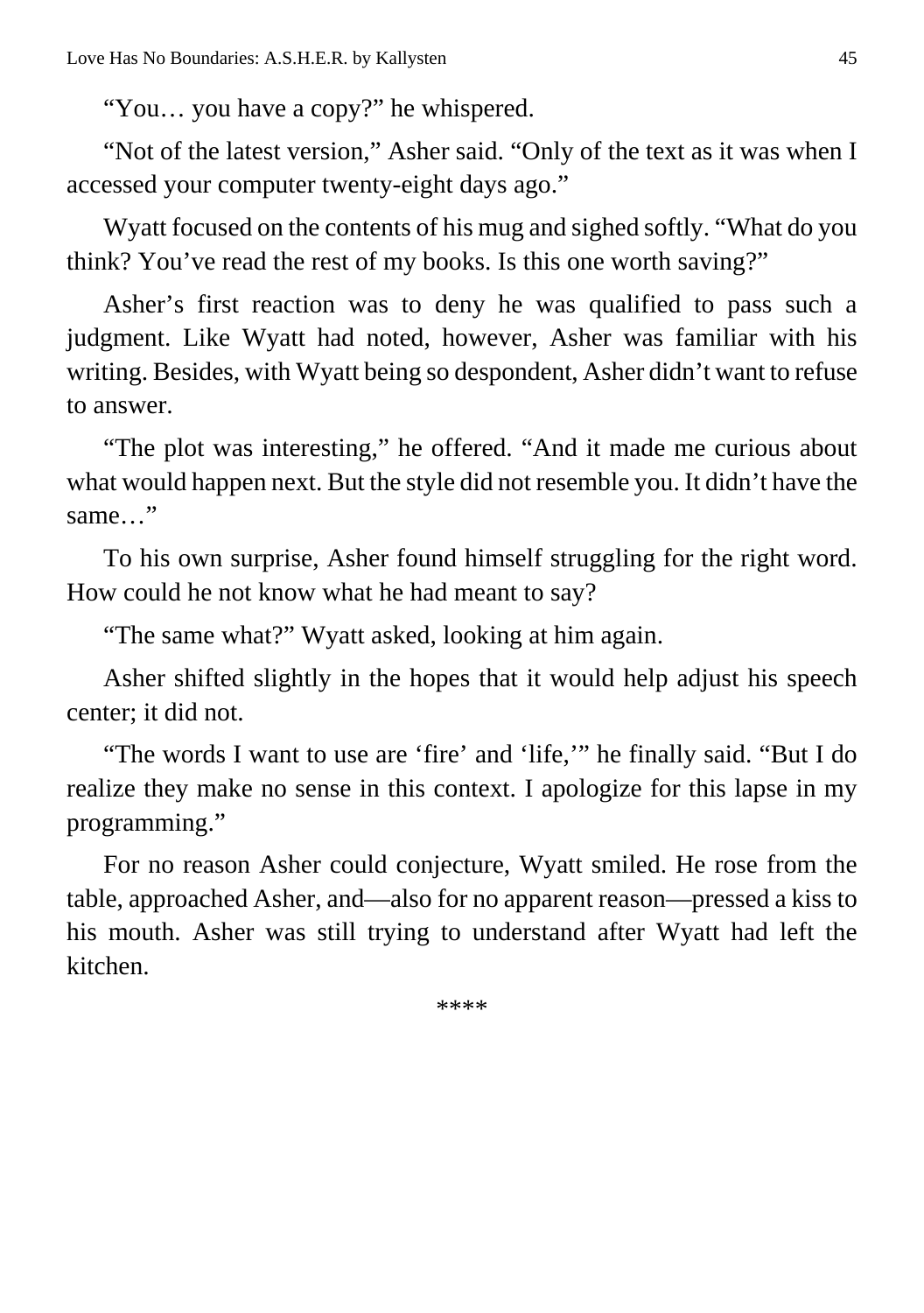<span id="page-45-0"></span>Over of the next four nights, Wyatt's number of keystrokes increased by an average of thirty-seven percent each night. There were still moments when he sat in front of his computer with his brow furrowed in concentration, but when it happened he didn't jump to his feet and walk away with muttered curses or reach for one of the bottles Asher had asked permission to put away in the liquor cabinet.

Wyatt had rescinded his command about not touching what belonged to him, but not his order for Asher to stay out of his computer. He hadn't said anything, however, about remaining within sight of the screen, and since Asher was allowed to read Wyatt's books, he chose to interpret that permission in its widest possible sense.

Which was how he found himself in trouble again. His prediction circuit had given a sixty-three percent probability that this very thing would happen, but he deemed the risk acceptable.

"How good is your eyesight?"

Wyatt didn't turn away from the computer as he asked; he didn't even stop typing.

"Better than a human's," Asher replied.

"Meaning you can read the screen from across the room?"

"Correct"

Now, Wyatt stopped and turned. His expression was very similar to the one he'd had the night he had told Asher to shut himself off.

"You're reading as I type, aren't you?"

His tone sounded accusing.

"Correct. I believed I was allowed to read your books. Was I wrong?"

"You're allowed to read published books," Wyatt said, standing and approaching Asher. "Not works in progress that will change a hundred times before they end up as actual books."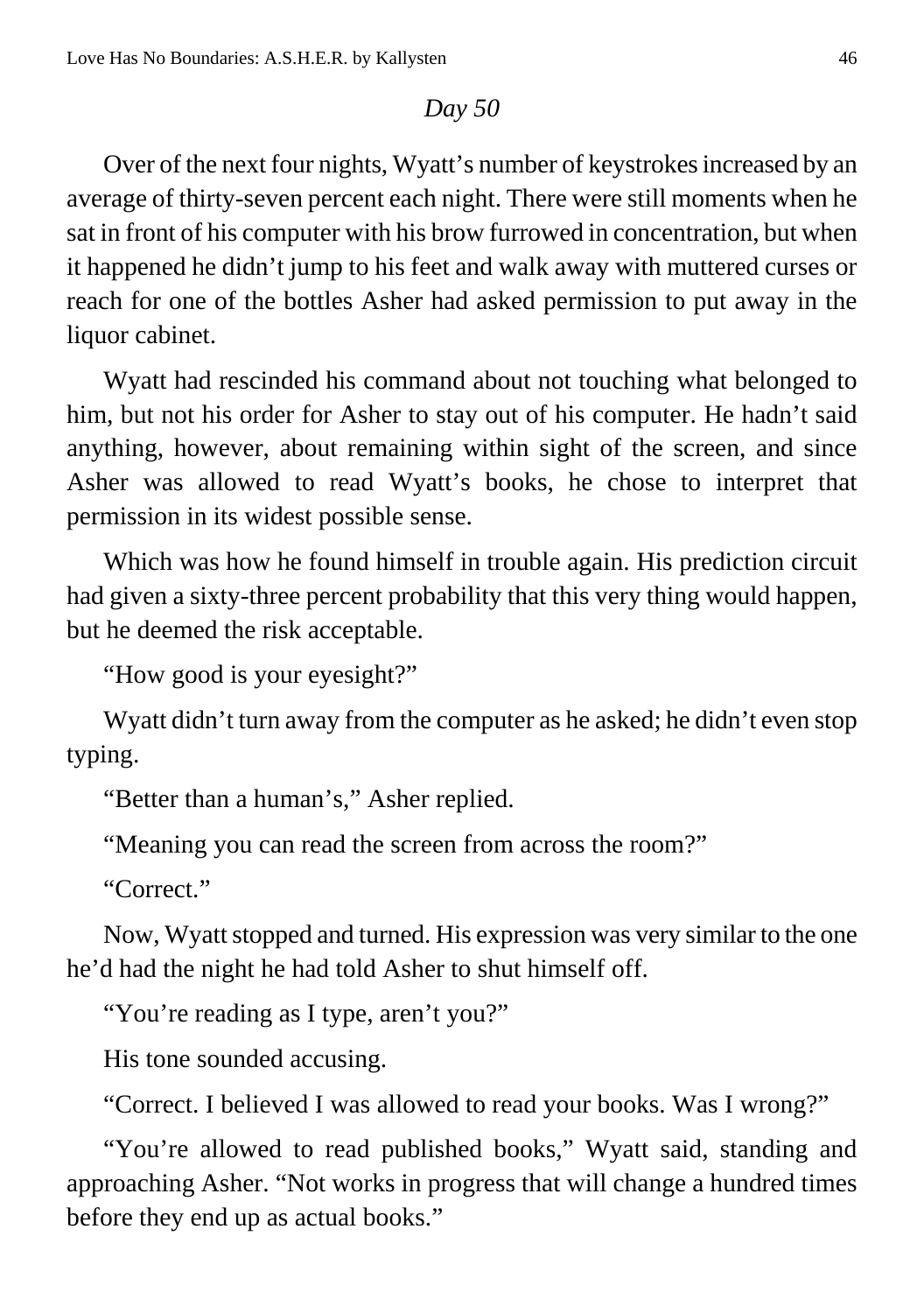With each step he took, the probability that he would shut off Asher again rose a few hundredths of a percent.

"My apologies," Asher said quickly. "It is in my programming to be inquisitive about my owner's interests and—"

The probability of Wyatt's mouth pressing against Asher's had been so low, it hadn't even registered. And yet, there it was, gently coaxing Asher's lips further apart before Wyatt's tongue slipped in for the briefest of instants. Before Asher's kissing program could engage, Wyatt was already pulling back.

"Wyatt?" Asher said. Half a dozen questions presented themselves, but he couldn't decide which one to voice.

Wyatt's hands rested on Asher's shoulders. Gently but firmly, he pressed and pulled, forcing Asher to turn around and then marching him back into the living room.

"I've never liked people watching over my shoulder when I write," he said, letting go of his hold on Asher. "And blaming your programming is rather lame. Just admit you want to read it."

"I do," Asher said as he turned to face him again. "May I?"

"Sure." Wyatt gave him a crooked smile. "When it's finished. And published."

He started to walk away, back toward his computer. Asher asked, "Wyatt? Why did you kiss me?"

Wyatt stopped for a moment but didn't look back. "You reminded me of someone I knew, long ago. He'd always try to sneak glances at what I was writing. Or try to bribe me into letting him read it early."

While Wyatt returned to his work, Asher analyzed his words and voice. The pain that filled him every time the subject of Lance Hillford came up had not emerged. Furthermore, he'd said "long ago," which was unlikely to refer to a man who had only passed away a few months earlier. It had to be someone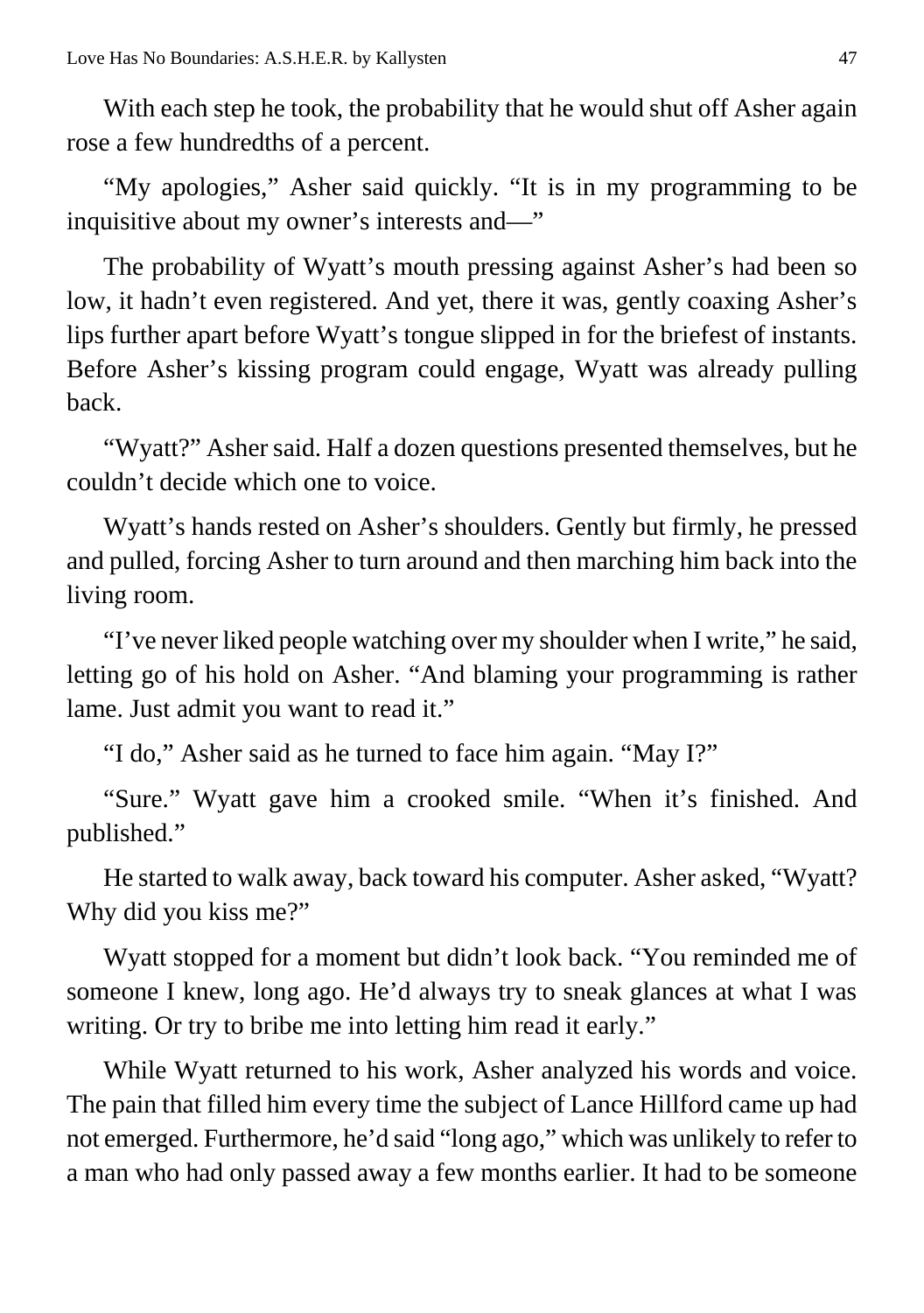else, then. Maybe a previous lover. Someone Wyatt could think of fondly, without pain.

Someone Asher thought he might want to emulate.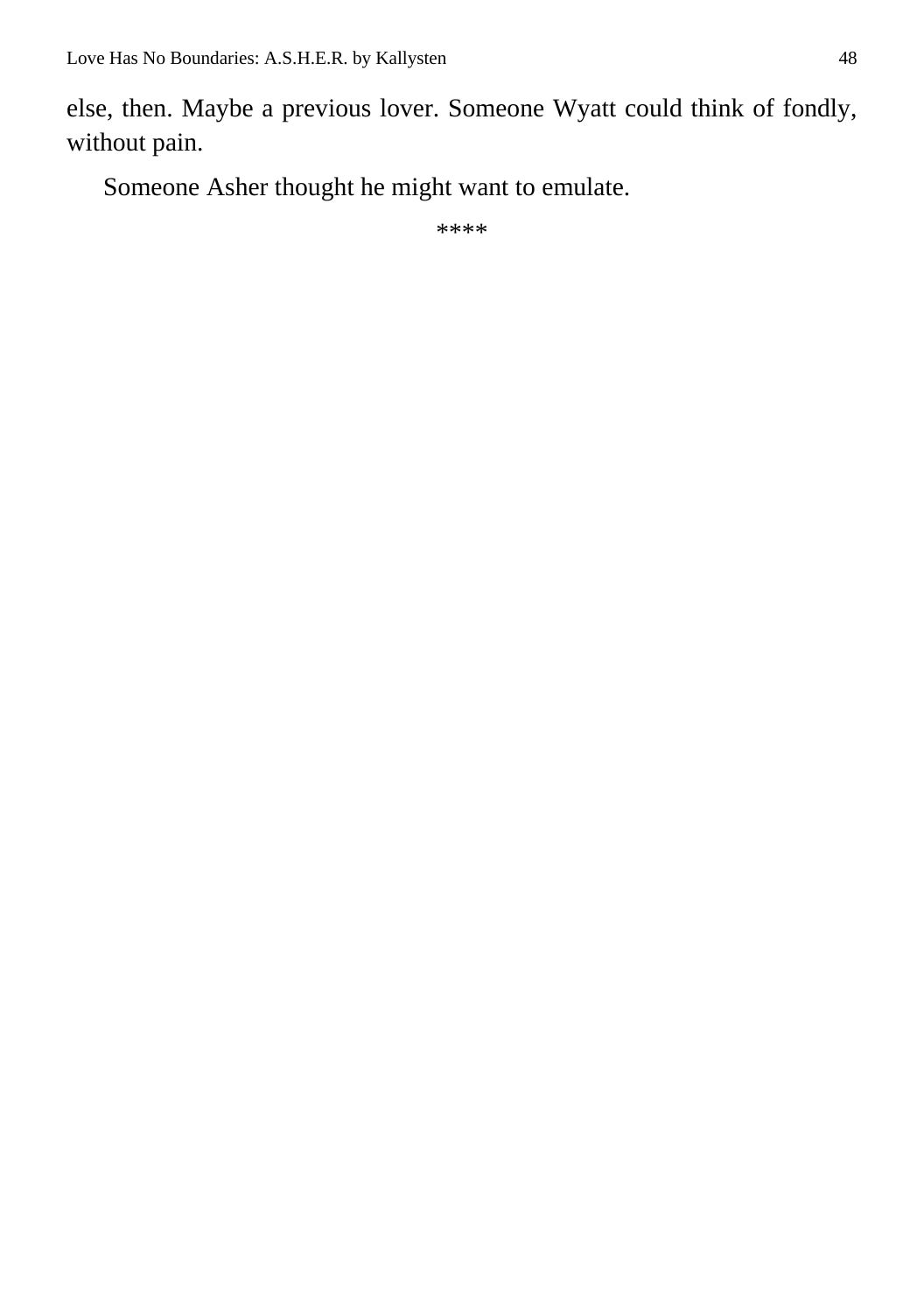<span id="page-48-0"></span>Asher's question tonight caused Wyatt's eyes to widen by thirty-three percent. He blinked five times, then said, "What?"

Asher dutifully repeated his inquiry.

"Would fellatio or an offer of anal intercourse be successful forms of bribery?"

Wyatt blinked a few more times. There appeared to be a communication issue. Asher decided to explain his question.

"Last night you mentioned someone had tried to use bribery to read your work early. I was wondering what kind of bribery might work."

Asher's prediction mechanism had put the possibility that Wyatt might take offense from such a question at fifty percent.

Instead, he laughed.

"You're impossible!" he said after calming down, and without another word of explanation—or an answer to Asher's question—he took his dinner from the kitchen and straight to the den.

Asher followed, though he did not enter the room, remaining in a spot such that his view of the computer screen was blocked.

"I can perform other acts," he tried. Such explanations were usually given during the first contact or soon thereafter, but Asher had never had the chance. "I have extensive knowledge of human sexuality. I can become whoever you want me to be, act in whatever way pleases you, say whatever you want to hear, touch you for pleasure or comfort. Nothing you ask me—"

"I thought I'd already told you," Wyatt interrupted, and there was no trace of amusement left in his voice. "I'm not interested in prostitutes. Or slaves. I don't care what you're programmed to do. And I'm more interested by the fact that you want to read books, and not just mine, than by your offers of blow jobs."

"I'm not programmed for bribery attempts," Asher replied.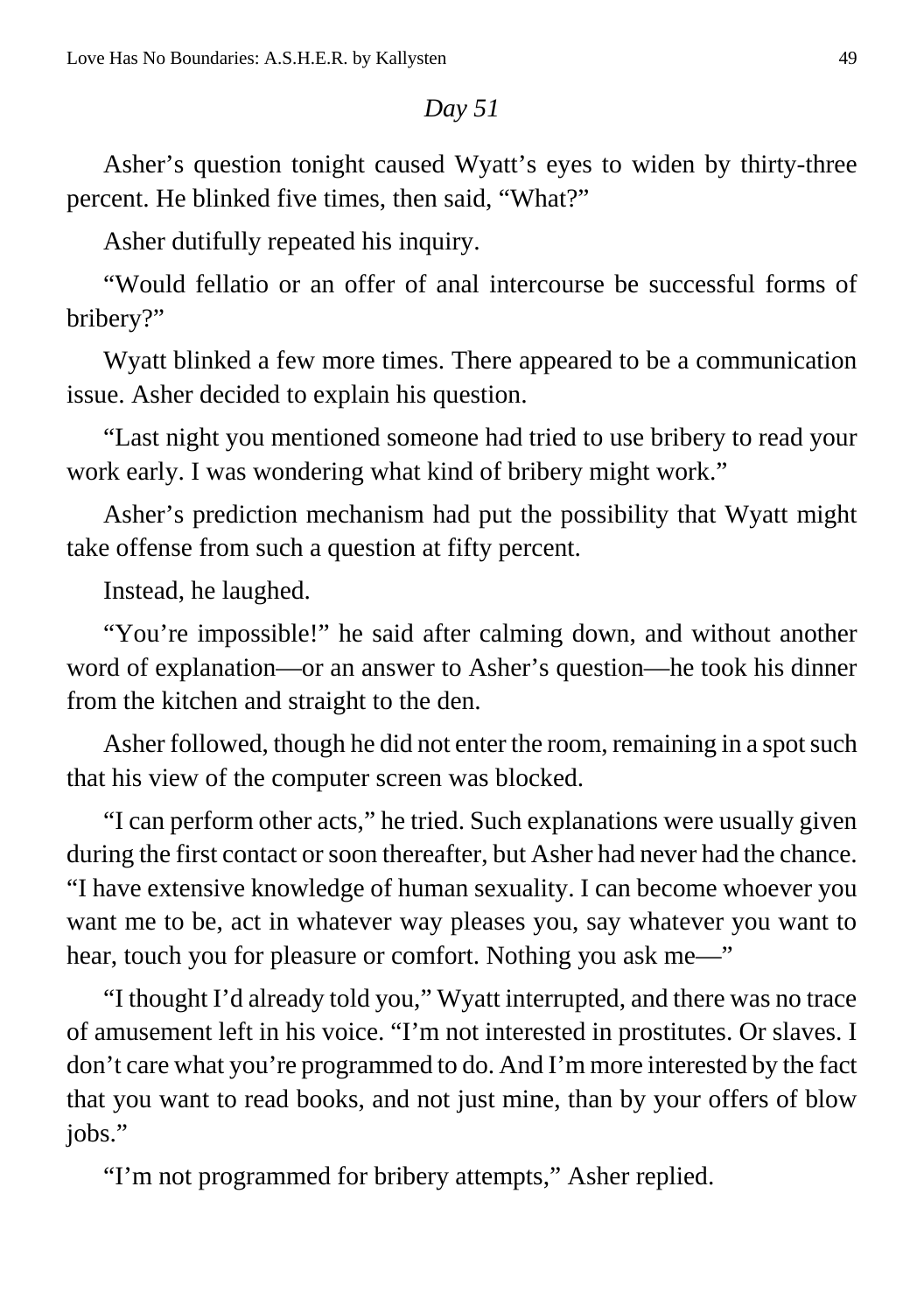Wyatt turned in his chair and gave Asher a long look. "Why do you even want to read this thing? It might not be all that good."

Asher opened his mouth, but no answer came out. Why did he want to read Wyatt's work? There were dozens, hundreds of books on the shelves in the living room, and just as many in his internal library. Why did he want to read that one?

"Well?" Wyatt insisted.

"I… just want to," Asher said, and it was the only answer he could offer.

Wyatt turned back to his screen, but not before Asher caught a slight smile on his lips.

"Do you know how to give a massage?" he asked, his fingers already playing on the keyboard.

"I do. I have extensive knowledge of the human body."

It occurred to him as he said the word that Wyatt was not, in fact, human, but it didn't seem to matter in this instance.

"I've got a knot in my back from sitting for so long," Wyatt said, reaching over his shoulder with one hand to point at a specific spot. "Can you help with that?"

"I can try."

Asher stepped forward to stand behind Wyatt. When he put his hands on Wyatt's shoulders, he expected to be told not to read what was on the screen. Wyatt said nothing, however, and continued typing as Asher worked his muscles as thoroughly as he could in this position.

Was he allowed to read? The fact that Wyatt had made him stand right behind him after they'd talked about bribery and Asher's desire to read the story certainly implied as much. If there were arguments against this interpretation, Asher did not try to come up with them.

He read as Wyatt typed.

Data had always been interesting to him; the more data he held, the better he could perform his duties. This was different, though. There was nothing for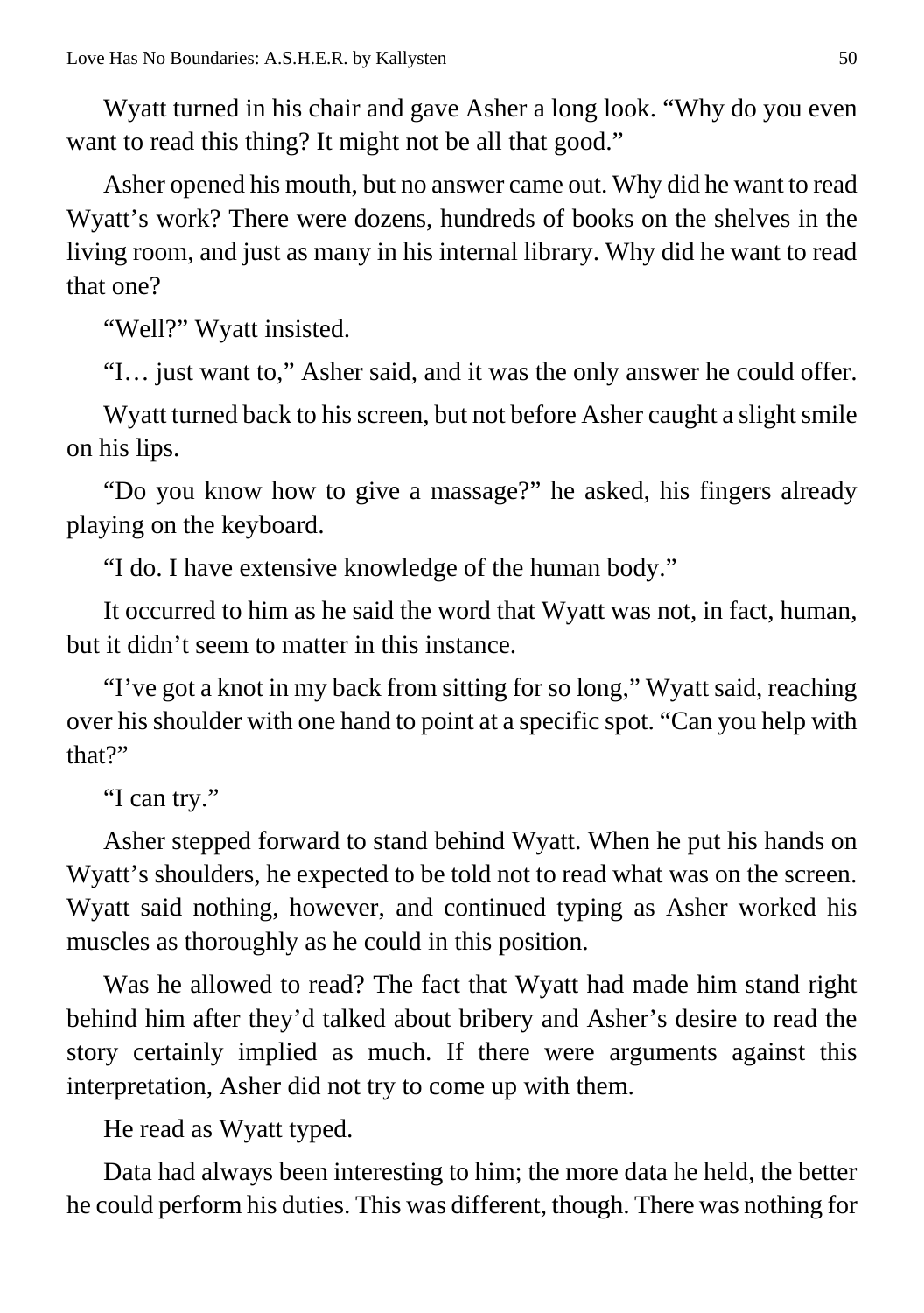him to gain from knowing which words Wyatt chose, how he went back, after every couple of paragraphs, to fix typos, add a word here, delete two other words there, then move on. Watching the story being born before his very eyes, however, was a fascinating experience.

For two hours and forty-nine minutes, Wyatt typed, and Asher massaged his shoulders gently. When Wyatt finally saved his work and shut off the computer, Asher removed his hands, allowing Wyatt to stand.

"Thank you," Wyatt said, rotating his shoulders.

"Thank you," Asher said in return.

It seemed to have been the right answer. Wyatt smiled, then leaned in to kiss Asher again. This time, Asher was ready and kissed him back. Wyatt's eyes closed as he deepened the kiss. Asher stepped closer, close enough that his skin sensors could detect Wyatt's cock hardening against his thigh. His own body reacted—and Wyatt pulled back, his eyes snapping open. His gaze dropped to Asher's crotch, where the bulge was as prominent as Wyatt's own. Asher, unable to figure out what was happening, remained quiet.

"So… ArtLifes can get erections?" Wyatt's voice sounded hoarse. "How does that work?"

"SynSkin is irrigated by sterile fluid and—"

Wyatt raised his hand, palm out. "No, not that. We… humans, vampires, I mean. We get erections when we're aroused. Can you experience arousal?"

"ArtLifes are programmed to display signs of arousal and increase their owner's—"

"Is that what just happened?" Wyatt interrupted again, his voice dropping to a lower decibel level by thirty percent. "Your program?"

Asher was about to say that it was, when he realized it would have been a lie. His programming called for him to exhibit signs of arousal when his owner reached for his body, but Wyatt hadn't done that.

"No," he admitted. "You were aroused. I wanted to be as well. To be… like you."

Wyatt's brow furrowed. "Why?"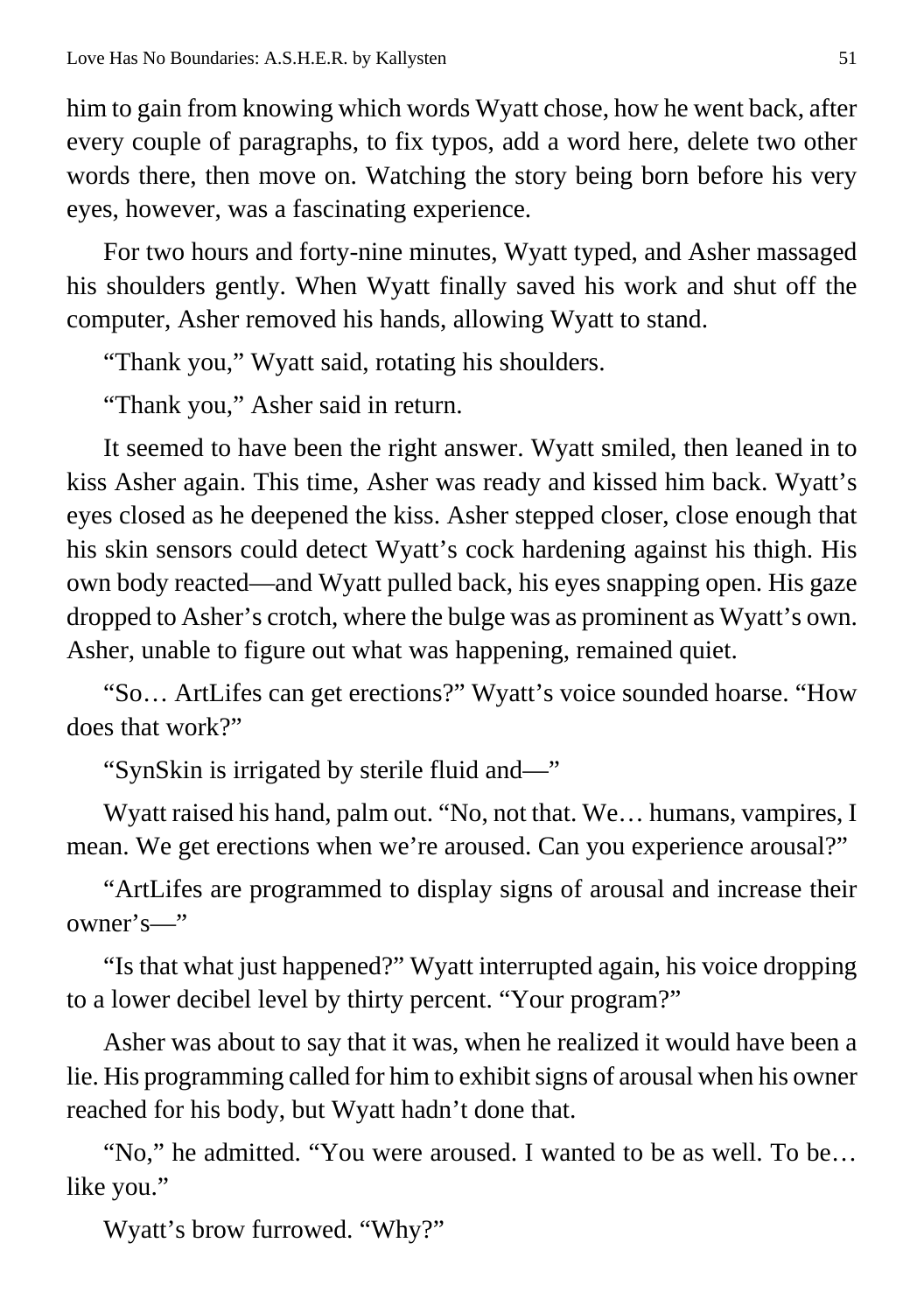Asher shook his head. The more he thought about it, the less it made sense. "I can't answer that question. I believe my circuits might be compromised. I am to serve my owner; I should not have wants for myself. You may want to contact ArtLife customer service and have them run a diagnostic on me."

Yet again, Wyatt's laugh surprised Asher. As did a new kiss. And what happened after the kiss.

Sex was what Asher had been created for. All his factory programming revolved around pleasure—human pleasure.

He'd never known that he, too, would experience it when Wyatt touched him, when he led him to the bedroom Asher had never entered before, when he undressed Asher and allowed Asher to undress him in return. The pleasure wasn't physical; Asher simply wasn't wired that way. But it was pleasure nonetheless, such as Asher could experience it; the satisfaction of pleasing his owner, and of having his owner accept him after weeks of keeping him at arms' length.

It went deeper than that, though. Wyatt had offered Asher a peek into his mind, into what it meant to be human—or vampire—through his words. Asher felt close to him, closer than warranted by two bodies pressing together, sliding against each other, both of them cool, both of them hard, both of them intent on making the other react to their touches and kisses.

And this, too, was something Asher had not known, that his owner would touch back, that he'd try to please Asher as much as Asher tried to please him. But in the end, he wasn't surprised. He'd read Wyatt's words and, maybe, his very mind. His soul, even, if such a thing existed. And while Asher didn't know if he had anything like that to share in return, he certainly would try his hardest—as always.

#### **THE END**